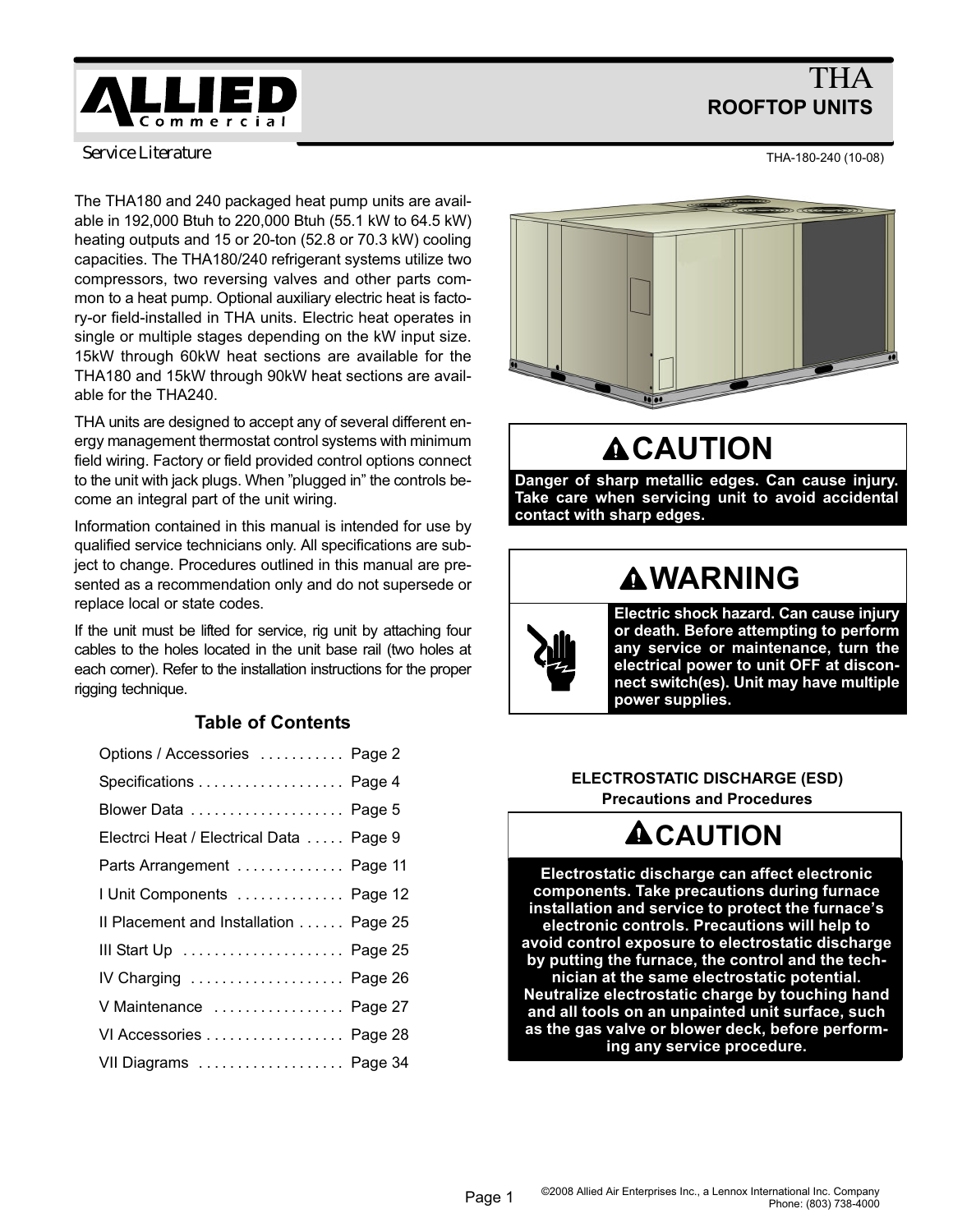<span id="page-1-0"></span>

| <b>OPTIONS / ACCESSORIES</b>                |                                                                                  |                                                      |                                          |                                          |
|---------------------------------------------|----------------------------------------------------------------------------------|------------------------------------------------------|------------------------------------------|------------------------------------------|
|                                             | <b>Item</b>                                                                      |                                                      | 180                                      | 240                                      |
| <b>COOLING SYSTEM</b>                       |                                                                                  |                                                      |                                          |                                          |
| Condensate Drain Trap                       |                                                                                  | PVC - LTACDKP09/36<br>Copper - LTACDKC09/36          | $\pmb{\chi}$                             | X                                        |
| <b>Corrosion Protection</b>                 |                                                                                  |                                                      | $\pmb{\mathsf{x}}$<br>$\circ$            | x<br>$\circ$                             |
| Efficiency                                  |                                                                                  | Standard                                             | $\circ$                                  | $\bigcirc$                               |
| Low Ambient Kit                             |                                                                                  | <b>TALAK10/15</b>                                    | $\pmb{\chi}$                             | $\pmb{\mathsf{x}}$                       |
| <b>ELECTRIC HEAT</b>                        |                                                                                  |                                                      |                                          |                                          |
| 15 kW                                       | EHA240-7.5 (order 1) and                                                         | 208/230V-3ph                                         | $\pmb{\mathsf{x}}$                       | x                                        |
|                                             | EHA240S-7.5 (order 1)                                                            | 460V-3ph                                             | $\boldsymbol{\mathsf{x}}$                | $\pmb{\mathsf{x}}$                       |
|                                             |                                                                                  | 575V-3ph                                             | $\pmb{\mathsf{x}}$                       | x                                        |
| 30 kW                                       | EHA360-15 (order 1) and<br>EHA360S-15 (order 1)                                  | 208/230V-3ph                                         | $\boldsymbol{\mathsf{x}}$                | $\boldsymbol{\mathsf{x}}$                |
|                                             |                                                                                  | 460V-3ph<br>575V-3ph                                 | $\pmb{\chi}$<br>$\pmb{\chi}$             | $\pmb{\mathsf{x}}$<br>$\pmb{\mathsf{x}}$ |
| 45 kW                                       | EHA360-22.5 (order 2)                                                            | 208/230V-3ph                                         | $\pmb{\chi}$                             | $\pmb{\mathsf{x}}$                       |
|                                             |                                                                                  | 460V-3ph                                             | $\pmb{\mathsf{x}}$                       | x                                        |
|                                             |                                                                                  | 575V-3ph                                             | $\boldsymbol{\mathsf{x}}$                | $\pmb{\mathsf{x}}$                       |
| 60 kW                                       | EHA150-30 (order 2)                                                              | 208/230V-3ph                                         | $\pmb{\mathsf{x}}$                       | $\pmb{\mathsf{x}}$                       |
|                                             |                                                                                  | 460V-3ph<br>575V-3ph                                 | $\pmb{\mathsf{x}}$<br>$\pmb{\mathsf{x}}$ | $\pmb{\mathsf{x}}$<br>$\pmb{\mathsf{x}}$ |
| 90 kW                                       | EHA360-45 (order 2)                                                              | 208/230V-3ph                                         |                                          | x                                        |
|                                             |                                                                                  | 460V-3ph                                             |                                          | $\boldsymbol{\mathsf{x}}$                |
|                                             |                                                                                  | 575V-3ph                                             |                                          | X                                        |
| <b>Electric Heat Control Kit</b>            |                                                                                  | 208/230V-3ph - T1EHKT01C-1Y                          | $\pmb{\chi}$                             | X                                        |
|                                             |                                                                                  | 460V-3ph - T1EHKT01C-1G<br>575V-3ph - T1EHKT01C-1J   | $\pmb{\mathsf{x}}$                       | X                                        |
| <b>Unit Fuse Blocks</b>                     |                                                                                  | See Electric Heat Tables for Ordering Information    | $\pmb{\chi}$                             | X                                        |
|                                             | <b>Blower - SUPPLY AIR</b> - See Blower Data Tables for Specifications           |                                                      |                                          |                                          |
|                                             |                                                                                  | Low Static Motor/Drive Combination                   | $\circ$                                  | $\circ$                                  |
|                                             |                                                                                  | Standard Static Motor/Drive Combination (stock unit) | $\circ$                                  | $\overline{O}$                           |
|                                             |                                                                                  | High Static Motor/Drive Combination                  | $\overline{O}$                           | $\overline{O}$                           |
|                                             | <sup>2</sup> Standard to Low Static Conversion Kit - Drive Kit #A - C1DRKT044-1  |                                                      | $\pmb{\chi}$                             |                                          |
|                                             | <sup>2</sup> Standard to Low Static Conversion Kit - Drive Kit #2 - C1DRKT045-1  |                                                      |                                          | X                                        |
|                                             | <sup>3</sup> High to Standard Static Conversion Kit - Drive Kit #3 - C1DRKT038-1 |                                                      | $\pmb{\chi}$                             |                                          |
| <b>CONTROLS</b>                             |                                                                                  |                                                      |                                          |                                          |
| <b>Control Systems</b>                      |                                                                                  | See Engineering Handbook                             | $\pmb{\chi}$                             | x                                        |
| <b>Blower Proving Switch</b>                |                                                                                  | <b>LTABPSK</b>                                       | $\pmb{\chi}$                             | X                                        |
| Dirty Filter Switch                         |                                                                                  | <b>LTADFSK</b>                                       | $\pmb{\chi}$                             | x                                        |
| Smoke Detector - Supply                     |                                                                                  | LTASASDK10/36                                        | $\pmb{\mathsf{x}}$                       | x                                        |
| Smoke Detector - Return                     |                                                                                  | LTARASDK10/30                                        | $\pmb{\chi}$                             | x                                        |
| <b>Indoor Air Quality (Co2) Sensors</b>     |                                                                                  |                                                      |                                          |                                          |
| CO <sub>2</sub> Sensor Duct Mounting Kit    |                                                                                  | LTIAQSDMK03/36                                       | x                                        | x                                        |
| Sensor - white case CO <sub>2</sub> display |                                                                                  | LTAIAQSWDK03/36                                      | $\boldsymbol{x}$                         | X                                        |
| Sensor - white case no display              |                                                                                  | LTAIAQSWN03/36                                       | $\boldsymbol{x}$                         | X                                        |
| Sensor - black case CO <sub>2</sub> display |                                                                                  | LTAIAQSND03/36                                       | $\pmb{\mathsf{x}}$                       | $\pmb{\mathsf{x}}$                       |
| Sensor - black case, no display             |                                                                                  | LTAIAQSDMBN03/36                                     | X                                        | X                                        |
| Aspiration Box for duct mounting            |                                                                                  | LTIAQABD03/36                                        | $\pmb{\chi}$                             | x                                        |
| Handheld CO <sub>2</sub> Monitor            |                                                                                  | LTAIAQSHM03/36                                       | $\pmb{\chi}$                             | X                                        |
| <b>ELECTRICAL</b>                           |                                                                                  |                                                      |                                          |                                          |
| Voltage                                     |                                                                                  | 208/230V - 3 phase                                   | $\circ$                                  | $\circ$                                  |
| 60 hz                                       |                                                                                  | 460V - 3 phase                                       | $\circ$                                  | $\circ$                                  |
|                                             |                                                                                  | 575V - 3 phase                                       | $\circ$                                  | $\circ$                                  |
| <b>HACR Circuit Breakers</b>                |                                                                                  | T1HACR***-1- (***indicate size)                      | $\pmb{\mathsf{x}}$                       | x                                        |
| <b>Disconnect Switch</b>                    |                                                                                  | See Optional Electric Heat Tables                    | X                                        | x                                        |
| <b>GFI Service Outlets</b>                  |                                                                                  | LTAGFIK10/15                                         | $\pmb{\mathsf{x}}$                       | X                                        |
| <b>CABINET</b>                              |                                                                                  |                                                      |                                          |                                          |
| <b>Coil Guards</b>                          |                                                                                  | C1GARD20C-1                                          | $\pmb{\chi}$                             | x                                        |
| <b>Hail Guards</b>                          |                                                                                  | C1GARD10C-1                                          | $\pmb{\mathsf{x}}$                       | $\pmb{\mathsf{x}}$                       |
| Horizontal Return Air Panel Kit             |                                                                                  | C1HRAP10C-1                                          | $\pmb{\chi}$                             | x                                        |
| <b>AIR FILTERS</b>                          |                                                                                  |                                                      |                                          |                                          |
| <b>MERV 11 High Efficiency</b>              |                                                                                  | 24 x 24 x 2 order 6 per unit - C1FLTR10C-1           | $\mathbf{x}$                             | $\pmb{\mathsf{x}}$                       |
| Replaceable Media Filter Kit with Frame     |                                                                                  | 24 x 24 x 2 order 6 per unit - C1FLTR30C-1           | $\pmb{\chi}$                             | X                                        |

◯ - Configure to Order (Factory Installed) Factory installed items are special order with extended lead times and must be ordered with the unit.<br>X - Field Installed.<br><sup>2</sup> Standard static drive can be converted to low stati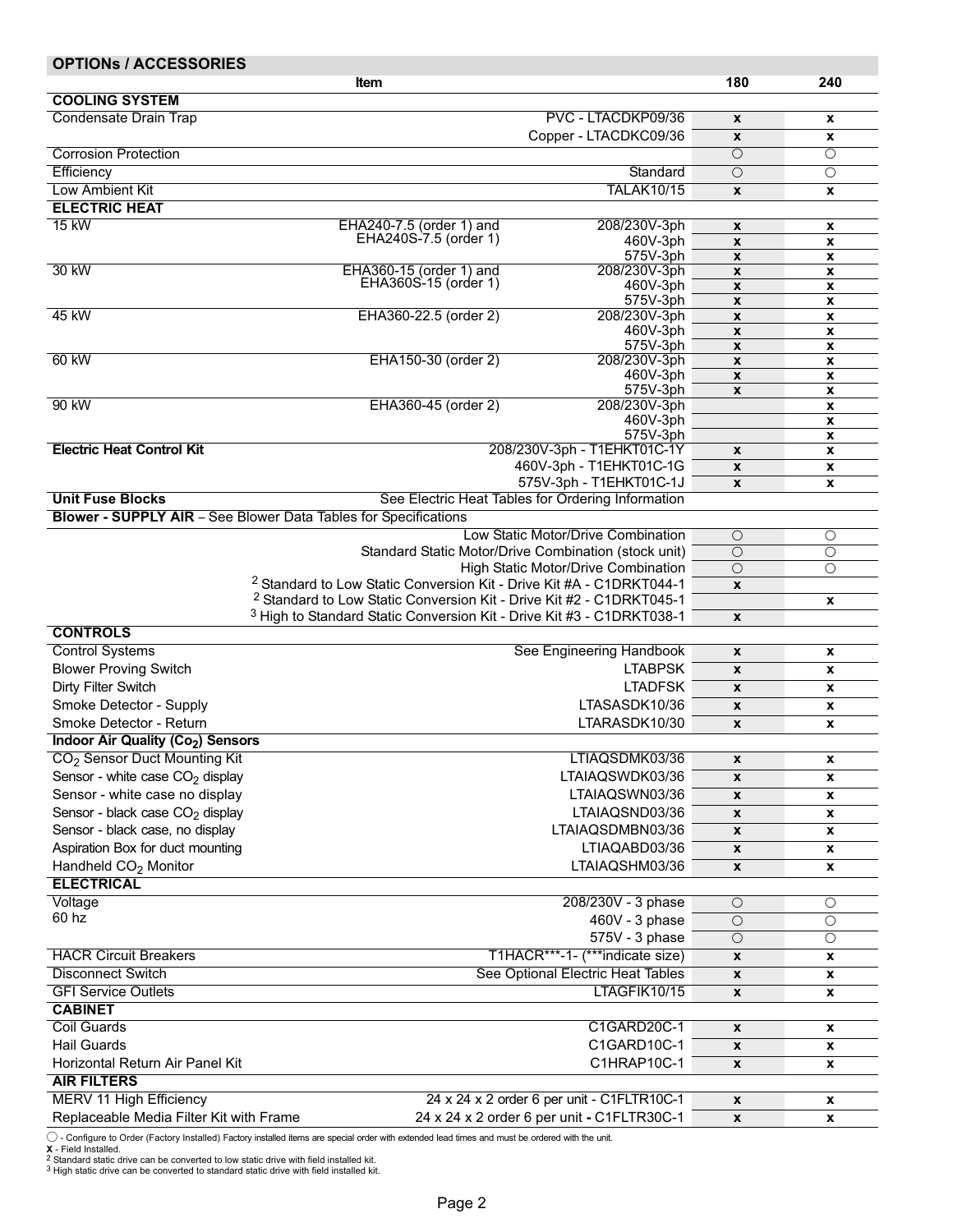| <b>OPTIONS / ACCESSORIES</b>                                                                 |                           |                    |                           |
|----------------------------------------------------------------------------------------------|---------------------------|--------------------|---------------------------|
| ltem                                                                                         |                           | 180                | 240                       |
| <b>CEILING DIFFUSERS</b>                                                                     |                           |                    |                           |
| Step-Down                                                                                    | RTD11-185(S)              | X                  |                           |
| Order one                                                                                    | RTD11-275(S)              |                    | $\mathbf{x}$              |
| Flush                                                                                        | FD11-150/180S or FD11-185 | X                  |                           |
| Order one                                                                                    | FD11-275(S)               |                    | X                         |
| Transitions - (Supply and Return)                                                            | LASRT18(S)                | X                  |                           |
| Order one                                                                                    | LASRT21/24(S)             |                    | X                         |
| <b>ECONOMIZER</b>                                                                            |                           |                    |                           |
| Economizer - Order Hood Separately                                                           | <b>T1ECON10C-1</b>        | $\otimes$          | ⊗                         |
| <b>Economizer Controls</b>                                                                   |                           |                    |                           |
| <b>Differential Enthalpy</b>                                                                 | C1SNSR07AE1-              | X                  | x                         |
| Single Enthalpy                                                                              | C1SNSR06AE1-              | $\circledR$        | $\circledR$               |
| Sensible                                                                                     | <b>TASEK03/36</b>         | X                  | $\pmb{\mathsf{x}}$        |
| Differential Sensible                                                                        | <b>TASEK03/36</b>         | $1_{\mathbf{X}}$   | $\mathbf{1}_{\mathbf{X}}$ |
| <b>Barometric Relief</b>                                                                     |                           |                    |                           |
| Down-Flow Barometric Relief Dampers - Order Hood Separately                                  | LAGED18/24                | $\otimes$          | $^{\circledR}$            |
| Hood for Down-Flow LAGED                                                                     | C1HOOD20C-1               | $\pmb{\mathsf{x}}$ |                           |
| Horizontal Barometric Relief Dampers - Hood Furnished                                        | LAGEDH18/24               | X                  | X<br>x                    |
| <b>OUTDOOR AIR</b>                                                                           |                           |                    |                           |
|                                                                                              |                           |                    |                           |
| <b>Outdoor Air Dampers</b><br>Damper Section (down-flow) - Automatic - Order Hood Separately | <b>T1DAMP20C-1</b>        |                    |                           |
|                                                                                              |                           | $\circledR$        | $^{\circledR}$            |
| Damper Section (down-flow) - Manual - Order Hood Separately                                  | LAOAD18/24                | $\otimes$          | $^{\circledR}$            |
| <b>Outdoor Air Hoods</b>                                                                     |                           |                    |                           |
| Outdoor Air Hood (down-flow)<br>includes 3 - 16 x 25 x 1 in. (406 x 635 x 25 mm) filters     | C1HOOD10C-1               | $\otimes$          | $^{\circ}$                |
| <b>Power Exhaust</b>                                                                         |                           |                    |                           |
| <b>Standard Static</b>                                                                       | 208/230V - C1PWRE20C-1Y   | $\pmb{\mathsf{x}}$ | x                         |
|                                                                                              | 460V - C1PWRE20C-1G       | X                  | x                         |
|                                                                                              | 575V - C1PWRE20C-1J       | X                  | X                         |
| <b>ROOF CURBS - CLIPLOCK 1000</b>                                                            |                           |                    |                           |
| Down-Flow                                                                                    |                           |                    |                           |
| 14 in. (356 mm) height                                                                       | LARMF18/30S-14            | X                  | X                         |
| 18 in. (457 mm) height                                                                       | LARMF18/30S-18            | X                  | x                         |
| 24 in. (610 mm) height                                                                       | LARMF18/30S-24            | X                  | X                         |
| Horizontal                                                                                   |                           |                    |                           |
| 26 in. (660 mm) height                                                                       | LARMFH18/24S-26           | $\mathbf{x}$       | $\pmb{\mathsf{x}}$        |
| 37 in. (940 mm) height                                                                       | LARMFH18/24S-37           | X                  | x                         |
| <b>ROOF CURBS - STANDARD</b>                                                                 |                           |                    |                           |
| <b>Down-Flow</b>                                                                             |                           |                    |                           |
| 14 in. (356 mm) height                                                                       | LARMF18/36-14             | X                  | x                         |
| 24 in. (610 m) height                                                                        | LARMF18/36-24             | X                  | x                         |
| <b>Horizontal</b>                                                                            |                           |                    |                           |
| 26 in. (660 mm) height                                                                       | LARMFH18/24-26            | X                  | X                         |
| 37 in. (940 mm) height                                                                       | LARMFH18/24-37            | X                  | X                         |
| <b>Insulation Kits for Standard Horizontal Roof Curbs</b>                                    |                           |                    |                           |
| for LARMFH18/24-26                                                                           | C1INSU11C-1               | X                  | x                         |
| for LARMFH18/24-37                                                                           | C1INSU13C-1               | $\pmb{\mathsf{x}}$ | $\mathbf x$               |

⊗ - Field Installed or Configure to Order (factory installed). Factory installed items are special order with extended lead times and must be ordered with the unit.<br>**X** - Field Installed.<br><sup>1</sup> - Order two each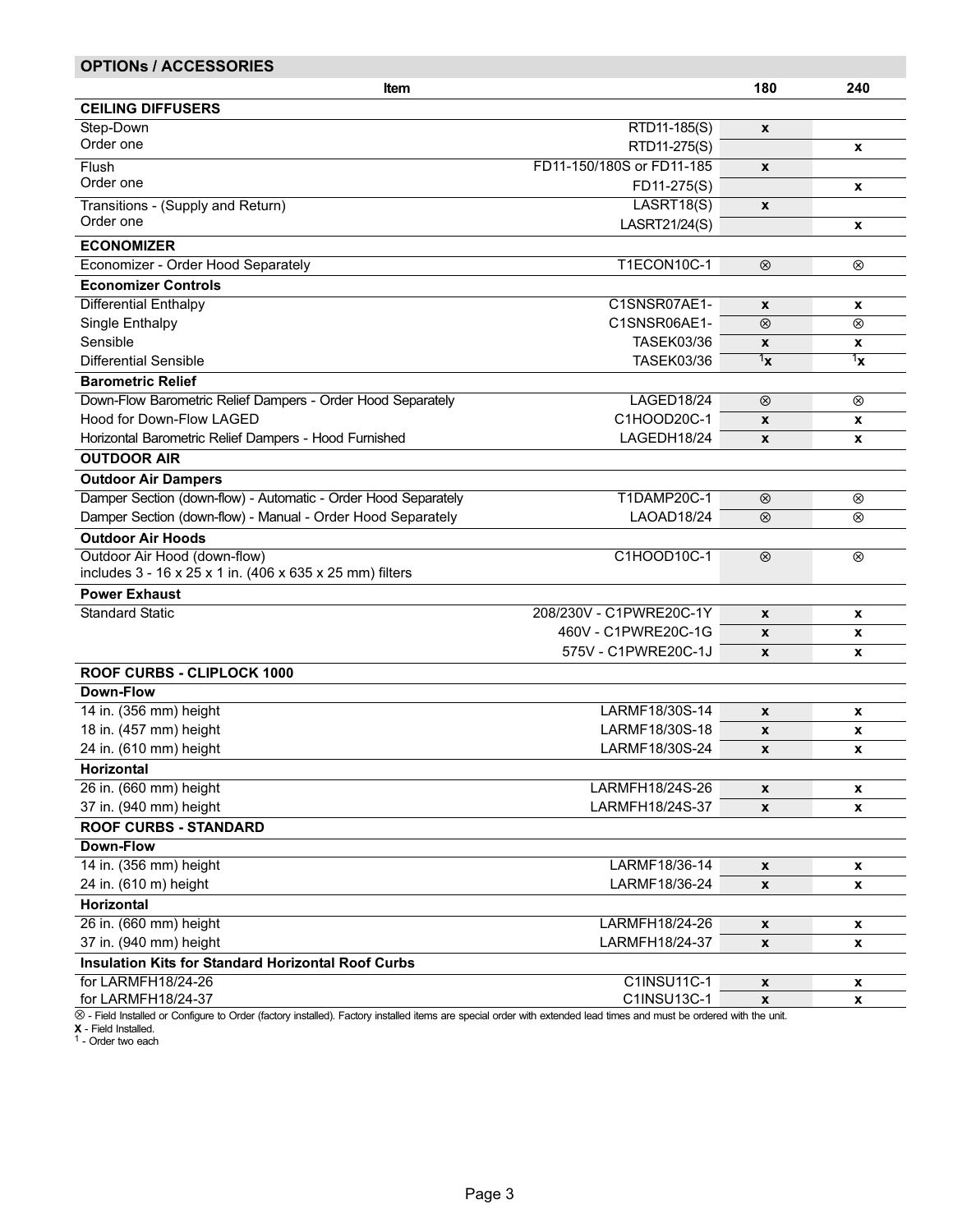<span id="page-3-0"></span>

| <b>SPECIFICATIONS</b>             |                                                                 |                                                      |                                                                                                    |                                                                   |  |  |  |
|-----------------------------------|-----------------------------------------------------------------|------------------------------------------------------|----------------------------------------------------------------------------------------------------|-------------------------------------------------------------------|--|--|--|
| General                           |                                                                 | <b>Model No.</b>                                     | <b>THA180S2B</b>                                                                                   | <b>THA240S2B</b>                                                  |  |  |  |
| <b>Data</b>                       |                                                                 | <b>Efficiency Type</b>                               | Standard                                                                                           | Standard                                                          |  |  |  |
|                                   |                                                                 | <b>Nominal Tonnage</b>                               | 15 Ton                                                                                             | 20 Ton                                                            |  |  |  |
| Cooling                           |                                                                 | Gross Cooling Capacity - Btuh (kW)                   | 187,000 (54.8)                                                                                     | 227,000 (66.5)                                                    |  |  |  |
| Performance                       |                                                                 | <sup>1</sup> Net Cooling Capacity - Btuh (kW)        | 182,000 (52.3)                                                                                     | 220,000 (64.5)                                                    |  |  |  |
|                                   |                                                                 | ARI Rated Air Flow - cfm (L/s)                       | 5700 (2690)                                                                                        | 7000 (3305)                                                       |  |  |  |
|                                   |                                                                 | <b>Total Unit Power (kW)</b>                         | 19.6                                                                                               | 24.5                                                              |  |  |  |
|                                   |                                                                 | <sup>1</sup> EER (Btuh/Watt)                         | 9.3                                                                                                | 9.0                                                               |  |  |  |
|                                   |                                                                 | <sup>2</sup> Integrated Part Load Value (Btuh/       | 9.7                                                                                                | 9.4                                                               |  |  |  |
|                                   |                                                                 | Watt)                                                |                                                                                                    |                                                                   |  |  |  |
|                                   | Refrigerant Charge                                              | Circuit 1                                            | 24 lbs. 8 oz. (11.1 kg)                                                                            | 26 lbs. 0 oz. (11.8 kg)                                           |  |  |  |
|                                   | Furnished (R-22)                                                | Circuit 2                                            | 24 lbs. 8 oz. (11.1 kg)                                                                            | 26 lbs. 0 oz. (11.8 kg)                                           |  |  |  |
| <b>Heating</b>                    |                                                                 | <sup>1</sup> Total High Heating Capacity - Btuh (kW) | 192,000 (56.2)                                                                                     | 220,000 (64.5)                                                    |  |  |  |
| Performance                       |                                                                 | Total Unit Power (kW)                                | 18.1                                                                                               | 20.8                                                              |  |  |  |
|                                   |                                                                 | $1^{\circ}$ C.O.P.                                   | 3.1                                                                                                | 3.1                                                               |  |  |  |
|                                   |                                                                 | <sup>1</sup> Total Low Heating Capacity - Btuh (kW)  | 106,000 (31.0)                                                                                     | 118,000 (34.6)                                                    |  |  |  |
|                                   |                                                                 | Total Unit Power (kW)                                | 15.7                                                                                               | 17.3                                                              |  |  |  |
|                                   |                                                                 | $1$ C.O.P.                                           | 2.0                                                                                                | 2.0                                                               |  |  |  |
|                                   | <b>Electric Heat Available - See Electrical Data / Electric</b> |                                                      |                                                                                                    |                                                                   |  |  |  |
|                                   | <b>Heat Tables</b>                                              |                                                      |                                                                                                    |                                                                   |  |  |  |
| <b>Compressor Type (No.)</b>      |                                                                 |                                                      | Scroll (2)                                                                                         | Scroll (2)                                                        |  |  |  |
| <b>Outdoor</b>                    |                                                                 | Net face area - sq. ft. $(m^2)$                      | 57.0(5.30)                                                                                         | 57.0(5.30)                                                        |  |  |  |
| Coil                              |                                                                 | Tube diameter - in. (mm)                             | 3/8(9.5)                                                                                           | 3/8(9.5)                                                          |  |  |  |
|                                   |                                                                 | Number of rows                                       | 2                                                                                                  | 2                                                                 |  |  |  |
|                                   |                                                                 | Fins per inch (m)                                    | 20 (787)                                                                                           | 20 (787)                                                          |  |  |  |
|                                   |                                                                 | Expansion device type                                |                                                                                                    | Balanced Port Thermostatic Expansion Valve, removeable power head |  |  |  |
| Outdoor                           |                                                                 | Motor horsepower (W)                                 | $(4)$ 1/3 $(249)$                                                                                  | (4) 1/3 (249)                                                     |  |  |  |
| Fans                              |                                                                 | Motor rpm                                            | 1075                                                                                               | 1075                                                              |  |  |  |
|                                   |                                                                 | <b>Total Motor watts</b>                             | 1395                                                                                               | 1395                                                              |  |  |  |
|                                   |                                                                 | Diameter - in. (mm)                                  | $(4)$ 24 $(610)$                                                                                   | $(4)$ 24 $(610)$                                                  |  |  |  |
|                                   |                                                                 | Number of blades                                     | 3                                                                                                  | 3                                                                 |  |  |  |
|                                   |                                                                 | Total Air volume - cfm (L/s)                         | 15,450 (7290)                                                                                      | 15,450 (7290)                                                     |  |  |  |
| <b>Indoor Coil</b>                |                                                                 | Net face area - sq. ft. $(m^2)$                      | 22.3(2.07)                                                                                         | 22.3(2.07)                                                        |  |  |  |
|                                   |                                                                 | Tube diameter - in. (mm)                             | 3/8(9.5)                                                                                           | 3/8(9.5)                                                          |  |  |  |
|                                   |                                                                 | Number of rows                                       | 3                                                                                                  | 4                                                                 |  |  |  |
|                                   |                                                                 | Fins per inch (m)                                    | 14 (551)                                                                                           | 14 (551)                                                          |  |  |  |
|                                   |                                                                 | Condensate Drain - number & size                     | (1) 1 in. NPT coupling                                                                             | (1) 1 in. NPT coupling                                            |  |  |  |
|                                   |                                                                 | Expansion device type                                |                                                                                                    | Balanced Port Thermostatic Expansion Valve, removeable power head |  |  |  |
| $3, 4$ Indoor                     | Nominal motor<br>ΗP                                             | Low Static                                           | 3 hp (2.2 kW)                                                                                      | 5 hp (3.7 kW)                                                     |  |  |  |
| <b>Blower and</b><br><b>Drive</b> |                                                                 | <b>Standard Static</b>                               | 3 hp (2.2 kW)                                                                                      | 7.5 hp (5.6 kW)                                                   |  |  |  |
| <b>Selection</b>                  |                                                                 | <b>High Static</b>                                   | 5 hp (3.7 kW)                                                                                      | 10 hp (7.5 kW)                                                    |  |  |  |
|                                   | Max. usable                                                     | Low Static                                           | 3.45 hp (2.6 kW)                                                                                   | 5.75 hp (4.3 kW)                                                  |  |  |  |
|                                   | motor output<br>(US Only)                                       | <b>Standard Static</b>                               | 3.45 hp (2.6 kW)                                                                                   | 8.63 hp (6.4 kW)                                                  |  |  |  |
|                                   |                                                                 | <b>High Static</b>                                   | 5.75 hp (4.3 kW)                                                                                   | 11.5 hp (8.6 kW)                                                  |  |  |  |
|                                   | <b>Drive Kit</b>                                                | Low Static                                           | #A - 535-725 rpm                                                                                   | #2 - 685-865 rpm                                                  |  |  |  |
|                                   |                                                                 | <b>Standard Static</b>                               | #1 - 710-965 rpm                                                                                   | #7 - 850-1045 rpm                                                 |  |  |  |
|                                   |                                                                 | <b>High Static</b>                                   | #4 - 945-1185 rpm                                                                                  | #6 - 1045-1285 rpm                                                |  |  |  |
|                                   | <b>Field Installed</b>                                          | Standard to Low Static                               | #A - 535-725 rpm                                                                                   | #9 - 685-865 rpm                                                  |  |  |  |
|                                   | <b>Drive Kits</b>                                               | <b>High to Standard Static</b>                       | #3 - 850-1045 rpm                                                                                  |                                                                   |  |  |  |
|                                   |                                                                 | Wheel nominal diameter x width                       | $(2)$ 15 x 15 in. $(381 \times 381 \text{ mm})$<br>$(2)$ 15 x 15 in. $(381 \times 381 \text{ mm})$ |                                                                   |  |  |  |
| <b>Filters</b>                    |                                                                 | Type of filter                                       |                                                                                                    | Disposable, pleated MERV 7                                        |  |  |  |
|                                   |                                                                 | Number and size - in. (mm)                           |                                                                                                    | (6) 24 x 24 x 2 (610 x 610 x 51)                                  |  |  |  |
| <b>Electrical characteristics</b> |                                                                 |                                                      |                                                                                                    | 208/230V, 460V or 575V - 60 hertz - 3 phase                       |  |  |  |

NOTE — Net capacity includes evaporator blower motor heat deduction. Gross capacity does not include evaporator blower motor heat deduction.<br>1 Certified in accordance with the ULE certification program, which is based on A

Cooling Ratings − 95°F (35°C) outdoor air temperature and 80°F (27°C) db/67°F (19°C) wb entering indoor coil air.

High Temperature Heating Ratings − 47°F (8°C) db/43°F (6°C) wb outdoor air temperature and 70°F (21°C) entering indoor coil air.

Low Temperature Heating Ratings − 17°F (-8°C) db/15°F (-9°C) wb outdoor air temperature and 70°F (21°C) entering indoor coil air. <sup>2</sup> Integrated Part Load Value rated at 80°F (27°C) outdoor air temperature.

<sup>3</sup> Using total air volume and system static pressure requirements determine from blower performance tables rpm and motor output required. Maximum usable output of<br>motors furnished are shown. In Canada, nominal motor outpu service factor limitations outlined on the motor nameplate.

4 Stocked models are available with standard static drives. High static drives are factory installed (configure to order). Low static drive can be factory installed (configure to order) or standard static drives can be converted to low static with field installed kit. High static models can be converted to standard static with field installed kit.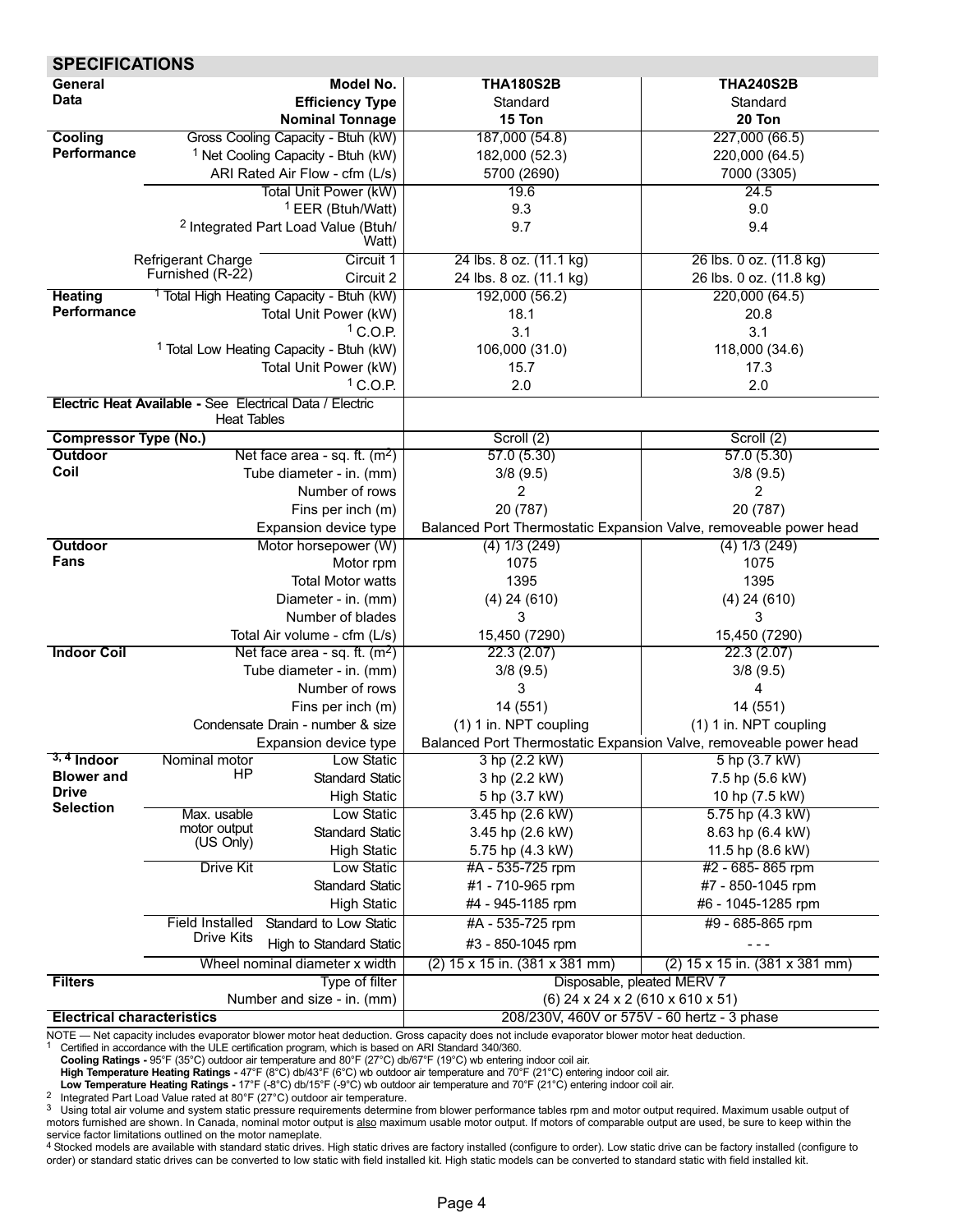#### <span id="page-4-0"></span>BLOWER DATA 15 TON

#### BLOWER TABLE INCLUDES RESISTANCE FOR BASE UNIT WITH WET INDOOR COIL & AIR FILTERS IN PLACE. FOR ALL UNITS ADD:

1 − Any factory installed options air resistance (electric heat, economizer, etc.). See table below

2 − Any field installed accessories air resistance (duct resistance, diffuser, etc.). See page 13

Then determine from table the blower motor output and drive required.

#### 0.40 to 1.50 in. w.g. THA180

| Air                  | External Static (in. w.g.) |                                |                |      |                |          |     |                |            |      |     |                                                                     |     |      |     |      |     |      |     |      |                |      |              |      |
|----------------------|----------------------------|--------------------------------|----------------|------|----------------|----------|-----|----------------|------------|------|-----|---------------------------------------------------------------------|-----|------|-----|------|-----|------|-----|------|----------------|------|--------------|------|
| <b>Volume</b><br>cfm |                            | 0.40                           |                | 0.50 |                | 0.60     |     | 0.70           |            | 0.80 |     | 0.90                                                                |     | 1.00 |     | 1.10 |     | 1.20 |     | 1.30 | 1.40           |      |              | 1.50 |
|                      | <b>RPM BHP</b>             |                                | <b>RPM BHP</b> |      | <b>RPM BHP</b> |          |     | <b>RPM BHP</b> | <b>RPM</b> |      |     | BHP RPM BHP RPM BHP RPM BHP RPM BHP RPM BHP RPM BHP RPM BHP RPM BHP |     |      |     |      |     |      |     |      |                |      |              |      |
|                      |                            | Low Static – 3 HP. Drive Kit A |                |      |                |          |     |                |            |      |     | Standard Static - 3 HP, Drive Kit 1                                 |     |      |     |      |     |      |     |      |                |      |              |      |
| 4800                 | 577                        | l.13 I                         | 620            | 1.31 | 662            | 1.48     | 702 | 1.66           | 742        | 1.83 | 777 | 2.01                                                                | 811 | 2.18 | 842 | 2.36 | 872 | 2.54 | 902 | 2.72 | 932            | 2.89 | 960          | 3.07 |
| 5000                 | 585                        | 1.25                           | 628            | 1.43 | 670            | 1.60     | 710 | 1.78           | 750        | 1.95 | 783 | 2.13                                                                | 815 | 2.30 | 848 | 2.50 | 880 | 2.70 | 910 | 2.88 | 940            | 3.05 | 968          | 3.23 |
| 5500                 | 605                        | 1.45                           | 648            | 1.65 | 690            | 1.85     | 728 | 2.05           | 765        | 2.25 | 800 | 2.45                                                                | 835 | 2.65 | 865 | 2.85 | 895 | 3.05 | 925 | 3.25 | 955            | 3.45 | 983          | 3.65 |
| 6000                 | 630                        | 1.75                           | 670            | 1.95 |                | 710 2.15 | 748 | 2.38           | 785        | 2.60 |     | 818 2.83                                                            | 850 | 3.05 | 880 | 3.25 | 910 | 3.45 | 940 | 3.68 | 970            | 3.90 | 998          | 4.13 |
| 6500                 | 650                        | 2.05                           | 690            | 2.28 | 730            | 2.50     | 768 | 2.75           | 805        | 3.00 | 838 | 3.23                                                                | 870 | 3.45 | 900 | 3.70 | 930 | 3.95 | 958 | 4.18 | 985            | 4.40 | $11013$ 4.63 |      |
| 7000                 | 675                        | 2.35                           | 715            | 2.63 | 755            | 2.90     | 790 | 3.15           | 825        | 3.40 | 858 | 3.68                                                                | 890 | 3.95 | 920 | 4.20 | 950 | 4.45 | 978 |      | 4.70 1005 4.95 |      | 11030 5.18   |      |
| 7200                 | 687                        | 2.55                           | 725            | 2.81 | 763            | 3.06     | 798 | 3.33           | 833        | 3.60 | 866 | 3.86                                                                | 898 | 4.11 | 926 | 4.36 | 954 | 4.61 | 984 |      | 4.90 1013 5.19 |      | 1038 5.44    |      |

NOTE - Bold - To operate in this range, unit must be ordered with High Static Drive and drive kit #3 must be ordered separately for field installation.

#### 1.60 to 2.60 in. w.g. THA180

Air Volume cfm External Static (in. w.g.) 1.60 | 1.70 | 1.80 | 1.90 | 2.00 | 2.10 | 2.20 | 2.30 | 2.40 | 2.50 | 2.60 RPM BHP |RPM BHP |RPM BHP |RPM BHP |RPM BHP |RPM BHP |RPM BHP |RPM BHP |RPM BHP |RPM BHP |RPM BHP High Static − 5 HP, Drive Kit 4 Field Furnished Drive 4800 987 3.24 1014 3.42 1041 3.60 1064 3.78 1087 3.95 1112 4.13 1136 4.30 1159 4.50 1181 4.70 1204 4.88 1226 5.06 5000 995 3.40 1020 3.60 1045 3.80 1070 3.98 1095 4.15 1118 4.33 1140 4.50 1163 4.70 1185 4.90 1208 5.10 1230 5.30 5500 1010 3.85 1035 4.05 1060 4.25 1085 4.48 1110 4.70 1133 4.90 1155 5.10 1178 5.30 1200 5.50 1220 5.70 1240 5.90 6000 1025 4.35 1050 4.58 1075 4.80 1098 5.00 1120 5.20 1145 5.43 1170 5.65 1193 5.88 1215 6.10 1235 6.33 1255 6.55 6500 1040 4.85 1065 5.10 1090 5.35 1115 5.60 1140 5.85 1163 6.08 1185 6.30 1205 6.53 1225 6.75 1248 7.00 1270 7.25 7000 1055 5.40 1080 5.68 1105 5.95 1130 6.20 1155 6.45 1178 6.70 1200 6.95 1220 7.20 1240 7.45 1263 7.73 1285 8.00 7200 1063 5.68 1088 5.94 1113 6.19 1136 6.44 1159 6.69 1182 6.96 1204 7.23 1226 7.50 1248 7.77 1269 8.03 1289 8.28

NOTE - Bold, italics - drive is capable of the values noted but will exceed motor horsepower.

#### AIR RESISTANCE (in. w.g.) − Factory Installed Options

| Air Volume - cfm | <b>Electric Heat</b> | Economizer | Horizontal<br><b>Roof Curb</b> | <b>MERV 11</b><br><b>Filter</b> |
|------------------|----------------------|------------|--------------------------------|---------------------------------|
| 4800             | $- - -$              | $- - -$    | .08                            | .01                             |
| 5000             | $- - -$              | $- - -$    | .08                            | .01                             |
| 5500             | $- - -$              | ---        | .10                            | .02                             |
| 6000             | .01                  | $- - -$    | .11                            | .02                             |
| 6500             | .01                  | .02        | .13                            | .02                             |
| 7000             | .01                  | .04        | .15                            | .03                             |
| 7200             | .01                  | .05        | .16                            | .03                             |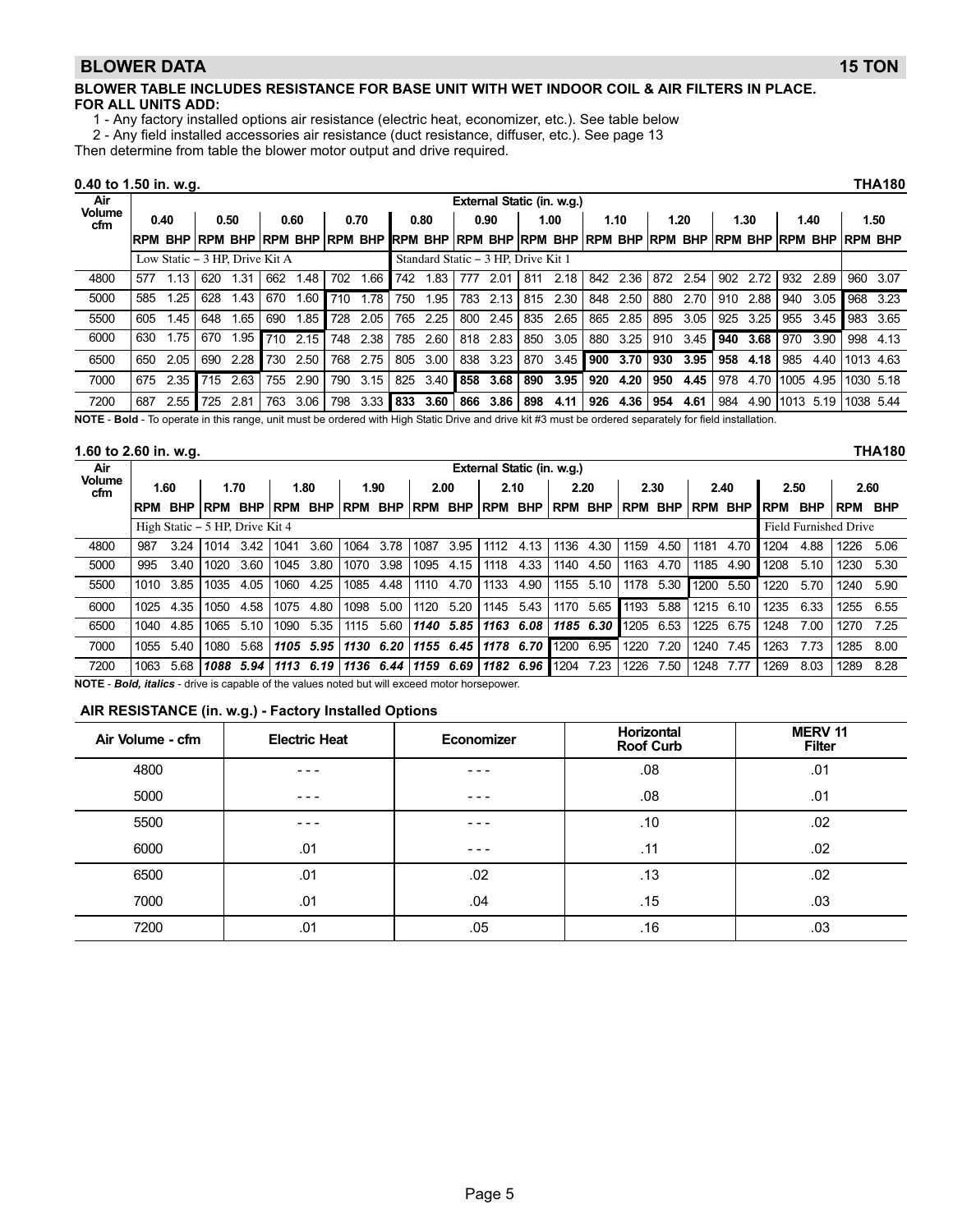#### BLOWER DATA 20 TON

#### BLOWER TABLE INCLUDES RESISTANCE FOR BASE UNIT WITH WET INDOOR COIL & AIR FILTERS IN PLACE. FOR ALL UNITS ADD:

- 1 − Any factory installed options air resistance (electric heat, economizer, etc.). See table below
- 2 − Any field installed accessories air resistance (duct resistance, diffuser, etc.). See page 13

Then determine from table the blower motor output and drive required.

#### 0.30 to 1.30 in. w.g. THA240

| Air<br><b>Volume</b> | External Static (in. w.g.) Covered By Drive At Nominal Air<br>With Economizer, Standard Filters And Wet Indoor Coil |            |             |            |            |                                 |            |            |            |            |            |            |            |                                       |            |            |                |      |            |            |                |      |
|----------------------|---------------------------------------------------------------------------------------------------------------------|------------|-------------|------------|------------|---------------------------------|------------|------------|------------|------------|------------|------------|------------|---------------------------------------|------------|------------|----------------|------|------------|------------|----------------|------|
| cfm                  |                                                                                                                     | .30        |             | 0.40       |            | 0.50                            |            | 0.60       |            | 0.70       |            | 0.80       |            | 0.90                                  |            | 1.00       |                | 1.10 |            | 1.20       |                | 1.30 |
|                      | <b>RPM</b>                                                                                                          | <b>BHP</b> | <b>IRPM</b> | <b>BHP</b> | <b>RPM</b> | <b>BHP</b>                      | <b>RPM</b> | <b>BHP</b> | <b>RPM</b> | <b>BHP</b> | <b>RPM</b> | <b>BHP</b> | <b>RPM</b> | <b>BHP</b>                            | <b>RPM</b> | <b>BHP</b> | <b>RPM BHP</b> |      | <b>RPM</b> | <b>BHP</b> | <b>RPM BHP</b> |      |
|                      |                                                                                                                     |            |             |            |            | Low Static $-5$ HP. Drive Kit 2 |            |            |            |            |            |            |            | Standard Static - 7.5 HP, Drive Kit 7 |            |            |                |      |            |            |                |      |
| 6400                 | 648                                                                                                                 | .99        | 688         | 2.22       | 727        | 2.46                            | 764        | 2.69       | 801        | 2.92       | 834        | 3.15       | 866        | 3.39                                  | 896        | 3.62       | 926            | 3.85 | 954        | 4.08       | 981            | 4.30 |
| 7000                 | 675                                                                                                                 | 2.35       | 715         | 2.63       | 755        | 2.90                            | 790        | 3.15       | 825        | 3.40       | 858        | 3.68       | 890        | 3.95                                  | 920        | 4.20       | 950            | 4.45 | 978        | 4.70       | 1005           | 4.95 |
| 7500                 | 700                                                                                                                 | 2.75       | 738         | 3.03       | 775        | 3.30                            | 810        | 3.58       | 845        | 3.85       | 878        | 4.15       | 910        | 4.45                                  | 938        | 4.70       | 965            | 4.95 | 993        | 5.23       | 1020           | 5.50 |
| 8000                 | 725                                                                                                                 | 3.20       | 763         | 3.50       | 800        | 3.80                            | 833        | 4.08       | 865        | 4.35       | 898        | 4.65       | 930        | 4.95                                  | 958        | 5.23       | 985            | 5.50 | 1013       | 5.80       | 1040           | 6.10 |
| 8500                 | 750                                                                                                                 | 3.65       | 788         | 3.98       | 825        | 4.30                            | 858        | 4.60       | 890        | 4.90       | 920        | 5.23       | 950        | 5.55                                  | 978        | 5.85       | 1005           | 6.15 | 1033       | 6.48       | 1060           | 6.80 |
| 9000                 | 780                                                                                                                 | 4.20       | 815         | 4.53       | 850        | 4.85                            | 880        | 5.18       | 910        | 5.50       | 940        | 5.83       | 970        | 6.15                                  | 998        | 6.48       | 1025           | 6.80 | 1053       | 7.15       | 1080           | 7.50 |
| 9600                 | 811                                                                                                                 | 4.87       | 845         | 5.22       | 879        | 5.57                            | 910        | 5.94       | 941        | 6.31       | 970        | 6.67       | 999        | 7.02                                  | 1027       | 7.38       | 1054           | 7.74 | 1079       | 8.08       | 1104           | 8.41 |

#### 1.40 to 2.50 in. w.g. THA240

| Air<br><b>Volume</b> |                                                                                                               | External Static (in. w.g.) Covered By Drive At Nominal Air<br>With Economizer, Standard Filters And Wet Indoor Coil |                |           |  |                                    |           |  |  |      |  |                                                                                                                              |      |  |                       |           |      |           |           |      |                                                    |  |
|----------------------|---------------------------------------------------------------------------------------------------------------|---------------------------------------------------------------------------------------------------------------------|----------------|-----------|--|------------------------------------|-----------|--|--|------|--|------------------------------------------------------------------------------------------------------------------------------|------|--|-----------------------|-----------|------|-----------|-----------|------|----------------------------------------------------|--|
| cfm                  | 1.40                                                                                                          |                                                                                                                     |                | 1.50      |  | 1.60                               | 1.70      |  |  | 1.80 |  | 1.90                                                                                                                         | 2.00 |  | 2.10                  |           | 2.20 | 2.30      |           | 2.40 | 2.50                                               |  |
|                      | irpm bhp ìrpm bhp ìrpm bhp ìrpm bhp ìrpm bhp ìrpm bhp ìrpm bhp ìrpm bhp ìrpm bhp ìrpm bhp ìrpm bhp ìrpm bhp i |                                                                                                                     |                |           |  |                                    |           |  |  |      |  |                                                                                                                              |      |  |                       |           |      |           |           |      |                                                    |  |
|                      | <b>Standard Static</b>                                                                                        |                                                                                                                     |                |           |  | High Static – 10 HP, Drive Kit 6   |           |  |  |      |  |                                                                                                                              |      |  |                       |           |      |           |           |      |                                                    |  |
| 6400                 | 1008 4.53                                                                                                     |                                                                                                                     |                |           |  | 1035 4.75    1060 4.98   1085 5.22 |           |  |  |      |  | 1110 5.45 1135 5.68 1157 5.91                                                                                                |      |  | $1180$ 6.15 1202 6.40 |           |      |           |           |      | 1225 6.65 1246 6.88 1268 7.11                      |  |
| 7000                 | 1030                                                                                                          |                                                                                                                     | 5.18 1055 5.40 |           |  | 1080 5.68                          | 1105 5.95 |  |  |      |  | 1130 6.20 1155 6.45 1178 6.70 1200 6.95                                                                                      |      |  |                       | 1220 7.20 |      | 1240 7.45 | 1263 7.73 |      | 1285 8.00                                          |  |
| 7500                 | 1048 5.78 1075 6.05                                                                                           |                                                                                                                     |                |           |  | 1100 6.33                          | 1125 6.60 |  |  |      |  | 1148 6.88 1170 7.15 11193 7.40 1215 7.65                                                                                     |      |  |                       | 1238 7.95 |      | 1260 8.25 |           |      | 1280 8.50 1300 8.75                                |  |
| 8000                 | 1065 6.40 1090 6.70                                                                                           |                                                                                                                     |                |           |  | 1115 6.98   1140 7.25              |           |  |  |      |  | 1163 7.55 11185 7.85 11208 8.13 11230 8.40 11253 8.70                                                                        |      |  |                       |           |      |           |           |      | 1275 9.00   1295 9.30   1315 9.60                  |  |
| 8500                 | 1085 7.10                                                                                                     |                                                                                                                     |                | 1110 7.40 |  | 1135 7.73                          | 1160 8.05 |  |  |      |  | 1183 8.35 1205 8.65 1228 8.95 1250 9.25                                                                                      |      |  |                       |           |      |           |           |      | 1270 9.55    1290 9.85    1310 10.15    1330 10.45 |  |
| 9000                 | 1105                                                                                                          | 7.83                                                                                                                |                |           |  |                                    |           |  |  |      |  | 1130 8.15  1153 8.45  1175 8.75  1198 9.08  1220 9.40  1243 9.75  1265 10.10  1288 10.45  1310 10.80  1330 11.10  1350 11.40 |      |  |                       |           |      |           |           |      |                                                    |  |
| 9600                 | 1129                                                                                                          | 8.77                                                                                                                | $1154$ 9.13    |           |  |                                    |           |  |  |      |  | 1177 9.46  1199 9.78  1222 10.14  1244 10.50  1267 10.87   <i>1289 11.23</i>                                                 |      |  |                       |           |      |           |           |      |                                                    |  |

NOTE − italics − field furnished drive.

#### AIR RESISTANCE (in. w.g.) − Factory Installed Options

| Air Volume - cfm | <b>Electric Heat</b> | Economizer | <b>Horizontal</b><br><b>Roof Curb</b> | <b>MERV 11</b><br><b>Filter</b> |
|------------------|----------------------|------------|---------------------------------------|---------------------------------|
| 6400             | .01                  | .02        | .13                                   | .02                             |
| 7000             | .01                  | .04        | .15                                   | .03                             |
| 7500             | .01                  | .06        | .17                                   | .03                             |
| 8000             | .02                  | .09        | .19                                   | .04                             |
| 8500             | .02                  | .11        | .21                                   | .04                             |
| 9000             | .04                  | .14        | .24                                   | .04                             |
| 9600             | .05                  | .16        | .26                                   | .05                             |

Page 6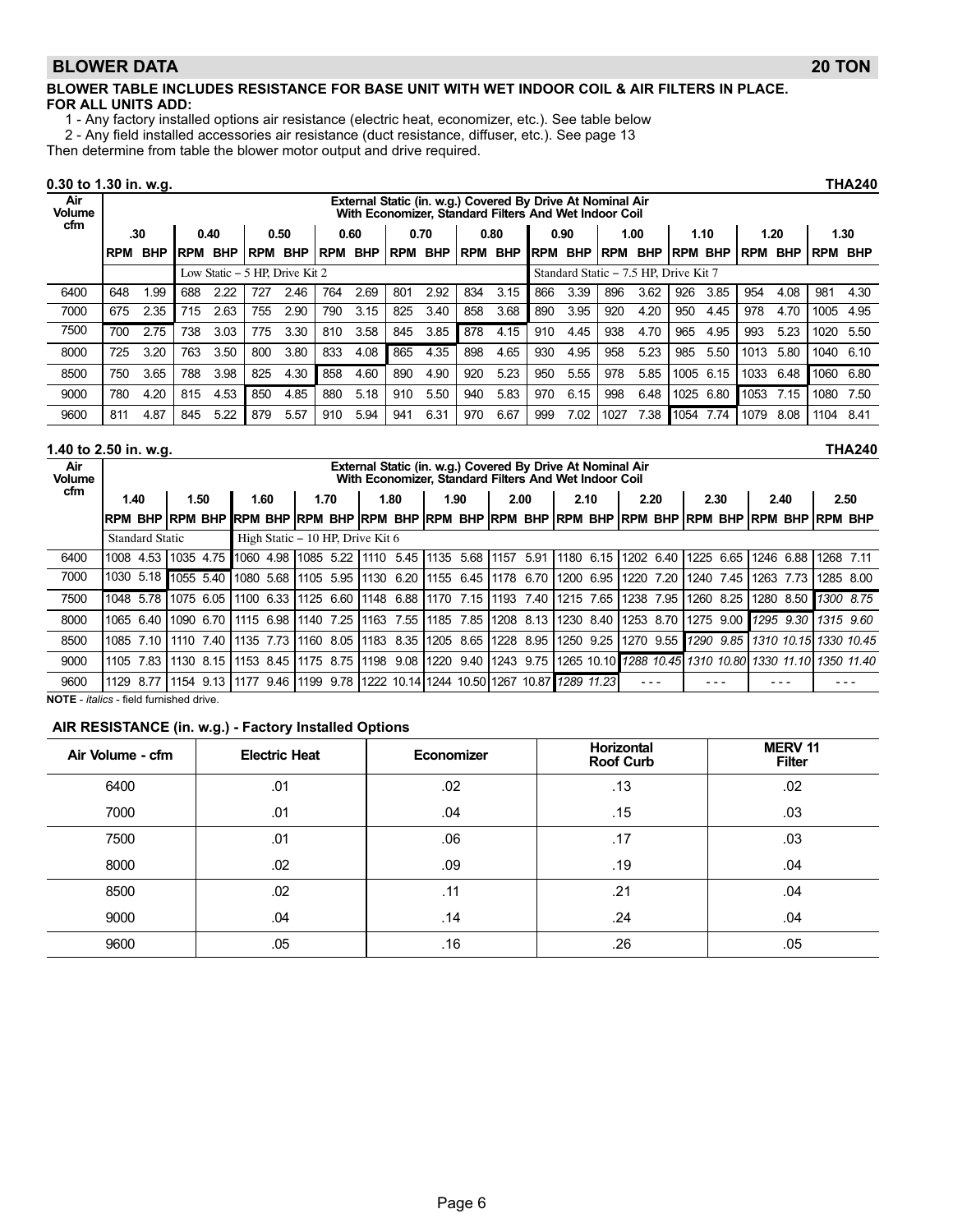# BLOWER DATA

#### CEILING DIFFUSER AIR RESISTANCE

|                   |      | <b>Step-Down Diffuser</b> |         |                              |         |                                 |         |             |         |                              |       |             | <b>Flush Diffuser</b> |             |         |             |       |
|-------------------|------|---------------------------|---------|------------------------------|---------|---------------------------------|---------|-------------|---------|------------------------------|-------|-------------|-----------------------|-------------|---------|-------------|-------|
| <b>Air Volume</b> |      |                           |         | RTD11-185                    |         |                                 |         |             |         | RTD11-275                    |       |             |                       |             |         |             |       |
|                   |      | 2 Ends Open               |         | 1 Side/2<br><b>Ends Open</b> |         | All Ends &<br><b>Sides Open</b> |         | 2 Ends Open |         | 1 Side/2<br><b>Ends Open</b> |       | All Ends &  | <b>Sides Open</b>     | FD11-185    |         | FD11-275    |       |
| cfm               | L/s  | in.<br>w.g.               | Pa      | in.<br>w.g.                  | Pa      | in.<br>w.g.                     | Pa      | in.<br>w.g. | Pa      | in.<br>w.g.                  | Pa    | in.<br>w.g. | Pa                    | in.<br>w.g. | Pa      | in.<br>w.q. | Pa    |
| 5000              | 2360 | .51                       | 127     | .44                          | 109     | .39                             | 97      | ---         | - - -   |                              | - - - |             | ---                   | .27         | 67      | - - -       | - - - |
| 5200              | 2455 | .56                       | 139     | .48                          | 119     | .42                             | 104     | $- - -$     | $- - -$ | - - -                        | - - - | - - -       | $- - -$               | .30         | 75      |             |       |
| 5400              | 2550 | .61                       | 152     | .52                          | 129     | .45                             | 112     | $- - -$     | - - -   | $- - -$                      | - - - | - - -       | $- - -$               | .33         | 82      | $- - -$     |       |
| 5600              | 2645 | .66                       | 164     | .56                          | 139     | .48                             | 119     | $  -$       | - - -   | $  -$                        | - - - | - - -       | $- - -$               | .36         | 90      | $- - -$     |       |
| 5800              | 2735 | .71                       | 177     | .59                          | 147     | .51                             | 127     | $- - -$     | - - -   | $- - -$                      | - - - | - - -       | $- - -$               | .39         | 97      | $- - -$     |       |
| 6000              | 2830 | .76                       | 189     | .63                          | 157     | .55                             | 137     | .36         | 90      | .31                          | 77    | .27         | 67                    | .42         | 104     | .29         | 72    |
| 6200              | 2925 | .80                       | 199     | .68                          | 169     | .59                             | 147     | $- - -$     | $- - -$ | $- - -$                      | - - - | - - -       | $- - -$               | .46         | 114     | $- - -$     | - - - |
| 6400              | 3020 | .86                       | 214     | .72                          | 179     | .63                             | 157     | $- - -$     | - - -   | - - -                        | - - - | - - -       | $- - -$               | .50         | 124     | - - -       |       |
| 6500              | 3065 | $- - -$                   | $- - -$ | $- - -$                      | - - -   | $- - -$                         | $- - -$ | .42         | 104     | .36                          | 90    | .31         | 77                    | $- - -$     | $- - -$ | .34         | 85    |
| 6600              | 3115 | .92                       | 229     | .77                          | 191     | .67                             | 167     | $- - -$     | $- - -$ | $- - -$                      | - - - | - - -       | $- - -$               | .54         | 134     | $- - -$     | - - - |
| 6800              | 3210 | .99                       | 246     | .83                          | 206     | .72                             | 174     | $- - -$     | - - -   | $- - -$                      | - - - | - - -       | $- - -$               | .58         | 144     | - - -       | - - - |
| 7000              | 3305 | 1.03                      | 256     | .87                          | 216     | .76                             | 189     | .49         | 122     | .41                          | 102   | .36         | 90                    | .62         | 154     | .40         | 99    |
| 7200              | 3400 | 1.09                      | 271     | .92                          | 229     | .80                             | 199     | $- - -$     | $- - -$ | $- - -$                      | - - - | - - -       | $- - -$               | .66         | 164     | $- - -$     | - - - |
| 7400              | 3490 | 1.15                      | 286     | .97                          | 241     | .84                             | 209     | $- - -$     | - - -   | - - -                        | - - - | - - -       | $- - -$               | .70         | 174     | $- - -$     | - - - |
| 7500              | 3540 | $- - -$                   | $- - -$ | $- - -$                      | $- - -$ | - - -                           | $- - -$ | .51         | 127     | .46                          | 114   | .41         | 102                   | $- - -$     | $- - -$ | .45         | 112   |
| 7600              | 3585 | 1.20                      | 301     | 1.02                         | 254     | .88                             | 219     | $- - -$     | - - -   | $- - -$                      | - - - | - - -       | $- - -$               | .74         | 184     | $- - -$     | - - - |
| 8000              | 3775 | - - -                     | - - -   | - - -                        | - - -   | - - -                           | - - -   | .59         | 147     | .49                          | 122   | .43         | 107                   | ---         | - - -   | .50         | 124   |
| 8500              | 4010 | $- - -$                   | $- - -$ | $  -$                        | - - -   | - - -                           | $- - -$ | .69         | 172     | .58                          | 144   | .50         | 124                   | ---         | $- - -$ | .57         | 142   |
| 9000              | 4245 | $- - -$                   | ---     | $- - -$                      | - - -   | - - -                           | $- - -$ | .79         | 196     | .67                          | 167   | .58         | 144                   | $- - -$     | $- - -$ | .66         | 164   |
| 9500              | 4485 | ---                       | - - -   | - - -                        | - - -   | - - -                           | $- - -$ | .89         | 221     | .75                          | 186   | .65         | 162                   | - - -       | - - -   | .74         | 184   |
| 10,000            | 4720 | - - -                     | - - -   | - - -                        | - - -   | - - -                           | $- - -$ | 1.00        | 249     | .84                          | 209   | .73         | 182                   | - - -       | - - -   | .81         | 201   |
| 10,500            | 4955 | ---                       | $- - -$ | $- - -$                      | - - -   | $- - -$                         | $- - -$ | 1.10        | 273     | .92                          | 229   | .80         | 199                   | ---         | - - -   | .89         | 221   |
| 11,000            | 5190 | ---                       | - - -   | - - -                        | - - -   | - - -                           | $- - -$ | 1.21        | 301     | 1.01                         | 251   | .88         | 219                   | ---         | - - -   | .96         | 239   |

#### POWER EXHAUST FANS

|          | <b>Return Duct</b><br><b>Negative Static Pressure</b> | <b>Air Volume Exhausted</b> |      |
|----------|-------------------------------------------------------|-----------------------------|------|
| in. w.g. | Pa                                                    | cfm                         | L/s  |
| $\Omega$ | 0                                                     | 8630                        | 4070 |
| 0.05     | 12                                                    | 8210                        | 3875 |
| 0.10     | 25                                                    | 7725                        | 3645 |
| 0.15     | 37                                                    | 7110                        | 3355 |
| 0.20     | 50                                                    | 6470                        | 3055 |
| 0.25     | 62                                                    | 5790                        | 2730 |
| 0.30     | 75                                                    | 5060                        | 2390 |
| 0.35     | 87                                                    | 4300                        | 2030 |
| 0.40     | 100                                                   | 3510                        | 1655 |
| 0.45     | 112                                                   | 2690                        | 1270 |
| 0.50     | 125                                                   | 1840                        | 870  |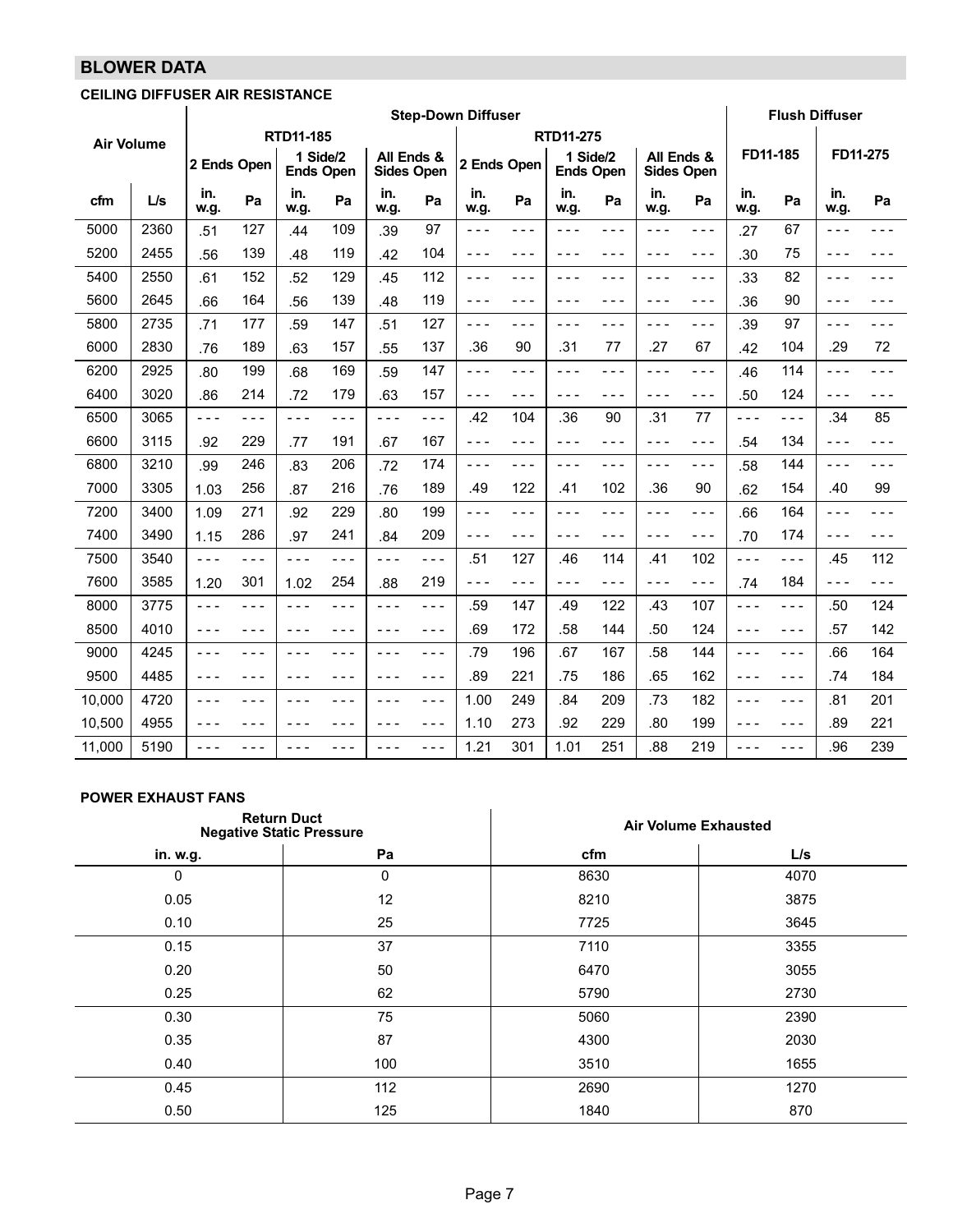#### BLOWER DATA

|                     |      |                   | <sup>1</sup> Effective Throw Range |           |              |           |  |  |  |  |  |  |
|---------------------|------|-------------------|------------------------------------|-----------|--------------|-----------|--|--|--|--|--|--|
| <b>Model</b><br>No. |      | <b>Air Volume</b> | <b>Step-Down</b>                   |           | <b>Flush</b> |           |  |  |  |  |  |  |
|                     | cfm  | L/s               | ft.                                | m         | ft.          | m         |  |  |  |  |  |  |
|                     |      | Diffuser Model    | RTD11-185                          |           | FD11-185     |           |  |  |  |  |  |  |
|                     | 5600 | 2645              | $39 - 49$                          | $12 - 15$ | $28 - 37$    | $9 - 11$  |  |  |  |  |  |  |
|                     | 5800 | 2740              | $42 - 51$                          | $13 - 16$ | $29 - 38$    | 9 - 12    |  |  |  |  |  |  |
| 180 Models          | 6000 | 2830              | 44 - 54                            | $13 - 17$ | $40 - 50$    | $12 - 15$ |  |  |  |  |  |  |
|                     | 6200 | 2925              | 45 - 55                            | 14 - 17   | $42 - 51$    | 13 - 16   |  |  |  |  |  |  |
|                     | 6400 | 3020              | 46 - 55                            | $14 - 17$ | $53 - 52$    | 13 - 16   |  |  |  |  |  |  |
|                     | 6600 | 3115              | 57 - 56                            | 14 - 17   | 45 - 56      | 14 - 17   |  |  |  |  |  |  |
|                     |      | Diffuser Model    | RTD11-275                          |           | FD11-275     |           |  |  |  |  |  |  |
|                     | 7200 | 3400              | $33 - 38$                          | $10 - 12$ | $26 - 35$    | $8 - 11$  |  |  |  |  |  |  |
|                     | 7400 | 3490              | $35 - 40$                          | $11 - 12$ | $28 - 37$    | $9 - 11$  |  |  |  |  |  |  |
|                     | 7600 | 3585              | $36 - 41$                          | $11 - 13$ | $29 - 38$    | $9 - 12$  |  |  |  |  |  |  |
| 240 Models          | 7800 | 3680              | $38 - 43$                          | 11 - 13   | $40 - 50$    | 12 - 15   |  |  |  |  |  |  |
|                     | 8000 | 3775              | $39 - 44$                          | $12 - 13$ | $42 - 51$    | $13 - 16$ |  |  |  |  |  |  |
|                     | 8200 | 3870              | 41 - 46                            | 12 - 14   | 43 - 52      | 13 - 16   |  |  |  |  |  |  |
|                     | 8400 | 3965              | $43 - 49$                          | 13 - 15   | 44 - 54      | 13 - 17   |  |  |  |  |  |  |
|                     | 8600 | 4060              | 44 - 50                            | 13 - 15   | $46 - 57$    | 14 - 17   |  |  |  |  |  |  |
|                     | 8800 | 4155              | 47 - 55                            | 14 - 17   | 48 - 59      | 15 - 18   |  |  |  |  |  |  |

#### CEILING DIFFUSER AIR THROW DATA

 $1$  Throw is the horizontal or vertical distance an airstream travels on leaving the outlet or diffuser before the maximum velocity is reduced to 50 ft. (15 m) per minute. Four sides open.

#### DRIVE KIT SPECIFICATIONS

| <b>Blower Motor Outputs</b> |                      |                      |                 | <b>RPM Range</b> |         |           |          |          |           |          |         |
|-----------------------------|----------------------|----------------------|-----------------|------------------|---------|-----------|----------|----------|-----------|----------|---------|
| Nominal hp                  | <b>Maximum</b><br>hp | <b>Nominal</b><br>kW | Maximum I<br>kW | Drive A          | Drive 1 | Drive 2   | Drive 3  | Drive 4  | Drive 6   | Drive 7  | Drive 9 |
|                             | 3.45                 | 2.2                  | 2.6             | 535-725          | 710-965 | $- - - -$ |          |          |           |          |         |
| 5                           | 5.75                 | 3.7                  | 4.3             | ----             | ----    | 685-865   | 850-1045 | 945-1185 | ----      | ----     |         |
| 7.5                         | 8.63                 | 5.6                  | 6.4             | $- - - -$        | ----    | ----      |          |          | 1045-1285 | 850-1045 | 685-865 |
| 10                          | 11.5                 | 7.5                  | 8.6             |                  |         |           |          |          | 1045-1285 | ----     |         |

\*Using total air volume and system static pressure requirements determine from blower performance tables rpm and motor output required. Maximum usable output of motors<br>furnished by manufacturer are shown. In Canada, nomina

#### MANUFACTURER'S NUMBERS

|                     |             |            | DRIVE COMPONENTS |                   |                 |                     |                 |                 |                        |                      |                 |
|---------------------|-------------|------------|------------------|-------------------|-----------------|---------------------|-----------------|-----------------|------------------------|----------------------|-----------------|
|                     |             | <b>RPM</b> |                  | ADJUSTABLE SHEAVE |                 | <b>FIXED SHEAVE</b> |                 | <b>BELTS</b>    |                        | <b>SPLIT BUSHING</b> |                 |
| <b>Drive</b><br>No. | <b>H.P.</b> | Min        | Max              | Supplier No.      | OEM Part<br>No. | Supplier No.        | OEM Part<br>No. | Supplier<br>No. | <b>OEM Part</b><br>No. | Supplier<br>No.      | OEM Part<br>No. |
| A                   | 3           | 535        | 725              | 1VP40x7/8         | 79J0301         | BK95X1-7/16         | 80K1601         | <b>BX59</b>     | 59A5001                | N/A                  | N/A             |
|                     | 3           | 710        | 965              | 1VP40x7/8         | 79J0301         | BK72x1-7/16         | 100244-13       | <b>BX56</b>     | 100245-11              | N/A                  | N/A             |
| 2                   | 5           | 685        | 865              | 1VP50x1-1/8       | P-8-1977        | BK100x1-7/16        | 39L1301         | <b>BX62</b>     | 57A7701                | N/A                  | N/A             |
| 3                   | 5           | 850        | 1045             | 1VP65x1-1/8       | 100239-03       | <b>BK110H</b>       | 100788-06       | <b>BX66</b>     | 97J5901                | $H - 1 - 7/16$       | 49M6201         |
| 4                   | 5           | 945        | 1185             | 1VP60x1-1/8       | 41C1301         | BK90H               | 100788-04       | <b>BX72</b>     | 57A7701                | $H - 1 - 7/16$       | 49M6201         |
| 6                   | 7.5         | 1045       | 1285             | 1VP65x1-3/8       | 78M7101         | BK90H               | 100788-04       | <b>BX64</b>     | 97J5801                | $H - 1 - 7/16$       | 49M6201         |
| 6                   | 10          | 1045       | 1285             | 1VP65x1-3/8       | 78M7101         | 1B5V86              | 78M8301         | 5VX670          | 100245-21              | B-1 7/16             | 100246-01       |
| 7                   | 7.5         | 850        | 1045             | 1VP65x1-3/8       | 78M7101         | <b>BK110H</b>       | 100788-06       | <b>BX66</b>     | 97J5901                | $H - 1 - 7/16$       | 49M6201         |
| 9                   | 7.5         | 685        | 865              | 1VP60x1-3/8       | 78L5501         | AK114x1-7/16        | 100244-01       | AX68            | 100245-06              | $H - 1 - 7/16$       | 49M6201         |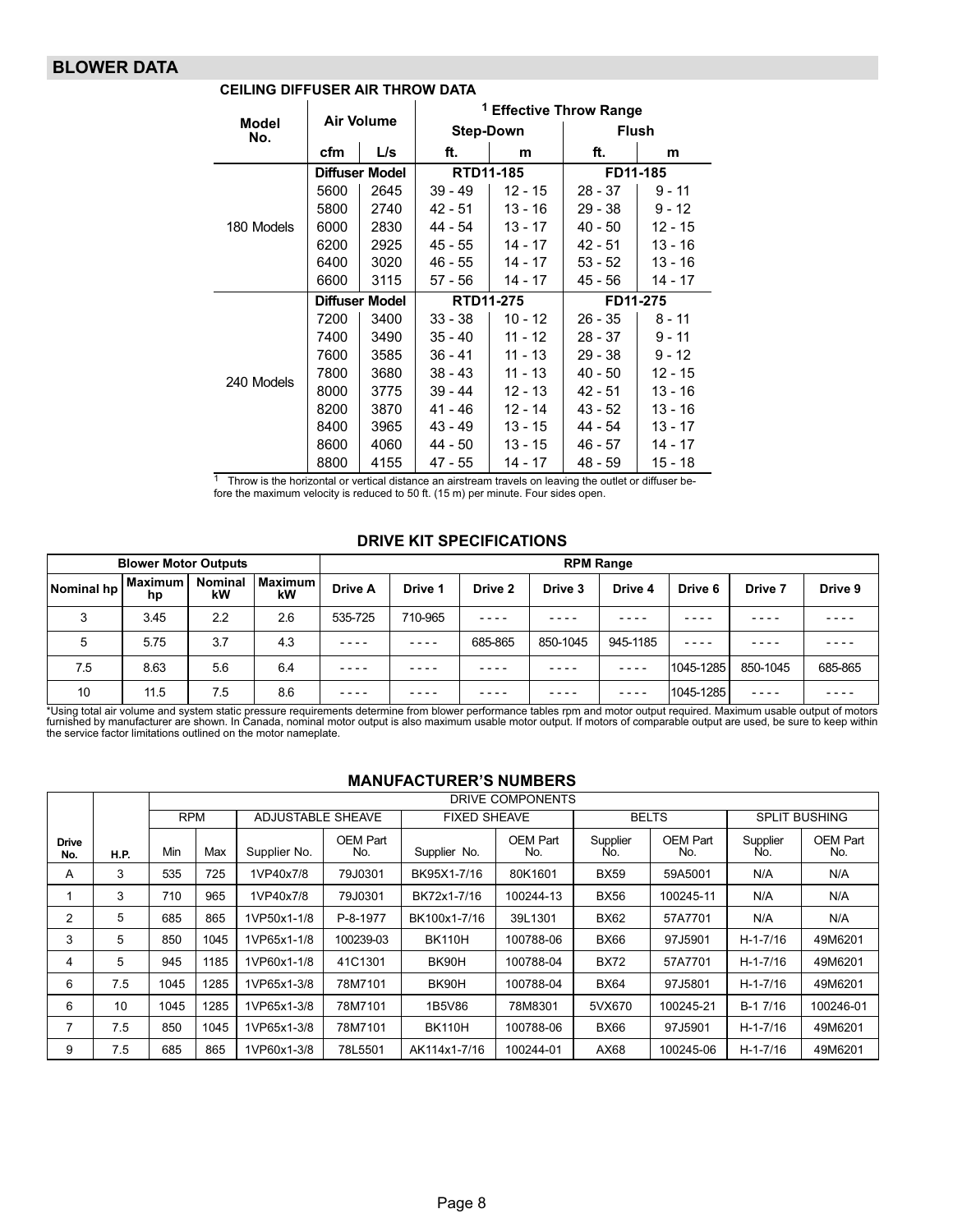#### <span id="page-8-0"></span>ELECTRIC HEAT CAPACITIES

|                                |                       | <b>15 kW</b> |                       | 30 kW                 |             |                       |                       | 45 kW       |                       |                       | 60 kW       |                       |                       | 90 kW       |                       |  |
|--------------------------------|-----------------------|--------------|-----------------------|-----------------------|-------------|-----------------------|-----------------------|-------------|-----------------------|-----------------------|-------------|-----------------------|-----------------------|-------------|-----------------------|--|
| <b>Input</b><br><b>Voltage</b> | No of<br><b>Steps</b> | kW<br>input  | <b>Btuh</b><br>Output | No of<br><b>Steps</b> | kW<br>input | <b>Btuh</b><br>Output | No of<br><b>Steps</b> | kW<br>input | <b>Btuh</b><br>Output | No of<br><b>Steps</b> | kW<br>input | <b>Btuh</b><br>Output | No of<br><b>Steps</b> | kW<br>input | <b>Btuh</b><br>Output |  |
| 208                            |                       | 11.3         | 38,600                |                       | 22.5        | 76,800                |                       | 33.8        | 115,300               |                       | 45.0        | 153,600               |                       | 67.6        | 230.700               |  |
| 220                            |                       | 12.6         | 43.000                |                       | 25.2        | 86,000                |                       | 37.8        | 129,000               |                       | 50.4        | 172,000               |                       | 75.6        | 258,000               |  |
| 230                            |                       | 13.8         | 47.100                |                       | 27.5        | 93.900                |                       | 41.3        | 141.000               |                       | 55.1        | 188,000               |                       | 82.7        | 282,200               |  |
| 240                            |                       | 15.0         | 51.200                |                       | 30.0        | 102.400               |                       | 45.0        | 153.600               |                       | 60.0        | 204.800               |                       | 90.0        | 307.100               |  |
| 440                            |                       | 12.6         | 43.000                |                       | 25.2        | 86,000                |                       | 37.8        | 129,000               |                       | 50.4        | 172.000               |                       | 75.6        | 258,000               |  |
| 460                            |                       | 13.8         | 47.100                |                       | 27.5        | 93.900                |                       | 41.3        | 141.000               |                       | 55.1        | 188,000               |                       | 82.7        | 282,200               |  |
| 480                            |                       | 15.0         | 51.200                |                       | 30.0        | 102.400               |                       | 45.0        | 153.600               |                       | 60.0        | 204.800               |                       | 90.0        | 307,100               |  |
| 550                            |                       | 12.6         | 43.000                |                       | 25.2        | 86,000                |                       | 37.8        | 129,000               |                       | 50.4        | 172.000               |                       | 75.6        | 258,000               |  |
| 575                            |                       | 13.8         | 47.100                |                       | 27.5        | 93.900                |                       | 41.3        | 141.000               |                       | 55.1        | 188,000               |                       | 82.7        | 282,200               |  |
| 600                            |                       | 15.0         | 51.200                |                       | 30.0        | 102.400               |                       | 45.0        | 153,600               |                       | 60.0        | 204.800               |                       | 90.0        | 307.100               |  |

#### ELECTRICAL/ELECTRIC HEAT DATA THA180 Voltage − 60hz − 3 phase │ 208/230V 460V 575V **Compressors** (2) Rated Load Amps each 28.8 14.7 10.8 total 57.6 29.4 21.6 Locked Rotor Amps each 195 9.5 80 total 390 190 160 Outdoor Fan Motors (4) Full Load Amps each 2.4 1.3 1.0 total 9.6 5.2 4.0 Locked Rotor Amps each 4.7 2.4 1.9 total 18.8 9.6 7.6 Power Exhaust Fans (2) Horsepower | 1/3 (249) 1/3 (249) 1/3 (249) 1/3 (249) Full Load Amps | 4.8 | 2.6 | 2.0 Locked Rotor Amps 9.4 4.8 3.8 Service Outlet 115V GFI 15 Amps 15 Amps 15 Amps 15 Amps 15 Amps Indoor Blower **Motor** Horsepower 3 5 7.5 3 3 5 7.5 3 5 7.5 Rated Load Amps 10.6 | 16.7 | 24.2 | 4.8 | 7.6 | 11.0 | 3.9 | 6.1 | 9.0 Locked Rotor Amps 66 | 105 | 152 | 26.8 | 45.6 | 66 | 23.4 | 26.6 | 54 <sup>1</sup> Minimum **Circuit Ampacity** with power exhaust 15 kW 0 kW | 90 | 96 | 104 | 46 | 49 | 52 | 35 | 37 | 40 15 kW | 135 | 142 | 149 | 69 | 71 | 75 | 53 | 55 | 58 **30 kW** | 181 | 187 | 194 | 91 | 94 | 97 | 71 | 73 | 76 **45 kW** | 226 | 232 | 239 | 114 | 117 | 120 | 89 | 91 | 94 **60 kW** | 235 | 241 | 248 | 118 | 121 | 125 | 92 | 95 | 97 without power exhaust | 85 | 92 | 99 | 44 | 46 | 50 | 33 | 35 | 38 <sup>2</sup> Maximum **Overcurrent** Protection with power exhaust 0 kW | 110 | 110 | 125 | 60 | 60 | 60 | 45 | 45 | 50 15 kW | 150 | 150 | 150 | 170 | 80 | 80 | 60 | 60 | 60 | 60 **30 kW**  $\left|\begin{array}{ccc}3\,200\end{array}\right|$   $\left|\begin{array}{ccc}3\,200\end{array}\right|$   $\left|\begin{array}{ccc}3\,200\end{array}\right|$   $\left|\begin{array}{ccc}100\end{array}\right|$  100  $\left|\begin{array}{ccc}100\end{array}\right|$  80  $\left|\begin{array}{ccc}80\end{array}\right|$  80 **45 kW**  $|\begin{array}{c} 3\,250 \end{array}|$   $\begin{array}{c} 3\,250 \end{array}|$   $\begin{array}{c} 3\,250 \end{array}$   $\begin{array}{c} 1\,25 \end{array}$   $\begin{array}{c} 1\,25 \end{array}$   $\begin{array}{c} 1\,25 \end{array}$   $\begin{array}{c} 90 \end{array}$   $\begin{array}{c} 1\,00 \end{array}$   $\begin{array}{c} 1\,00 \end{array}$ **60 kW** 3 250 3 250 3 250 3 250 3 250 3 250 3 250 3 250 3 250 3 250 3 250 3 250 3 250 300 300 300 300 3100 3100 without power exhaust | 110 | 110 | 125 | 50 | 60 | 60 | 40 | 45 | 45 Unit Fuse Block- only used with Electric Heat with power exhaust | LAFB110A8-2 | LAFB125A8-2 | LAFB60A9 | LAFB45A8 | LAFB50A8 without power exhaust | LAFB110A8-2 | LAFB125A8-2 | LAFB50A8 | LAFB60A9 | LAFB40A8 | LAFB45A8 Disconnect 0 kW T1DISC150−1 T1DISC080−1 T1DISC080−1 15 kW T1DISC150−1 T1DISC080−1 T1DISC080−1 30 kW T1DISC250−1 T1DISC150−1 T1DISC080−1 45 kW T1DISC250−1 T1DISC150−1 T1DISC150−1 60 kW N/A T1DISC150−1 T1DISC150−1 Electric Heat Control Kit − only used with Electric Heat T1EHKT01C−1Y T1EHKT01C−1G T1EHKT01C−1J

NOTE - Extremes of operating range are plus and minus 10% of line voltage.

<sup>1</sup> Refer to National or Canadian Electrical Code manual to determine wire, fuse and disconnect size requirements.

2 HACR type breaker or fuse.<br> $3$  Eactory installed circuit brea

Factory installed circuit breaker not available.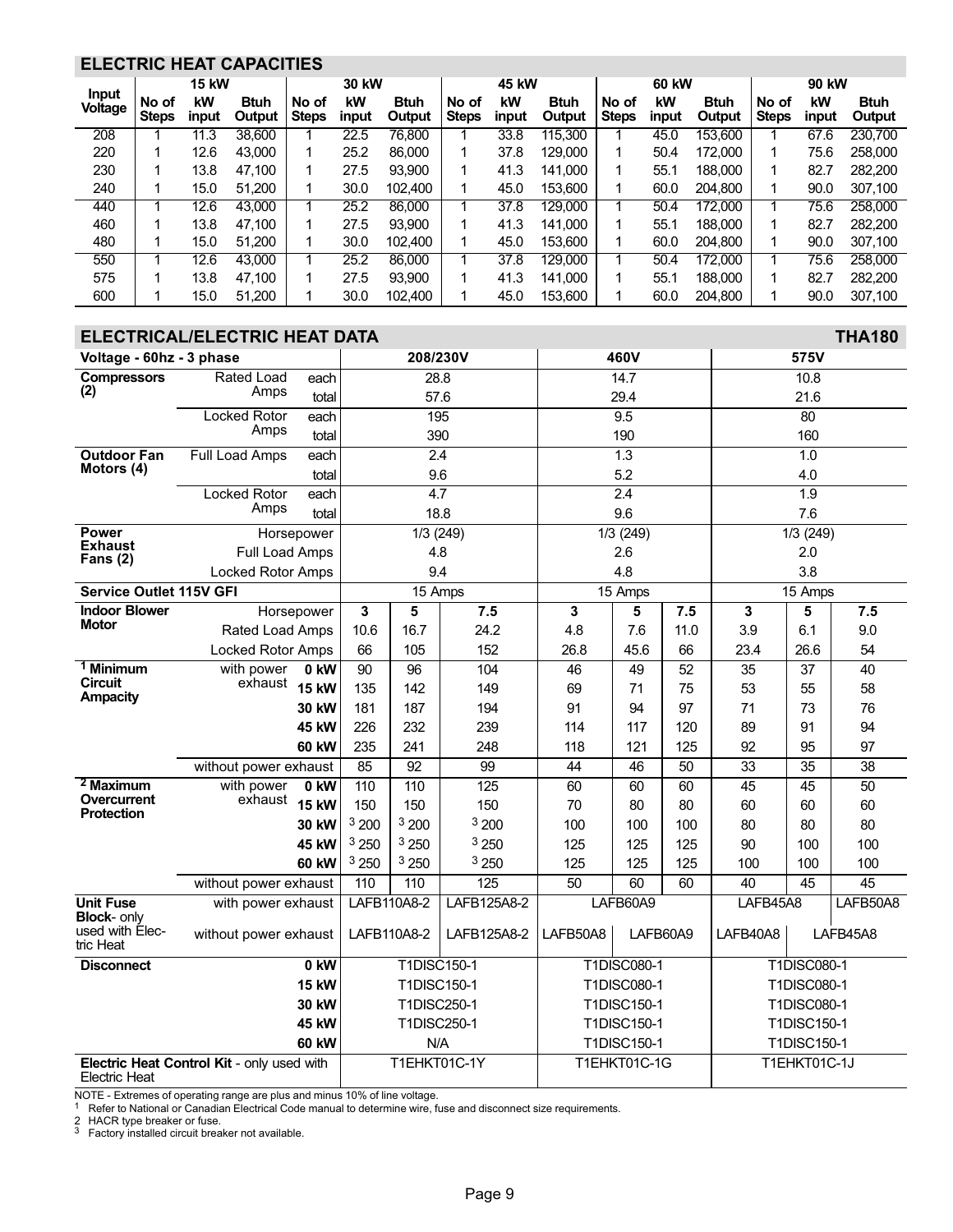| <b>ELECTRICAL/ELECTRIC HEAT DATA</b><br><b>THA240</b> |                                                                 |              |                         |                    |             |          |                              |                 |                   |                    |                 |
|-------------------------------------------------------|-----------------------------------------------------------------|--------------|-------------------------|--------------------|-------------|----------|------------------------------|-----------------|-------------------|--------------------|-----------------|
| Voltage - 60hz - 3 phase                              |                                                                 |              |                         | 208/230V           |             |          | 460V                         |                 | 575V              |                    |                 |
| <b>Compressors</b>                                    | Rated Load<br>each<br>Amps<br>total                             |              |                         | 30.1               |             | 15.5     |                              |                 |                   | 12.1               |                 |
| (2)                                                   |                                                                 |              | 60.2                    |                    |             |          | 31.0                         |                 | 24.2              |                    |                 |
|                                                       | <b>Locked Rotor</b>                                             | each         |                         | $\overline{225}$   |             |          | 114                          |                 |                   | 80                 |                 |
|                                                       | Amps                                                            | total        |                         | 450                |             |          | 228                          |                 |                   | 160                |                 |
| <b>Outdoor Fan</b>                                    | Full Load Amps                                                  | each         |                         | $\overline{2.4}$   |             |          | 1.3                          |                 | 1.0               |                    |                 |
| Motors (4)                                            |                                                                 | total        |                         | 9.6                |             |          | 5.2                          |                 |                   | 4.0                |                 |
|                                                       | <b>Locked Rotor</b>                                             | each         |                         | 4.7                |             |          | 2.4                          |                 |                   | 1.9                |                 |
|                                                       | Amps                                                            | total        |                         | 18.8               |             |          | 9.6                          |                 |                   | 7.6                |                 |
| Power<br><b>Exhaust</b>                               |                                                                 | Horsepower   |                         | 1/3(249)           |             |          | 1/3(249)                     |                 |                   | 1/3(249)           |                 |
| Fans $(2)$                                            | Full Load Amps                                                  |              |                         | 4.8                |             |          | 2.6                          |                 |                   | 2.0                |                 |
|                                                       | Locked Rotor Amps                                               |              |                         | 9.4                |             |          | 4.8                          |                 | 3.8               |                    |                 |
| <b>Service Outlet 115V GFI</b>                        |                                                                 |              |                         | 15 Amps            |             |          | $15$ Amps                    |                 | $15$ Amps         |                    |                 |
| <b>Indoor Blower</b><br><b>Motor</b>                  |                                                                 | Horsepower   | $\overline{\mathbf{5}}$ | 7.5                | 10          | 5        | 7.5                          | 10              | 5                 | 7.5                | $\overline{10}$ |
|                                                       | Rated Load Amps                                                 |              | 16.7                    | 24.2               | 30.8        | 7.6      | 11.0                         | 14.0            | 6.1               | 9.0                | 11.0            |
|                                                       | Locked Rotor Amps                                               |              | 105                     | 152                | 193         | 45.6     | 66                           | 84              | 36.6              | 54                 | 66              |
| <sup>1</sup> Minimum<br><b>Circuit</b>                | with power<br>exhaust                                           | 0 kW         | 99                      | 107                | 113         | 51       | 54                           | 57              | 40                | 43                 | 45              |
| <b>Ampacity</b>                                       |                                                                 | <b>15 kW</b> | 144                     | 152                | 159         | 73       | 77                           | 80              | 58                | 61                 | 63              |
|                                                       |                                                                 | 30 kW        | 190                     | 197                | 204         | 96       | 99                           | 102             | 76                | 79                 | 81              |
|                                                       |                                                                 | 45 kW        | 235                     | 242                | 249         | 118      | 122                          | 125             | 94                | 97                 | 99              |
|                                                       |                                                                 | <b>60 kW</b> | 244                     | 251                | 258         | 123      | 126                          | 129             | 98                | 100                | 102             |
|                                                       |                                                                 | 90 kW        | 316                     | 323                | 330         | 159      | 162                          | 162             | 126               | 129                | 131             |
|                                                       | without power exhaust                                           |              | $\overline{95}$         | 102                | 109         | 48       | $\overline{52}$              | $\overline{55}$ | 38                | 41                 | 43              |
| $2$ Maximum<br>Overcurrent                            | with power<br>exhaust                                           | 0 kW         | 125                     | 125                | 125         | 60       | 60                           | 70              | 50                | 50                 | 50              |
| <b>Protection</b>                                     |                                                                 | <b>15 kW</b> | 150                     | 175                | 175         | 80       | 80                           | 90              | 60                | 70                 | 70              |
|                                                       |                                                                 | 30 kW        | 3200                    | 3200               | 3225        | 100      | 100                          | 110             | 80                | 80                 | 90              |
|                                                       |                                                                 | 45 kW        | 3250                    | 3250               | 3250        | 125      | 125                          | 125             | 100               | 100                | 100             |
|                                                       |                                                                 | <b>60 kW</b> | 3250                    | 3300               | 3300        | 125      | 150                          | 150             | 100               | 110                | 110             |
|                                                       |                                                                 | 90 kW        | 3350                    | 3350               | 3350        | 175      | 175                          | 175             | 150               | 150                | 150             |
|                                                       | without power exhaust                                           |              | 110                     | 125                | 125         | 60       | 60                           | 60              | 45                | 50                 | 50              |
| <b>Unit Fuse</b><br><b>Block-</b> only                | with power exhaust                                              |              |                         | LAFB125A8-2        |             | LAFB60A9 |                              | LAFB70A9        |                   | LAFB50A8           |                 |
| used with Elec-<br>tric Heat                          | without power exhaust   LAFB110A8-2   LAFB125A8-2   LAFB125A8-2 |              |                         |                    |             |          | LAFB60A9                     |                 | LAFB45A8 LAFB50A8 |                    |                 |
| <b>Disconnect</b>                                     |                                                                 | 0 kW         |                         | <b>T1DISC150-1</b> |             |          | T1DISC080-1                  |                 |                   | T1DISC080-1        |                 |
|                                                       |                                                                 | <b>15 kW</b> | T1DISC150-1             | T1DISC250-1        | T1DISC250-1 |          | <b>T1DISC080-1</b>           |                 |                   | <b>T1DISC080-1</b> |                 |
|                                                       |                                                                 | <b>30 kW</b> |                         | T1DISC250-1        |             |          | <b>T1DISC150-1</b>           |                 |                   | <b>T1DISC080-1</b> |                 |
| 45 kW                                                 |                                                                 |              |                         | <b>T1DISC250-1</b> |             |          | T1DISC150-1                  |                 | T1DISC150-1       |                    |                 |
|                                                       |                                                                 | <b>60 kW</b> |                         | N/A                |             |          | T1DISC150-1                  |                 | T1DISC150-1       |                    |                 |
|                                                       |                                                                 | 90 kW        |                         | N/A                |             |          | T1DISC250-1                  |                 | T1DISC150-1       |                    |                 |
| <b>Electric Heat</b>                                  | Electric Heat Control Kit - only used with                      |              |                         | T1EHKT01C-1Y       |             |          | T1EHKT01C-1G<br>T1EHKT01C-1J |                 |                   |                    |                 |

NOTE - Extremes of operating range are plus and minus 10% of line voltage.<br><sup>1</sup> Refer to National or Canadian Electrical Code manual to determine wire, fuse and disconnect size requirements.<br>2 HACR type breaker or fuse.<br><sup></sup>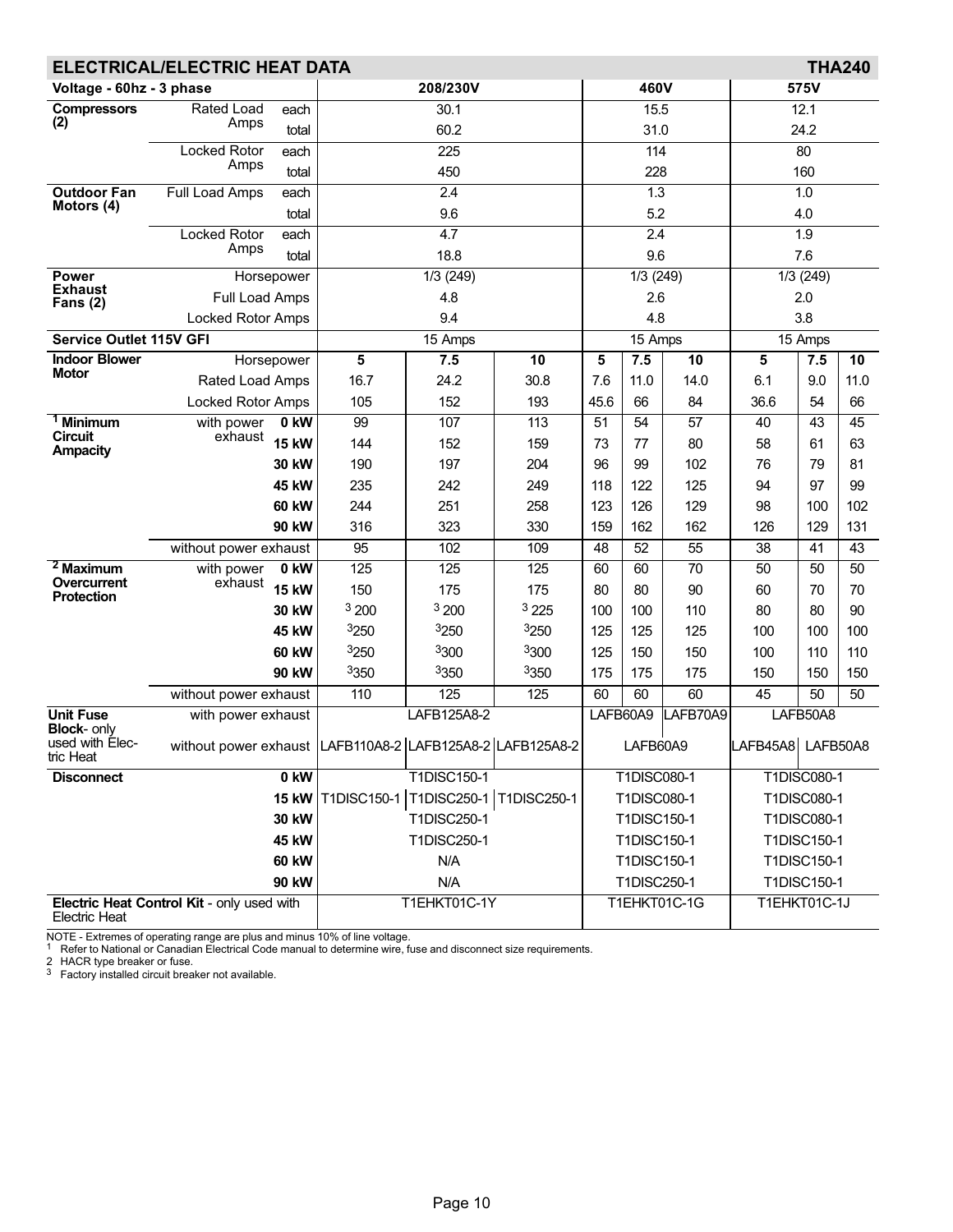<span id="page-10-0"></span>



FIGURE 2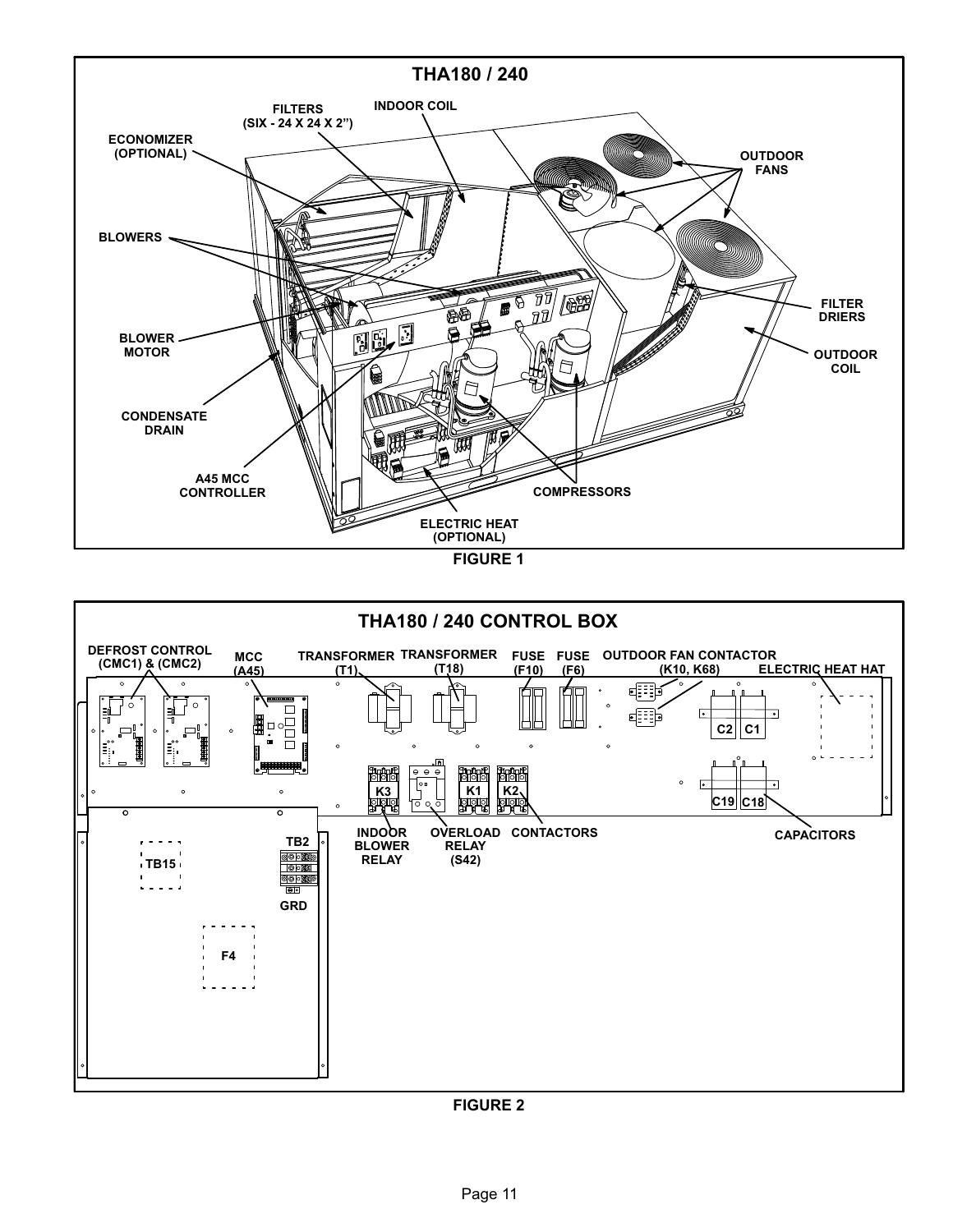# <span id="page-11-0"></span>I−UNIT COMPONENTS

The THA 15 and 20 ton (52.8 and 70.3 kW) series unit components are in figure [1.](#page-10-0) All L1, L2, and L3 wiring is color coded; L1 is red, L2 is yellow, and L3 is blue. See wiring diagram in the back of this manual for a complete listing of unit components.

# A−Control Box Components

THA control box components are shown in figure [2.](#page-10-0) The control box is located in the upper left portion of the compressor compartment.

### 1−Disconnect Switch S48 (field installed)

All units may be equipped with an optional disconnect switch S48, or circuit breaker, CB10. S48 and CB10 can be a toggle switch or a twist style switch. Both types can be used by the service technician to disconnect power to the unit. CB10 when use, will be in the same location as S48 on the wiring diagram.

#### 2−Terminal Strip TB2

All units are shipped with factory installed TB2. Units without S48 or CB10 will have supply power connected to TB2.

# 3−Control Transformer T1

All THA series units use a single line voltage to 24VAC transformer mounted in the control box. Transformer supplies power to control circuits in the unit. The transformer is rated at 70VA and is protected by a 3.5 amp circuit breaker (CB8). The 208/230 (Y) voltage transform-



ers use two primary voltage taps as shown in figure 3, while 460 (G) and 575 (J) voltage transformers use a single primary voltage tap.

# 4−Transformer T18

T18 is a single line voltage to 24VAC transformer used in all THA units. Transformer T18 is protected by a 3.5 amp circuit breaker (CB18) located on the transformer itself. T18 is identical to T1 and is protected by a 3.5 amp circuit breaker (CB18). T18 provides 24VAC to CMC1, CMC2 and reversing valves L1 and L2.

# 5−Fuses F10 and F6

Two line voltage fuses F10 provide overcurrent protection to all condenser fans in all THA units and rated at 30A. Fuses F6 provide overcurrent protection for optional field installed power exhaust fans and rated at 15A.

# 6−Terminal Strip TB1

All indoor thermostat connections will be to TB1 located on MCC board A45. For thermostats with "occupied " and "unoccupied" modes, a factory installed jumper across terminals A1 and A2 should be removed. Unit wiring is designed for a three−stage thermostat. For two−stage applications jumper between Y2 and Y3 on TB1.

# 7−Terminal Strip TB14

Terminal strip TB14 located on the MCC board A45 distributes 24V power from transformer T1 to the control box components. Units not equipped with smoke detectors A17 or A64, will have a factory installed jumper across terminals 24VAC and R.

# 8−Outdoor Fan Capacitors C1, C2, C18, & C19

Fan capacitors C1, C2, C18, C19 are 370V / 10 MFD capacitors used to assist in the start up of condenser fans B4, B5, B21, B22 respectively.

#### 9-Compressor Contactor K1 & K2

All compressor contactors are three-pole-double-break contactors with a 24VAC coil. In all THA units K1 (energized by A55) and K2 (energized by A61) energize compressors B1 and B2 respectively, in response to thermostat demand.

#### 10−Blower Contactor K3 (all units)

Blower contactor K3, used in all units, is a three-pole-doublebreak contactor with a 24VAC coil used to energize the indoor blower motor B3 in response to blower demand. K3 is energized by main control panel (A55).

# 11−Outdoor Fan Relay K10 & K68

Outdoor fan relays K10 and K68, used in all units, are DPDT relays with a 24VAC coil. In all THA units K10 energizes condenser fan B4 (fan 1) and K68 energizes B5 (fan 2) in response to thermostat demand.

#### 12−Power Exhaust Relay K65 (PED units)

Power exhaust relay K65 is a N.O. DPDT relay with a 24VAC coil. K65 is used in all THA units equipped with the optional power exhaust dampers. K65 is energized by the economizer control panel (A6), after the economizer dampers reach 50% open (adjustable on control A6). When K65 closes, the exhaust fans B10 and B11 are energized.

#### 13−Blower Motor Overload Relay S42

S42 is a manual reset overload relay, used in all TCA units equipped with 10 or more HP standard efficiency motors. The relay is connected in line with the blower motor to monitor the current flow to the motor. When the relay senses an overload condition, a set of normally closed contacts opens de−energizing the 24 volt output of T1. See figure figure [4.](#page-12-0)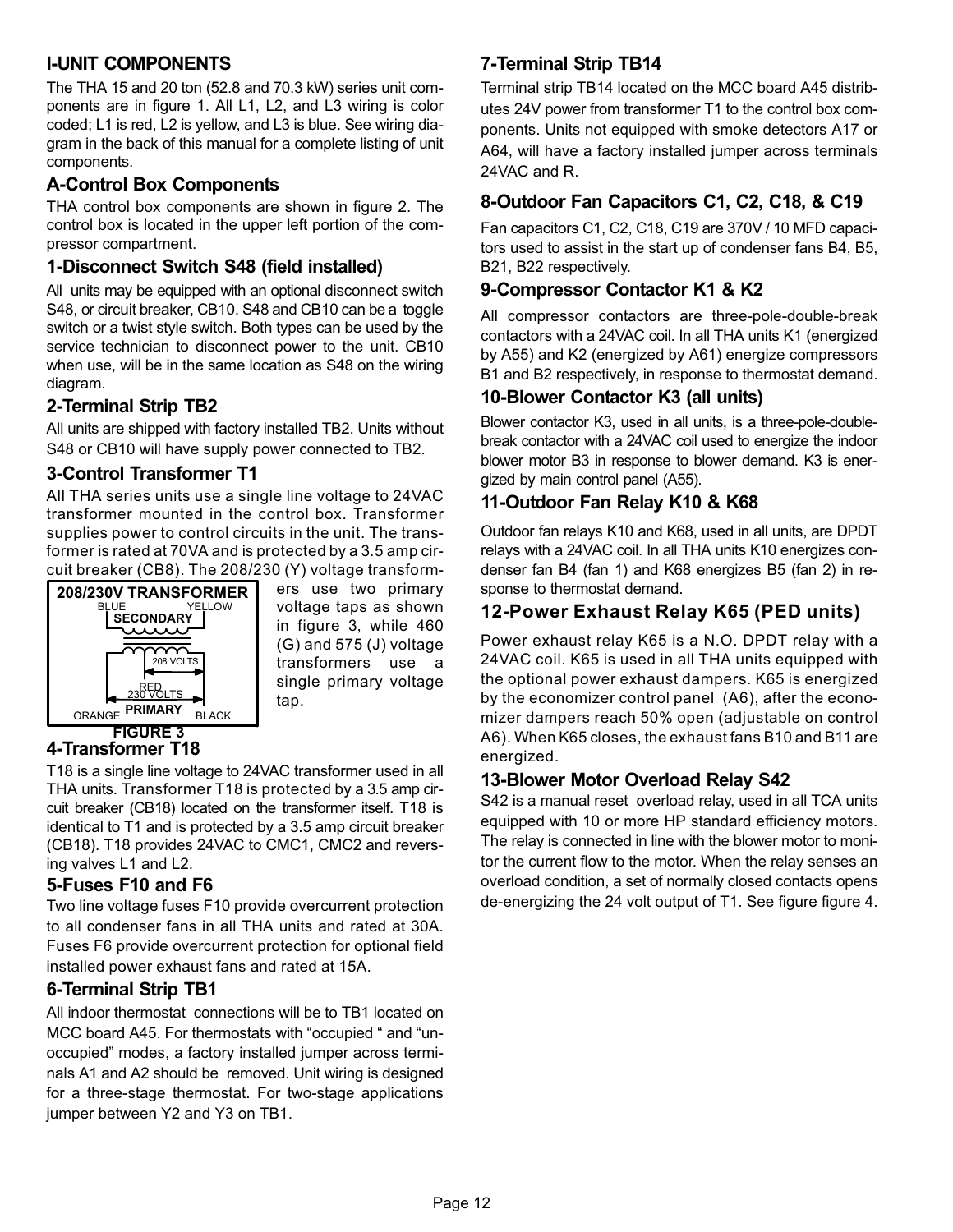<span id="page-12-0"></span>

# 14−MCC Control A45

The main control module A45 (figure [6](#page-13-0)) is the heart of the system. It controls all cooling and heating operation and serves as a staging point for all internal inputs to the appropriate components of the THA unit. The MCC control receives and sends out 24 volts to the components located in the THA control box, economizer and supply/return compartments. Relays KA and KB located on the board, correspond to compressors contactors K1 and K2. Relay KC corresponds to reversing valve solenoids L1 and L2 and relay KD corresponds to indoor blower contactor K3. Thermostat connections (TB1) and accessory low voltage connections (TB14) are located on the board. See tables [2](#page-13-0) and [4](#page-13-0) for terminal designations. Table s [5](#page-13-0) through [7](#page-13-0) show pin terminal designations.

| I FD<br><b>Status</b> | Indicates                                 | Action                                                                     |
|-----------------------|-------------------------------------------|----------------------------------------------------------------------------|
| Off                   | No power to<br>board.                     | Check field wiring.                                                        |
| ( )ท                  | Processor error.                          | Press MCC pushbutton and<br>hold for three seconds to reset<br>processor.* |
| Flashing<br>Slowly    | Normal.                                   | None.                                                                      |
| Flashing<br>Rapidly   | Invalid unit DIP<br>switch selected.      | Make sure switches are set cor-<br>rectly. Refer to figure NO TAG.         |
| Flashing<br>Rapidly   | Simultaneous<br>heat and cool<br>demands. | Check thermostat and wiring.                                               |

\*Press pushbutton and immediately release to override the 4−minute compressor−minimum run time.

#### **Features**

The MCC is equipped with a green LED for board status. See table 1 for LED flash codes. While in the cooling mode the board will incorporate AUTO−STAGING. If the board receives a Y3 demand (if applicable) the board will energize Y1, Y2 and Y3 in successive order. In the same manner a Y2, will be interpreted as a Y1/Y2. The MCC control also incorporates a minimum run time of 4 minutes for up to 3 independent cooling stages. This 4 minute run time can be interrupted by pushing SW1 located on the board. If pressed for 3 seconds or more, the control goes into TEST mode disabling AUTO−STAGING. The MCC control board is used for all T series units so a dip switch is provided for factory setting unit type (TGA, TCA, THA) See figure 5.

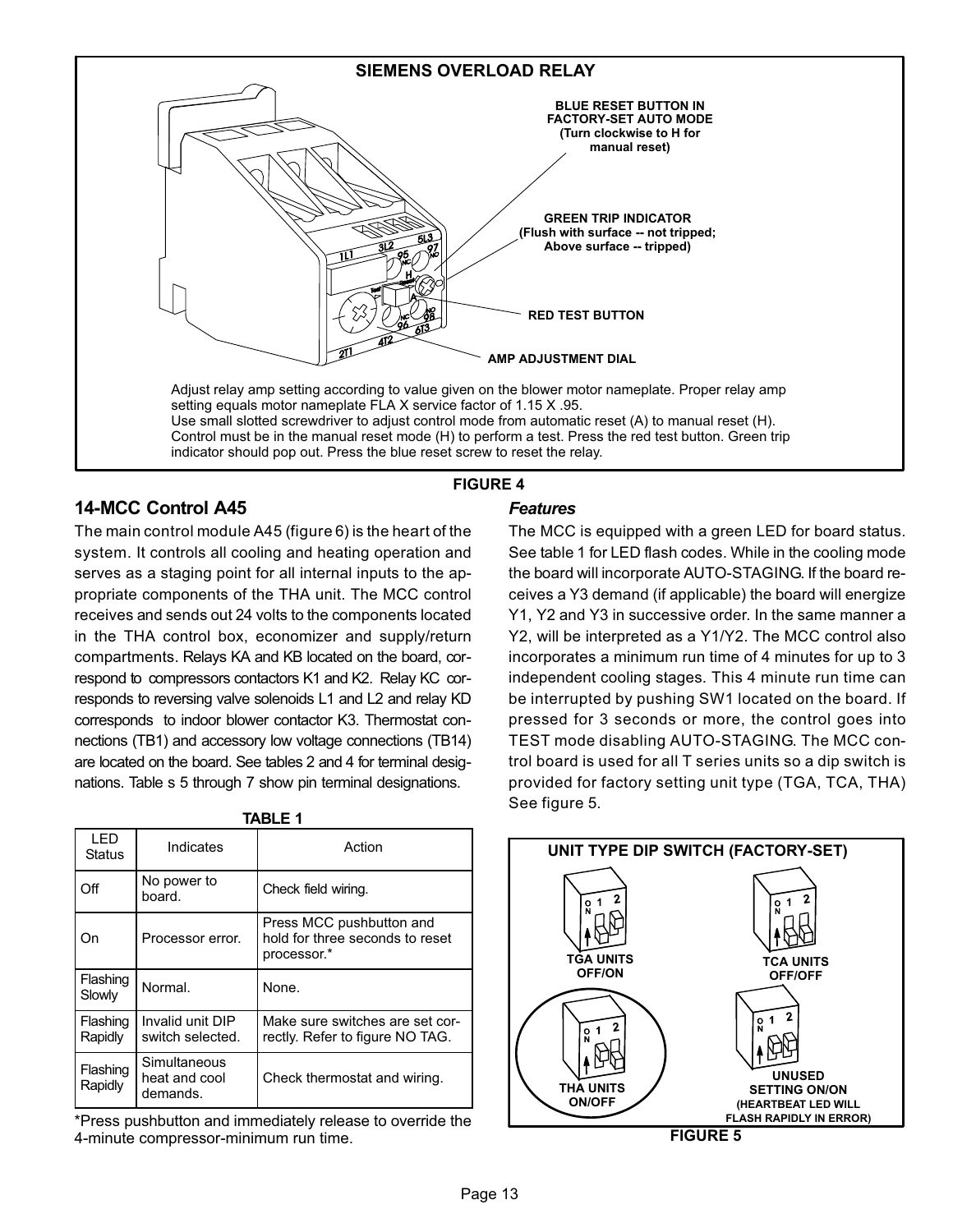<span id="page-13-0"></span>

FIGURE 6

| TABLE 2        |                                  |  |  |  |  |  |  |
|----------------|----------------------------------|--|--|--|--|--|--|
|                | <b>TB1 TERMINAL DESIGNATIONS</b> |  |  |  |  |  |  |
| Y1             | Cool Stage 1                     |  |  |  |  |  |  |
| Y2             | Cool Stage 2                     |  |  |  |  |  |  |
| Y3             | Cool Stage 3                     |  |  |  |  |  |  |
| Y4             | Cool Stage 4                     |  |  |  |  |  |  |
| W <sub>1</sub> | Heat Stage 1                     |  |  |  |  |  |  |
| W <sub>2</sub> | Heat Stage 2 (Electric Heat)     |  |  |  |  |  |  |
| A <sub>1</sub> | Occupied Loop                    |  |  |  |  |  |  |
| A2             | Occupied Loop                    |  |  |  |  |  |  |
| G              | <b>Indoor Blower</b>             |  |  |  |  |  |  |
| R              | 24V To Thermostat                |  |  |  |  |  |  |
| C              | Ground                           |  |  |  |  |  |  |
| TEST           | <b>Test Terminal</b>             |  |  |  |  |  |  |

|--|--|

| <b>P113 TERMINAL DESIGNATIONS</b> |                                     |  |  |  |  |  |
|-----------------------------------|-------------------------------------|--|--|--|--|--|
| Terminal                          | Function                            |  |  |  |  |  |
| S49                               | Relay KC To Freeze Stat             |  |  |  |  |  |
| S49                               | From Freeze Stat                    |  |  |  |  |  |
| K <sub>10</sub>                   | Relay KA To Outdoor Fan Contactor   |  |  |  |  |  |
| K <sub>1</sub>                    | Freeze Stat to Compressor Contactor |  |  |  |  |  |
| S <sub>50</sub>                   | Relay KB To Freeze Stat             |  |  |  |  |  |
| S <sub>50</sub>                   | From Freeze Stat                    |  |  |  |  |  |
| K <sub>2</sub>                    | Freeze Stat To Compressor Contactor |  |  |  |  |  |
| K <sub>3</sub>                    | <b>KD To Blower Contactor</b>       |  |  |  |  |  |
| C.                                | Ground To Cooling Components        |  |  |  |  |  |

| TABLE 4                                 |                                             |  |  |  |  |  |
|-----------------------------------------|---------------------------------------------|--|--|--|--|--|
| <b>TB14 24VAC TERMINAL DESIGNATIONS</b> |                                             |  |  |  |  |  |
| 24VAC                                   | Uninterrupted 24 Volt Power                 |  |  |  |  |  |
| R                                       | 24 Volt Accessories (from T1 transformer)   |  |  |  |  |  |
| T18                                     | 24 Volts Accessories (from T18 transformer) |  |  |  |  |  |
| r.                                      | Ground                                      |  |  |  |  |  |

#### TABLE 5

| <b>P142 TERMINAL DESIGNATIONS</b> |                               |  |  |  |  |
|-----------------------------------|-------------------------------|--|--|--|--|
| Terminal                          | Function                      |  |  |  |  |
| Y2                                | To Economizer                 |  |  |  |  |
| Y2E                               | To Processor (micro chip)     |  |  |  |  |
| Y1                                | To Fconomizer                 |  |  |  |  |
| Y1E                               | To Processor (micro chip)     |  |  |  |  |
| 24V                               | To Smoke Detector             |  |  |  |  |
| 24V                               | From T1 Transformer           |  |  |  |  |
| A1                                | Occupied Loop from Thermostat |  |  |  |  |
| <b>24V</b>                        | To Economizer                 |  |  |  |  |
| <b>GND</b>                        | Ground to Economizer          |  |  |  |  |
| <b>24V</b>                        | From Transformer T1           |  |  |  |  |
| <b>GND</b>                        | Ground                        |  |  |  |  |
| 24V                               | From Transformer T2           |  |  |  |  |
| Y3                                | To Processor (micro chip)     |  |  |  |  |

#### TABLE 6

| <b>P118 TERMINAL DESIGNATIONS</b> |                                 |  |  |  |  |
|-----------------------------------|---------------------------------|--|--|--|--|
| Terminal                          | Function                        |  |  |  |  |
| O - CMC1                          | Reversing Valve - Defrost Board |  |  |  |  |
| S <sub>53</sub>                   | N/A                             |  |  |  |  |
| O - CMC <sub>2</sub>              | Reversing Valve - CMC2          |  |  |  |  |
| K14                               | N/A                             |  |  |  |  |
| S95                               | N/A                             |  |  |  |  |
| S95                               | N/A                             |  |  |  |  |
| K146                              | N/A                             |  |  |  |  |
| T <sub>18</sub>                   | N/A                             |  |  |  |  |
| C                                 | Common                          |  |  |  |  |
| C                                 | Common                          |  |  |  |  |
| T <sub>18</sub>                   | 24V from T18                    |  |  |  |  |
| C                                 | Common                          |  |  |  |  |

#### TABLE 7

|                | <b>P88 TERMINAL DESIGNATIONS</b> |
|----------------|----------------------------------|
| Terminal       | Function                         |
| R              | 24V                              |
| W <sub>1</sub> | <b>Heat Stage</b>                |
| Y1             | N/A                              |
| C.             | Ground                           |
| G              | N/A                              |
| G              | N/A                              |
| W2             | <b>Heat Stage</b>                |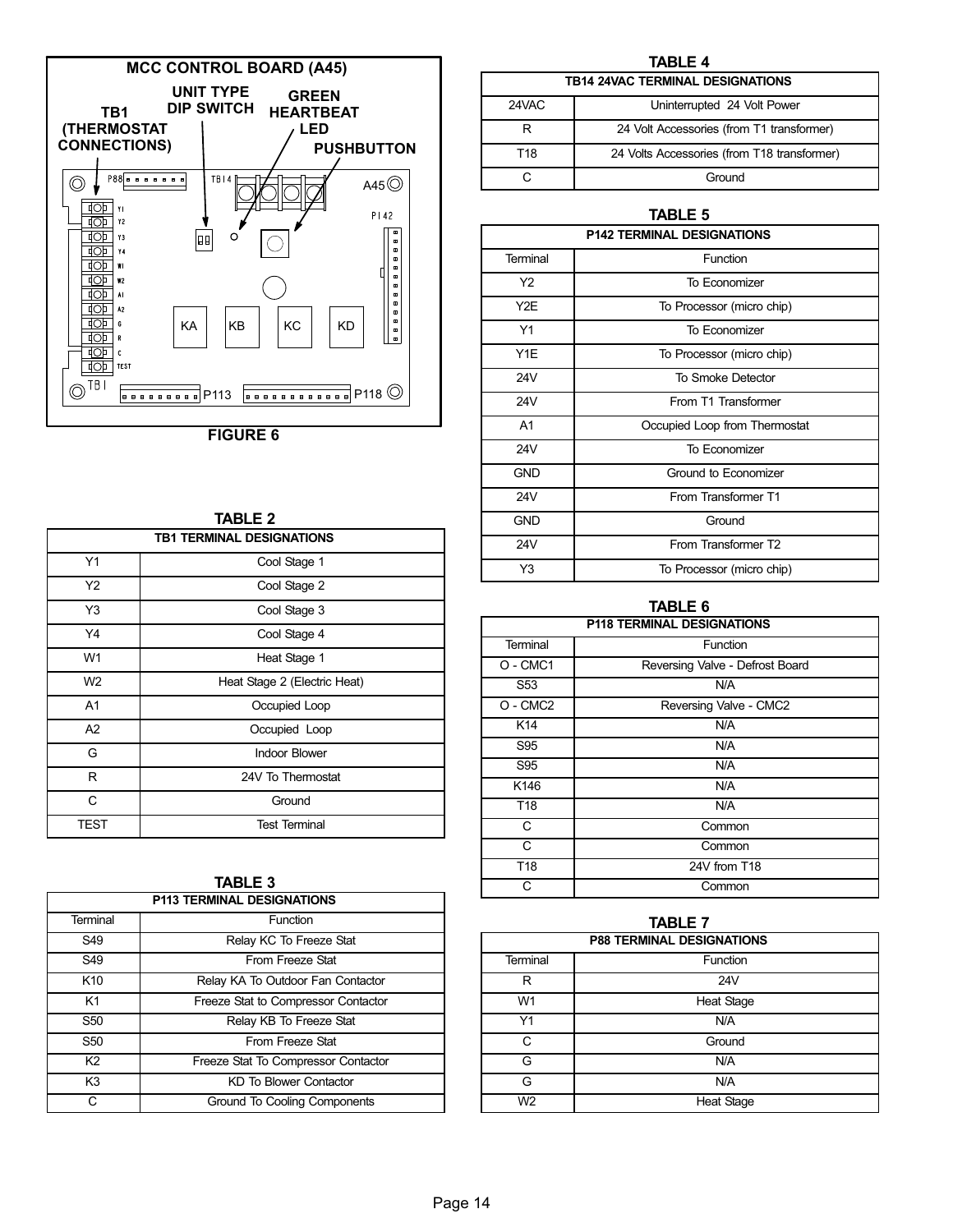# 15−Defrost Control Boards CMC1 & CMC2

The defrost thermostat, defrost pressure switch and the defrost control work together to ensure that the heat pump outdoor coil does not ice excessively during the heating mode.

#### Compressor Accumulated Run−Time Interval

The defrost control will not energize a defrost cycle unless the unit has been operating in heating mode for an accumulated 60 minutes (default). The run time interval can be changed by moving the jumper on the CMC board timing pins. See figure 7.

The defrost interval can be adjusted to 30, 60, or 90 minutes. The defrost timing jumper is factory−installed to provide a 60−minute defrost interval. If the timing selector jumper is not in place, the control defaults to a 90−minute defrost interval.

Note − When adjusting timing pins, set both CMC1 and CMC2 defrost controls to the same defrost interval.

#### Defrost Test Option

A TEST option is provided for troubleshooting. The TEST mode may be started any time the unit is in the heating mode and the defrost thermostat is closed or jumpered.

If the timing jumper is in the TEST position at power-up, the defrost control will ignore the test pins. When the jumper is placed across the TEST pins for two seconds, the control will enter the defrost mode. If the jumper is removed before an additional 5−second period has elapsed (7 seconds total), the unit will remain in defrost mode until the defrost pressure switch opens or 14 minutes have passed. If the jumper is not removed until after the additional 5−second period has elapsed, the defrost will terminate and the test option will not function again until the jumper is removed and re−applied.

#### Diagnostic LEDs

The defrost board uses two LEDs for diagnostics. The LEDs flash a sequence according to the condition.

TABLE 8

|                                      | <b>Defrost Control Board Diagnostic LED</b> |                                  |
|--------------------------------------|---------------------------------------------|----------------------------------|
| <b>Indicates</b>                     | LED <sub>1</sub>                            | LED <sub>2</sub>                 |
| Normal operation /<br>power to board | Synchronized Flash<br>with LED 2            | Synchronized Flash<br>with LED 1 |
| Board failure /<br>no power          | Off                                         | Off                              |
| <b>Board failure</b>                 | On.                                         | On                               |
| Pressure switch open                 | Flash                                       | On                               |

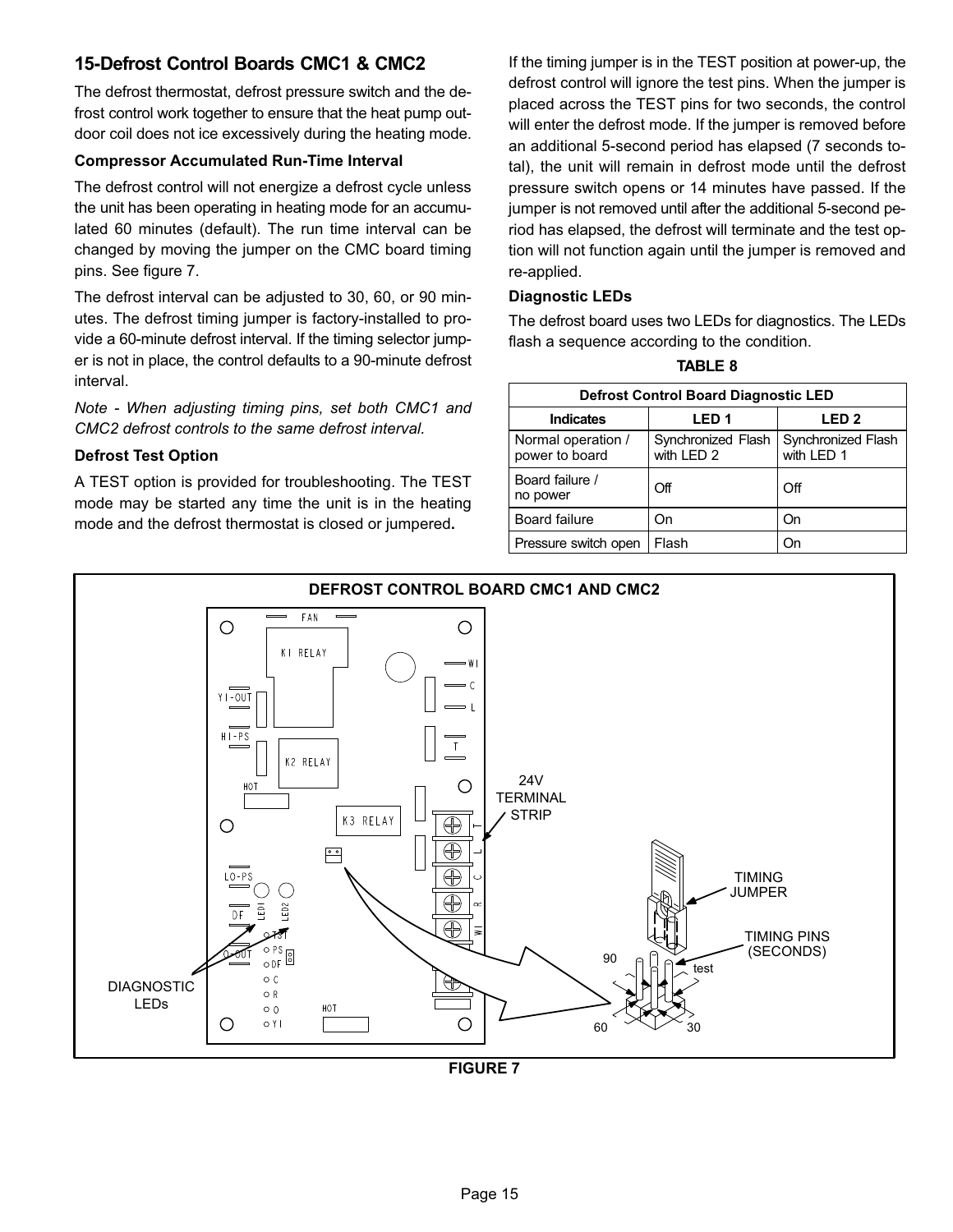<span id="page-15-0"></span>

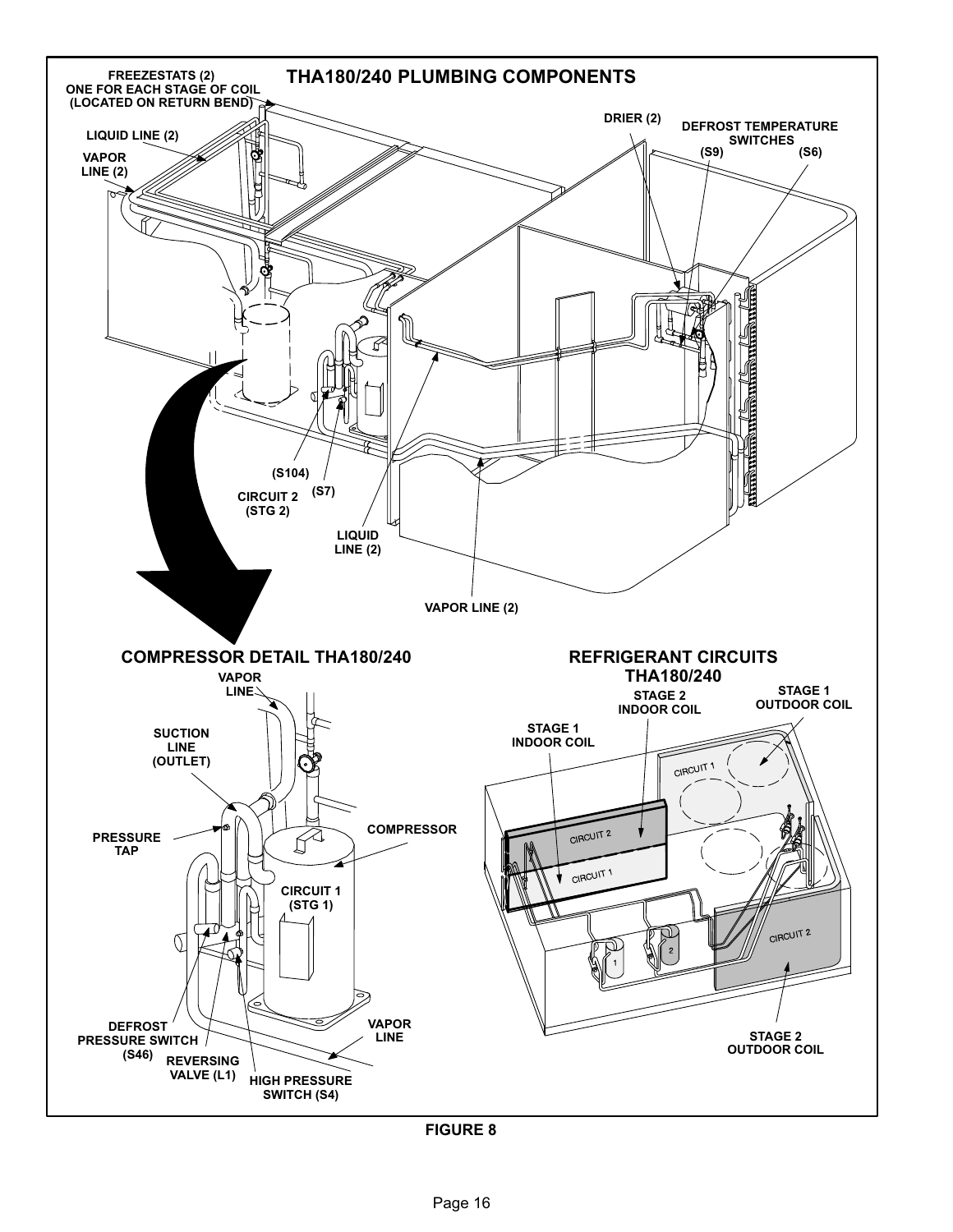# B−Cooling Components

THA units use independent cooling circuits consisting of separate compressors, condenser coils and evaporator coils. See figure [8.](#page-15-0) Four draw−through type condenser fans are used in all units. All units are equipped with belt-drive blowers which draw air across the evaporator during unit operation. Cooling may be supplemented by a factory- or fieldinstalled economizer. The evaporators are slab type and are stacked. Each evaporator uses a thermostatic expansion valve as the primary expansion device. Each evaporator is also equipped with enhanced fins and rifled tubing. In all units each compressor is protected by a crankcase heater and high pressure switch. Additional protection is provided by low ambient switches (option) and freezestats (on each evaporator).

#### 1−Compressors B1 and B2

 All THA 15 ton (52.8 kW) units use two 7.5-ton (26.4 kW) compressors and 20-ton (70.3 kW) units use two 10-ton (35.2 kW) compressors. All units are equipped with independent cooling circuits. Likewise, compressor capacity may vary from stage to stage. In all cases, the capacity of each compressor is added to reach the total capacity of the unit. See SPECIFICATIONS and ELECTRICAL DATA (table of contents) or compressor nameplate for compressor specifications.

Each compressor is energized by a corresponding compressor contactor.

NOTE − Refer to the wiring diagram section for specific unit operation.

# WARNING

Electrical shock hazard. Compressor must be grounded. Do not operate without protective cover over terminals. Disconnect power before removing protective cover. Discharge capacitors before servicing unit. Failure to follow these precautions could cause electrical shock resulting in injury or death.

### 2−Freezestats S49 and S50

Each unit is equipped with a low temperature switch (freezestat) located on a return bend of each indoor coil. S49 (first circuit), S50 (second circuit), are located on the corresponding indoor coils.

Each freezestat is wired to the main control module A45. Each freezestat is a SPST N.C. auto−reset switch which opens at 29°F  $\pm$  3°F (-1.7°C  $\pm$  1.7°C) on a temperature drop and closes at 58°F  $\pm$  4°F (14.4°C  $\pm$  2.2°C) on a temperature rise. To prevent coil icing, freezestats open during compressor operation to temporarily disable the respective compressor until the coil warms sufficiently to melt any accumulated frost.

#### 3−Crankcase Heaters HR1 and HR2

THA units use belly-band type crankcase heaters. HR1 is installed around compressor B1, heater HR2 compressor B2. Crankcase heater wattage varies by compressor size.

#### 4−High Pressure Switches S4 and S7

The high pressure switch is an auto-reset SPST N.C. switch which opens on a pressure rise. The switch is located in the compressor discharge line and is wired in series with the compressor contactor coil. THA units are equipped with two switches.

S4 (first circuit) and S7 (second circuit) are wired in series with the respective compressor contactor coils.

When discharge pressure rises to  $450 \pm 10$  psig (3103 $\pm$ 69 kPa) (indicating a problem in the system) the switch opens and the compressor is de−energized (the economizer can continue to operate).

# 5−Reversing Valves L1 and L2

A refrigerant reversing valve with a 24 volt solenoid coil is used to reverse refrigerant flow during unit operation in all THA units. The reversing valve is connected in the vapor line of the refrigerant circuit. The reversing valve coil is energized during cooling demand and during defrost.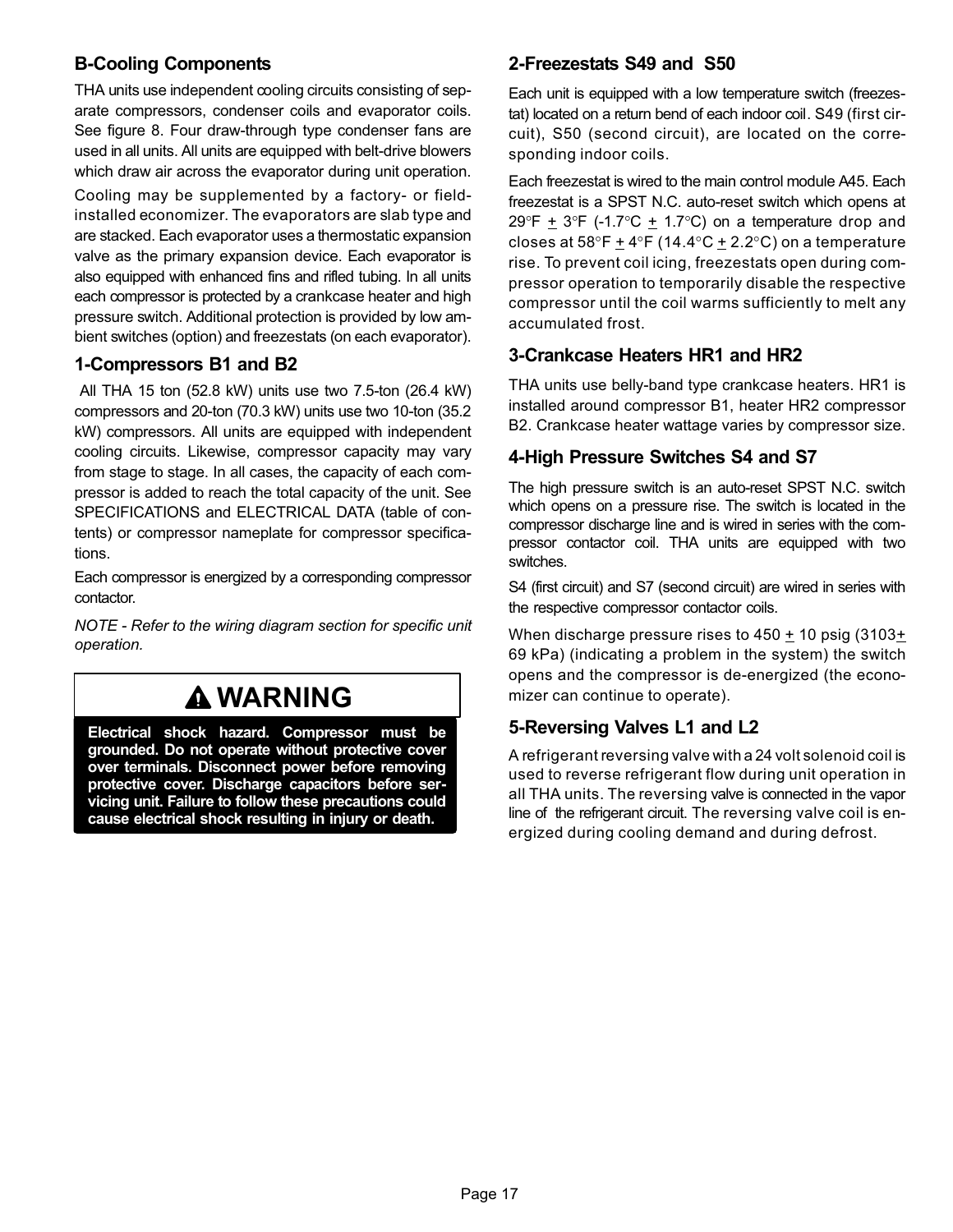# 6−Low Ambient Switches S11 & S84 (optional accessory)

The low ambient switch is an auto-reset SPST N.O. pressure switch which allows for mechanical cooling operation at low outdoor temperatures. All THA units are equipped with this switch. In all models a switch is located in each liquid line prior to the indoor coil section. In the THA180/240 units S11 is wired in series with outdoor fan relay K10, while S84 is wired in series with outdoor fan relay K68.

When liquid pressure rises to  $275 \pm 10$  psig (1896  $\pm 69$ kPa), the switch closes and the condenser fan is energized. When discharge pressure in both refrigerant circuits drop to  $150 + 10$  psig (1034 + 69 kPa), the switch opens and the condenser fan is de−energized. This intermittent fan operation results in higher evaporating temperature allowing the system to operate without icing the evaporator coil and losing capacity.

# 7−Condenser Fans B4, B5, B21, and B22 (all units)

See table of contents for SPECIFICATIONS of condenser fans used in THA units. All condenser fans used have single−phase motors. All units are equipped with four condenser fans. The complete fan assembly may be accessed for servicing and cleaning by removing the fan grill and turning the complete assembly until the motor brackets line up with the notches in the top panel. Lift the fan assembly out of the unit and disconnect the jack plug located on the motor.

# 8−Defrost Components and Operation

### a−Defrost Pressure Switch S46 and S104

The defrost pressure switches (S46 and S104) are autoreset SPST N.C. pressure switches which open on a pressure rise. All THA units are equipped with these switches. The switches are located on the suction line during heating cycle (discharge line during cooling and defrost cycle). S46 (refrigeration circuit one) is wired to the main control board CMC1. S104 (refrigeration circuit two) is wired to the heat pump control board CMC2.

When discharge pressure reaches  $275 \pm 10$  psig (1096  $\pm$  69 kPa) (indicating defrost is completed) the switch opens. The switch automatically resets when pressure in the suction line drops to 80  $\pm$  10 psig (552  $\pm$  69 kPa).

#### b−Defrost Thermostat Switches S6 and S9 (all THA180/240 units)

Defrost thermostat switches S6 (refrigeration circuit one) and S9 (refrigeration circuit two) are S.P.S.T. N.O. contacts which close on a temperature fall (initiating defrost). The switches are located on each of the expansion valve distributor assemblies at the inlet to the outdoor coil. The switches monitor the outdoor coil suction temperature to determine when defrost is needed. When the outdoor coil suction temperature falls to  $35^{\circ}F \pm 4^{\circ}F$  (1.7°C  $\pm$  2.2°C) the switch closes (initiating defrost after minimum run time of 30, 60, or 90 minutes). When the temperature rises to 60°F  $\pm$  5°F (15.6°C  $\pm$  2.8°C) the switch opens.

#### DEFROST OPERATION

Defrost operation of each of the two refrigeration circuits are controlled independently with separete timers, thermostats (S6 and S9) and pressure switches (S46 and S104).

During heating operation when outdoor coil temperature drops to  $35 \pm 4$  °, the defrost thermostat S6 or S9 closes initiating defrost.

When defrost begins, the reversing valve (L1 or L2) for the circuit in defrost mode is energized. Supplemental electric heat is then energized.

When L1 energizes, N.C. K58−1 contacts open de−energizing outdoor fan relay K10, followed by outdoor fan B4. When L2 energizes, N.C. K118−1 contacts open de−energizing outdoor fan relay K68, followed by outdoor fan B5.

Defrost of a circuit terminates when the pressure switch for the circuit (S46 or S104) opens or when 15 minutes elapse. Defrost does not terminate when thermosts demand ends.

# 9−Filter Drier

THA units have a filter drier located in the liquid line of each refrigerant circuit at the exit of each condenser coil (outdoor coil in THA units). The drier removes contaminants and moisture from the system.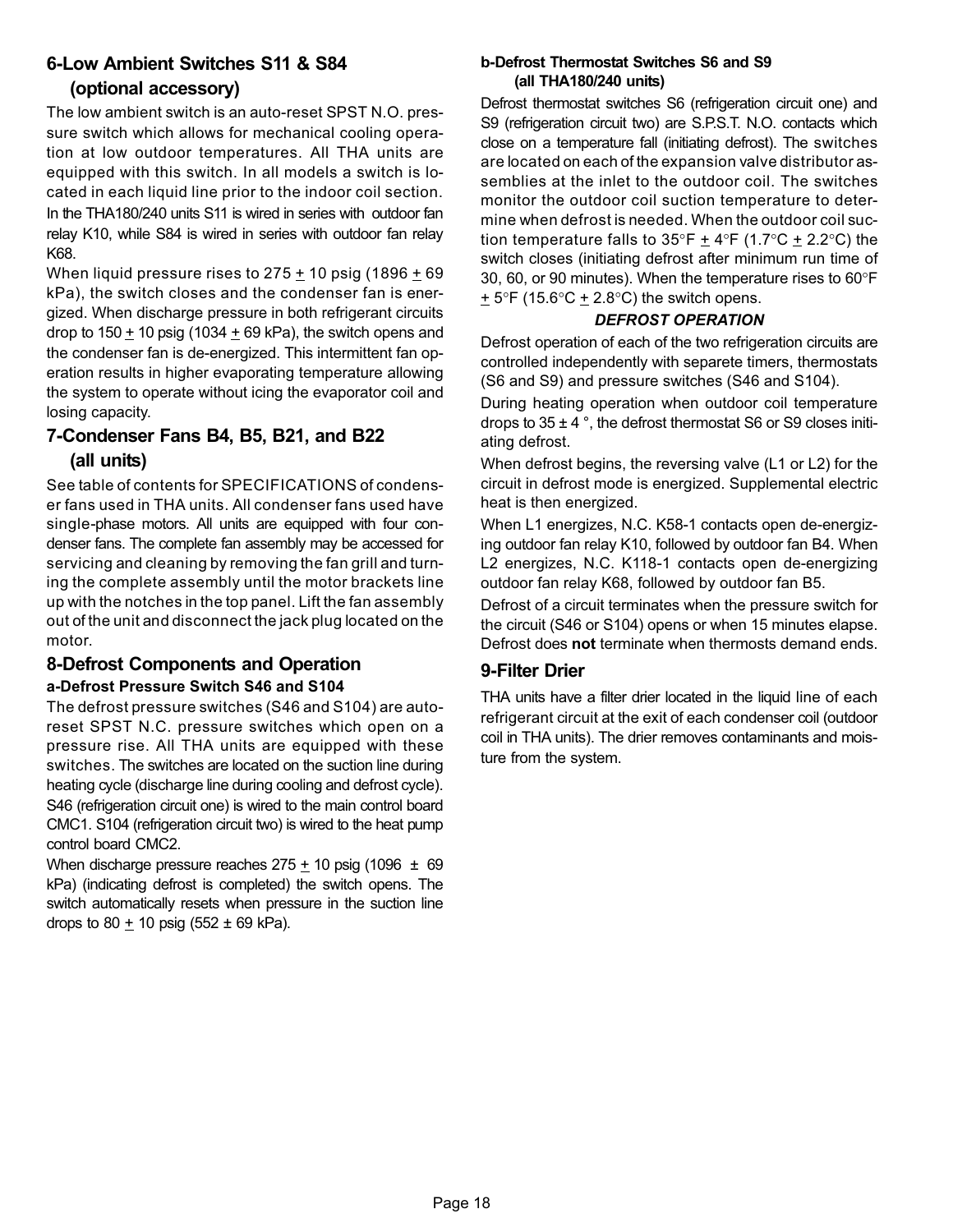# C−Blower Compartment

The blower compartment in all THA units is located between the evaporator coil and the compressor / control section on the opposite side of the condenser coil. The blower assembly is accessed by removing the screws on either side of the sliding base. The base pulls out as shown in figure [NO TAG.](#page-0-0)

#### 1−Blower Wheels

All units have two 15 in. x 15 in. (381 mm x 381 mm) blower wheels. Both wheels are driven by one motor.

# 2−Indoor Blower Motor B3 (all units)

THA units use three-phase single-speed blower motors. CFM adjustments are made by adjusting the motor pulley (sheave). Motors are equipped with sealed ball bearings. All motor specifications are listed in the tables on pages 3, 5, and 6. Units may be equipped with motors manufactured by various manufacturers, therefore electrical FLA and LRA specifications will vary. See unit rating plate for information specific to your unit.

# OPERATION / ADJUSTMENT

#### A−Three Phase Scroll Compressor Voltage Phasing

Three phase scroll compressors must be phased sequentially to ensure correct compressor and blower rotation and operation. Compressor and blower are wired in phase at the factory. Power wires are color−coded as follows: line 1−red, line 2−yellow, line 3−blue.

- 1− Observe suction and discharge pressures and blower rotation on unit start−up.
- 2− Suction pressure must drop, discharge pressure must rise, and blower rotation must match rotation marking.

If pressure differential is not observed or blower rotation is not correct:

- 3− Disconnect all remote electrical power supplies.
- 4− Reverse any two field−installed wires connected to the line side of TB2 or TB15 (on units equipped with electric heat). Do not reverse wires at blower contactor.
- 5− Make sure the connections are tight.

Discharge and suction pressures should operate at their normal start-up ranges.

#### B−Blower Operation

Initiate blower demand at thermostat according to instructions provided with thermostat. Unit will cycle on thermostat demand. The following steps apply to applications using a typical electro−mechanical thermostat.

- 1− Set thermostat or temperature control device fan switch to AUTO or ON. With fan switch in ON position, blower will operate continuously. With fan switch in **AUTO** position, the blower will cycle with demand.
- 2− Blower and entire unit will be off when thermostat or temperature control device system switch is in OFF position.

#### C−Blower Access

The blower assembly is secured to a sliding base which allows the entire assembly to be pulled out of the unit. See figure [11.](#page-19-0)

- 1− Remove the clamp which secures the blower wiring to the blower motor base.
- 2− Remove and retain screws on either side of sliding base. Pull base toward outside of unit. When pulling the base out further than 12" (305mm), disconnect wiring to K3 blower contactor T1, T2, and T3. Pull wiring toward blower to allow enough slack to slide the base out further.
- 3− Slide base back into original position when finished servicing. Replace the clamp and blower wiring in the previous location on the blower motor base. Reconnect wiring to K3 if it was disconnected.
- 4− Replace retained screws on either side of the sliding base.

#### D−Determining Unit CFM

- 1− The following measurements must be made with a dry indoor coil and with air filters in place. Run blower without a cooling demand. Measure the indoor blower shaft RPM.
- 2− With all access panels in place, measure static pressure external to unit (from supply to return).
- 3− Refer to blower data tables (table of contents) to determine unit CFM.
- 4− The blower RPM can be adjusted at the motor pulley. Loosen Allen screw and turn adjustable pulley clockwise to increase CFM. Turn counterclockwise to decrease CFM. See figure [11.](#page-19-0) Tighten Allen screw after adjustment. Do not exceed minimum and maximum number of pulley turns as shown in table 9.

#### TABLE 9 MINIMUM AND MAXIMUM PULLEY ADJUSTMENT

| <b>Belt</b>      | Minimum<br>Turns Open | Maximum<br>Turns Open |
|------------------|-----------------------|-----------------------|
| A Section        | No minimum            |                       |
| <b>B</b> Section | 1*                    |                       |

\*No minimum number of turns open when B belt is used on pulleys 6" O.D. or larger.

#### E−Blower Belt Adjustment

Maximum life and wear can be obtained from belts only if proper pulley alignment and belt tension are maintained. Tension new belts after a 24−48 hour period of operation. This will allow belt to stretch and seat grooves. Make sure blower and motor pulley are aligned as shown in figure [9](#page-19-0).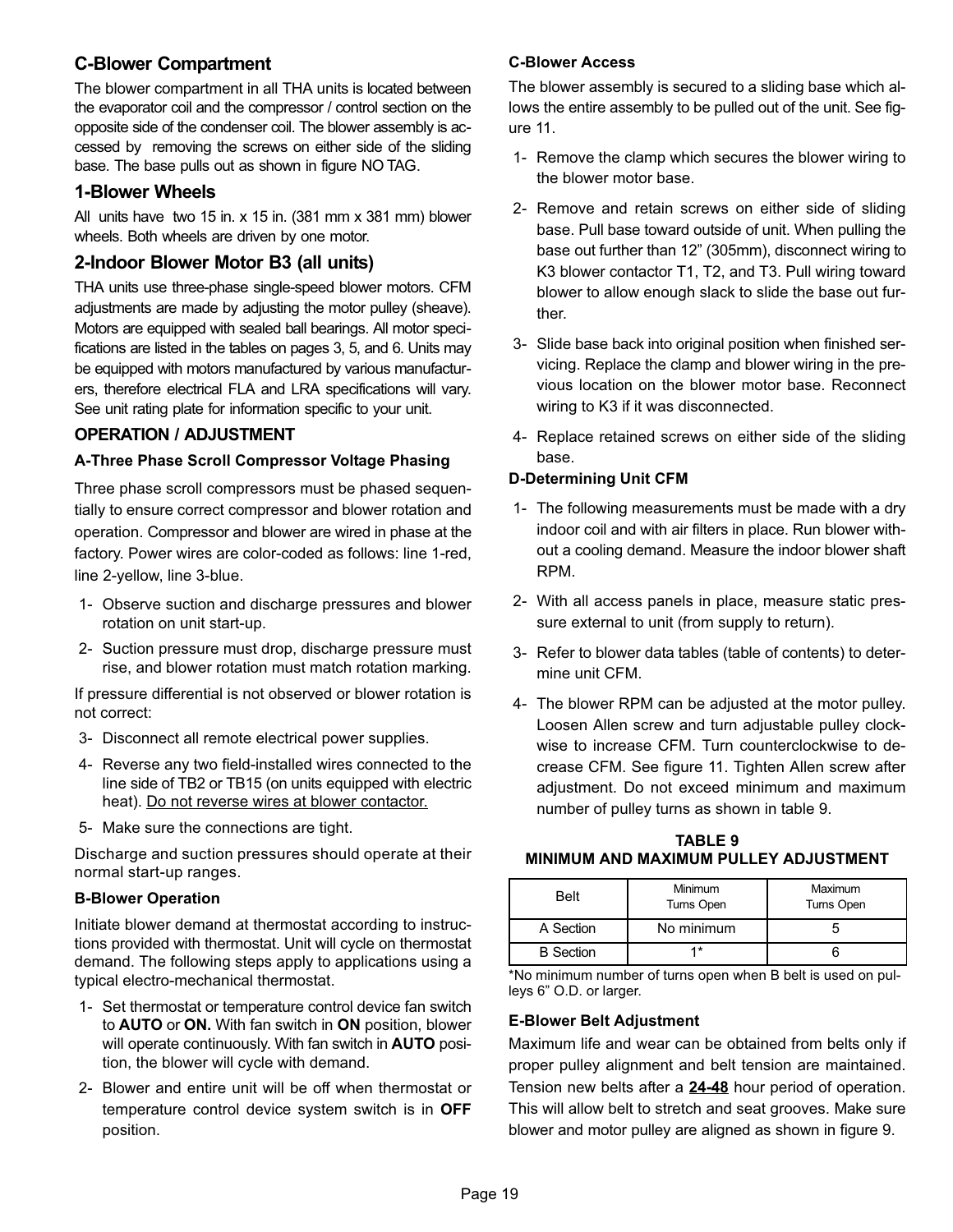- <span id="page-19-0"></span> 1− Loosen four bolts securing motor base to mounting frame. See figure 11.
- 2− To relieve belt tension −

Turn adjusting bolt to the right, or clockwise, to move the motor upward and loosen the belt. This decreases the distance between the blower motor pulley and the blower housing pulley.

 3− Tighten four bolts securing motor base to mounting frame.



FIGURE 9

IMPORTANT − Align top edges of blower motor base and mounting frame base parallel before tightening two bolts on the other side of base. Motor shaft and blower shaft must be parallel.

#### F−Check Belt Tension

Overtensioning belts shortens belt and bearing life. Check belt tension as follows:

1− Measure span length X. See figure 10.



 2− Apply perpendicular force to center of span (X) with enough pressure to deflect belt 1/64" for every inch of span length or 1.5mm per 100mm of span length.

Example: Deflection distance of a 40" span would be 40/64" or 5/8".

Example: Deflection distance of a 400mm span would be 6mm.

 3− Measure belt deflection force. For a used belt, the deflection force should be 5 lbs. (35kPa) . A new belt deflection force should be 7 lbs. (48kPa).

A force below these values indicates and undertensioned belt. A force above these values indicates an overtensioned belt.

#### G−Field−Furnished Blower Drives

See blower data tables (table of contents) for drive kits and the manufacturer's model number.



FIGURE 11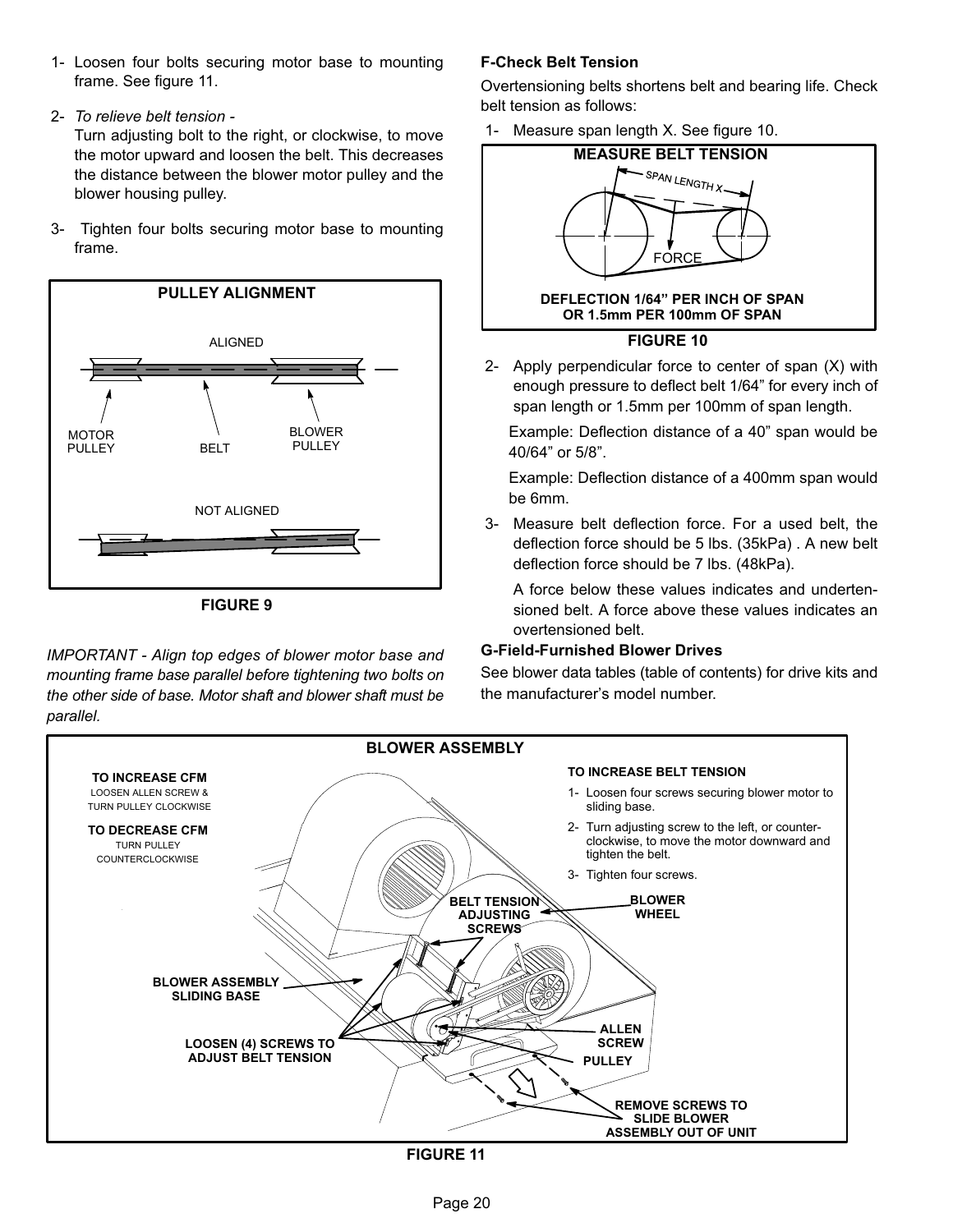# D−Optional Electric Heat Components

See ELECTRICAL / ELECTRIC HEAT (table of contenst) for possible THA to EHA matchups and electrical ratings.

All electric heat sections consist of electric heating elements exposed directly to the airstream. See figure [1](#page-10-0). Two electric heat sections (first section and second section) are used in all 15kW through 90kW heaters used in THA180/240 units. Multiple-stage elements are sequenced on and off in response to thermostat demand. EHA parts arrangement is shown in figures [14](#page-22-0) and [15](#page-23-0).

#### Control Box Components

The main control box (see figure 12) houses some electric heat components and the electric heat "hat" section (figure 13).

# 1−Terminal Strip TB15

TB15 distributes line power to the EHA unit andis used in all applications.

# 2−Fuse F4

Fuse F4 is used only with single point power supply. F4 gives over amperage protection to the compressor and other cooling components. F4 is located inside a sheet metal enclosure.

# Electric Heat Hat Section

# 3−Electric Heat Relay K9

All THA series units with electric heat use an electric heat relay K9. K9 is a N.O. SPST pilot relay intended to electrically isolate the unit's 24V circuit from the electric heat 15 to 60 kW 24V circuit. K9 is energized by the main control board A45. K9−1 closes, enabling T2 to energize the electric heat.

# 4−Time Delay DL2

DL2 is a solid state timer used in all electric heat units. DL2 staggers the energizing of the first (W1) and second (W2) stage heating elements by providing a timed interval. When the timer is de−energizing, the contacts are delayed 1 second before opening.



FIGURE 12



FIGURE 13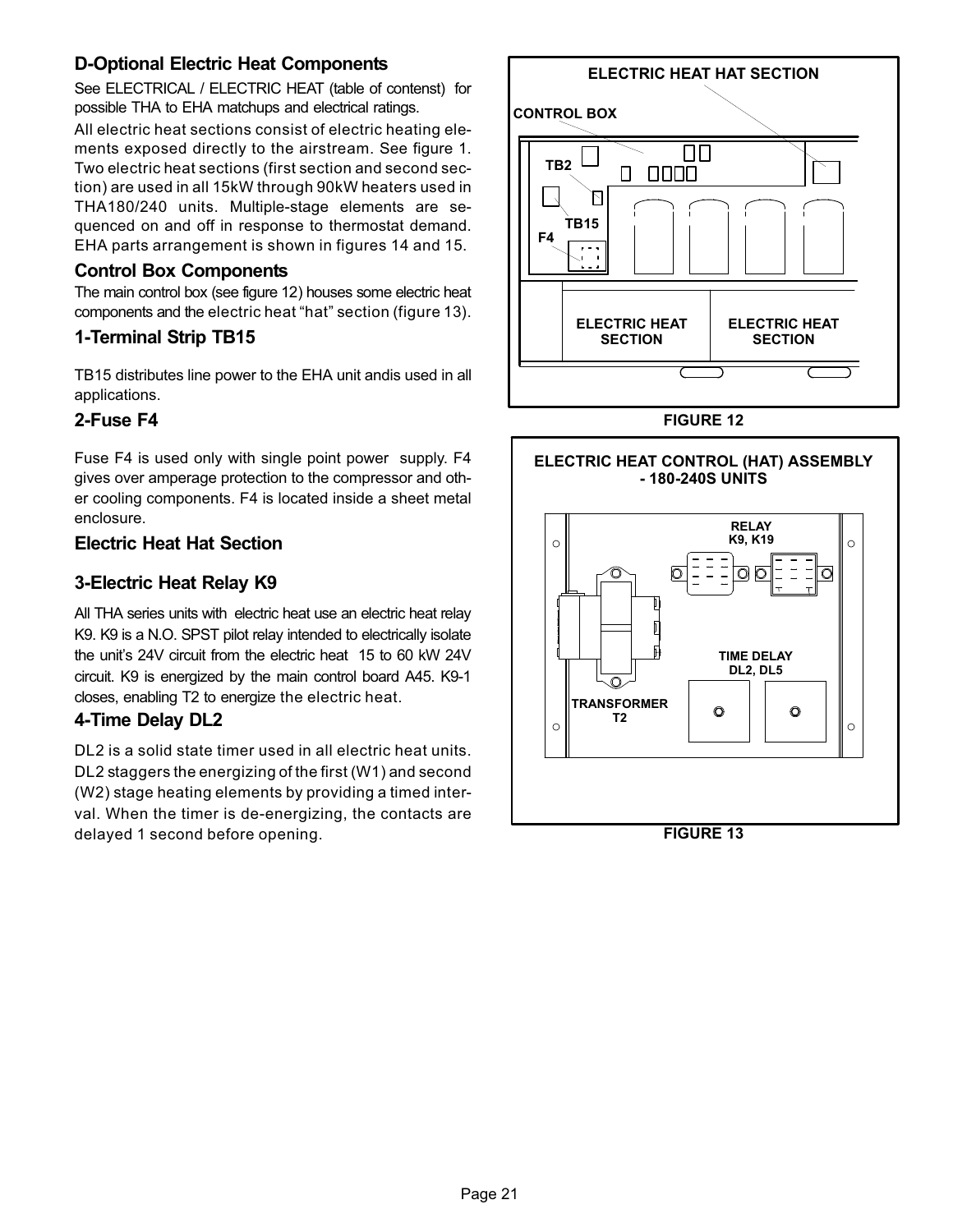# 5−Time Delay DL5

Time delay DL5 is identical to DL2. DL5 further staggers the (W2) second stage heating elements by providing a timed interval between the energizing of the elements activated by DL2 and elements activated by DL5.

#### 6−Electric Heat Transformer T2

All THA series units with electric heat use a single line voltage to 24VAC transformer mounted in the electric heat control hat section in the control box. The transformer supplies power to all electric heat controls (contactors and coils). The transformer is rated at 70VA and is protected by a 3.5 amp circuit breaker CB13. The 208/230 (Y) voltage transformers use two primary voltage taps as shown in figure [3.](#page-11-0) Transformer T2 is identical to T1.

#### Electric Heat Sections

# 7−Contactors K15, K16, K17 and K18

Contactors K15, K16, K17 and K18 are all three-pole double-break contactors located on the electric heat vestibule. K15 and K16 are located on the first electric heat section, while K17 and K18 are located on the second electric heat section. However, in the 15 and 30kW heaters, the first section houses all contactors and fuses. All contactors are equipped with a 24VAC coil. The coils in the K15, K16, K17 and K18 contactors are energized by the main panel A45. Contactors K15 and K17 energize the first stage heating elements, while K16 and K18 energize the second stage heating elements.

# 8−Fuse F3

Fuse F3 are housed in a fuse block which holds three fuses. Each F3 fuse is connected in series with each leg of electric heat. Figure [15](#page-23-0) and table [10](#page-22-0) show the fuses used with each electric heat section. For simplicity, the service manual labels the fuses F3 − 1 through F3 − 8.

#### 9−Terminal Strip TB3

Electric heat line voltage connections are made to terminal strip TB3 (or a fuse block on some models) located in the upper left corner of the electric heat vestibule.

# 10−High Temperature Limits S15 and S107 (Primary)

S15 and S107 are SPST N.C. auto-reset thermostats located on the back panel of the electric heat section below the heating elements. S15 is the high temperature limit for the first electric heat section, while S107 is the high temperature limit for the second electric heat section. Both thermostats are identical and are wired in series with the first stage contactor coil. When either S15 or S107 opens, indicating a problem in the system, contactor K15 is de-energized. When K15 is de-energized, first stage and all subsequent stages of heat are de-energized. The thermostats used on EHA360-45-1 Y/G/J are factory set to open at  $200^{\circ}F + 5^{\circ}F$  (93.3 $^{\circ}C + 2.8^{\circ}C$ ) on a temperature rise and automatically reset at  $160^{\circ}F + 6^{\circ}F$  (71.1°C + 3.3°C) on a temperature fall. All other electric heat section thermostats are factory set to open at 170°F  $\pm$  5°F (76.7°C  $\pm$  2.8°C) on a temperature rise and automatically reset at 130 $\degree$ F  $\pm$  6 $\degree$ F (54.4 $\degree$ C  $\pm$  $3.3^{\circ}$ C) on a temperature fall. The thermostats are not adjustable.

# 11−Heating Elements HE1 through HE14

Heating elements are composed of helix wound bare nichrome wire exposed directly to the airstream. Three elements are connected in a three-phase arrangement. The elements in 208/230V units are connected in a "Delta" arrangement. Elements in 460 and 575V units are connected in Wye" arrangement. Each stage is energized independently by the corresponding contactors located on the electric heat vestibule panel. Once energized, heat transfer is instantaneous. High temperature protection is provided by primary and redundant high temperature limits and overcurrent protection is provided by fuses.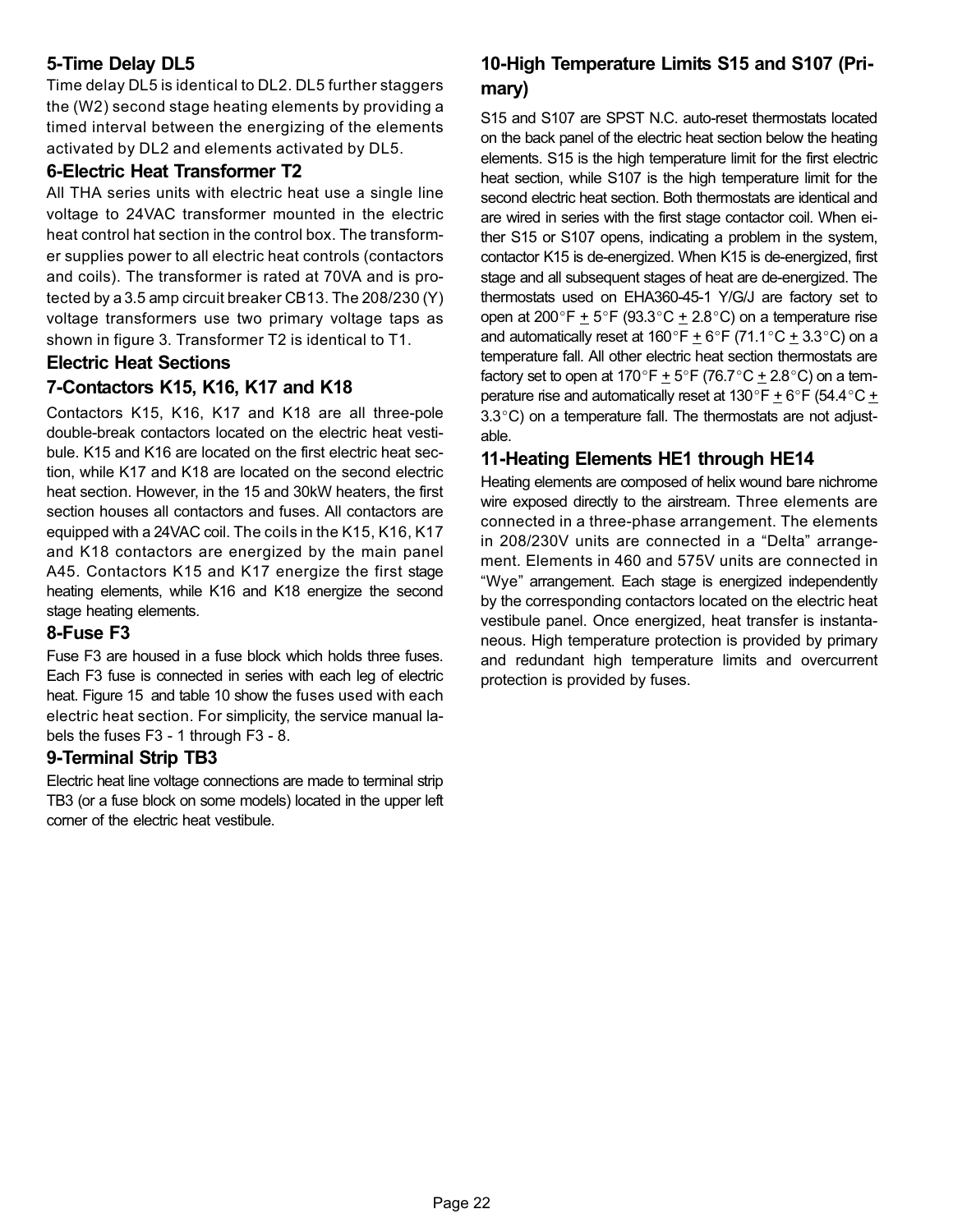<span id="page-22-0"></span>

FIGURE 14

TABLE 10

|                                                      |                 | THA180/240 ELECTRIC HEAT SECTION FUSE RATING |                |                |                |                |          |                |                |
|------------------------------------------------------|-----------------|----------------------------------------------|----------------|----------------|----------------|----------------|----------|----------------|----------------|
| <b>EHA QUANTITY</b>                                  |                 |                                              |                |                | FUSE (3 each)  |                |          |                |                |
| & SIZE                                               | <b>VOLTAGES</b> | $F3 - 1$                                     | $F3 - 2$       | $F3 - 3$       | $F3 - 4$       | $F3 - 5$       | $F3 - 6$ | $F3 - 7$       | $F3 - 8$       |
|                                                      | 208/230V        | 50 Amp<br>250V                               |                |                |                |                |          |                |                |
| (1) EHA240-7.5 &<br>(1) EHA240S-7.5<br>(15 kW Total) | 460V            | 25 Amp<br>600V                               |                |                |                |                |          |                |                |
|                                                      | 575V            | 20 Amp<br>600V                               |                |                |                |                |          |                |                |
| (1) EHA360-15 &<br>(1) EHA360S-15                    | 208/230V        | 60 Amp<br>250V                               | 60 Amp<br>250V |                |                |                |          |                |                |
| $(30 \text{ kW Total})$<br>or                        | 460V            | 50 Amp<br>600V                               |                |                |                |                |          |                |                |
| (1) EHA156-15 &<br>(1) EHA156S-15                    | 575V            | 40 Amp<br>600V                               |                |                |                |                |          |                |                |
| (2) EHA360-22.5                                      | 208/230V        | 50 Amp<br>250V                               |                |                | 25 Amp<br>250V | 50 Amp<br>250V |          |                | 25 Amp<br>250V |
| $(45$ kW Total)<br>or                                | 460V            | 25 Amp<br>600V                               |                |                | 15 Amp<br>600V | 25 Amp<br>600V |          |                | 15 Amp<br>600V |
| (2) EHA156-22.5                                      | 575V            | 20 Amp<br>600V                               |                |                | 10 Amp<br>600V | 20 Amp<br>600V |          |                | 10 Amp<br>600V |
| (2) EHA150-30                                        | 208/230V        | 50 Amp<br>250V                               |                |                | 50 Amp<br>250V | 50 Amp<br>250V |          |                | 50 Amp<br>250V |
| (60 kW Total)<br>or                                  | 460V            | 25 Amp<br>600V                               |                |                | 25 Amp<br>600V | 25 Amp<br>600V |          |                | 25 Amp<br>600V |
| (2) EHA156-30                                        | 575V            | 20 Amp<br>600V                               |                |                | 20 Amp<br>600V | 20 Amp<br>600V |          |                | 20 Amp<br>600V |
|                                                      | 208/230V        | 50 Amp<br>250V                               |                | 60 Amp<br>250V | 60 Amp<br>250V | 50 Amp<br>250V |          | 60 Amp<br>250V | 60 Amp<br>250V |
| (2) EHA360-45<br>$(90 \text{ kW Total})$             | 460V            | 25 Amp<br>600V                               |                |                | 50 Amp<br>600V | 25 Amp<br>600V |          |                | 50 Amp<br>600V |
|                                                      | 575V            | 20 Amp<br>600V                               |                |                | 40 Amp<br>600V | 20 Amp<br>600V |          |                | 40 Amp<br>600V |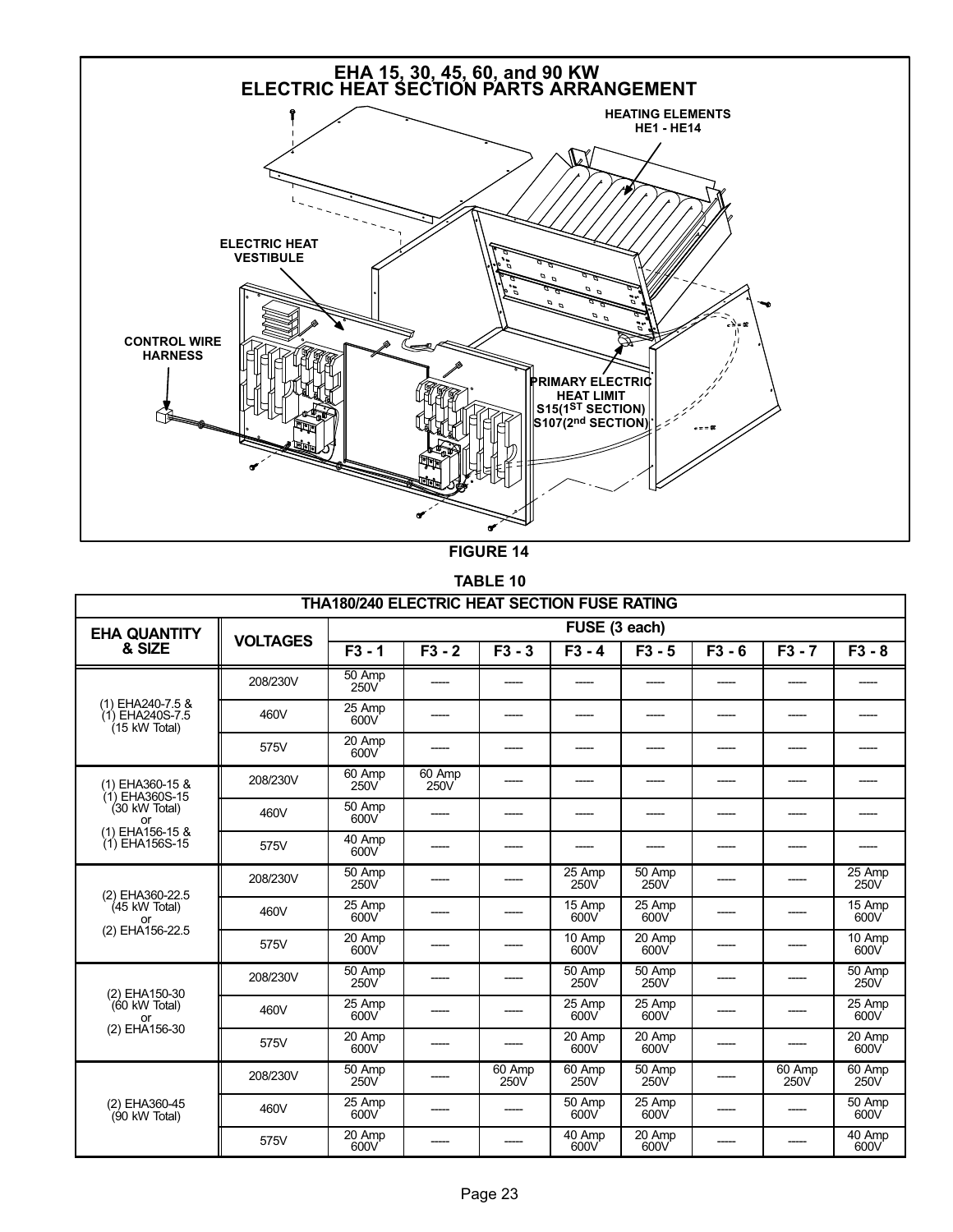<span id="page-23-0"></span>

FIGURE 15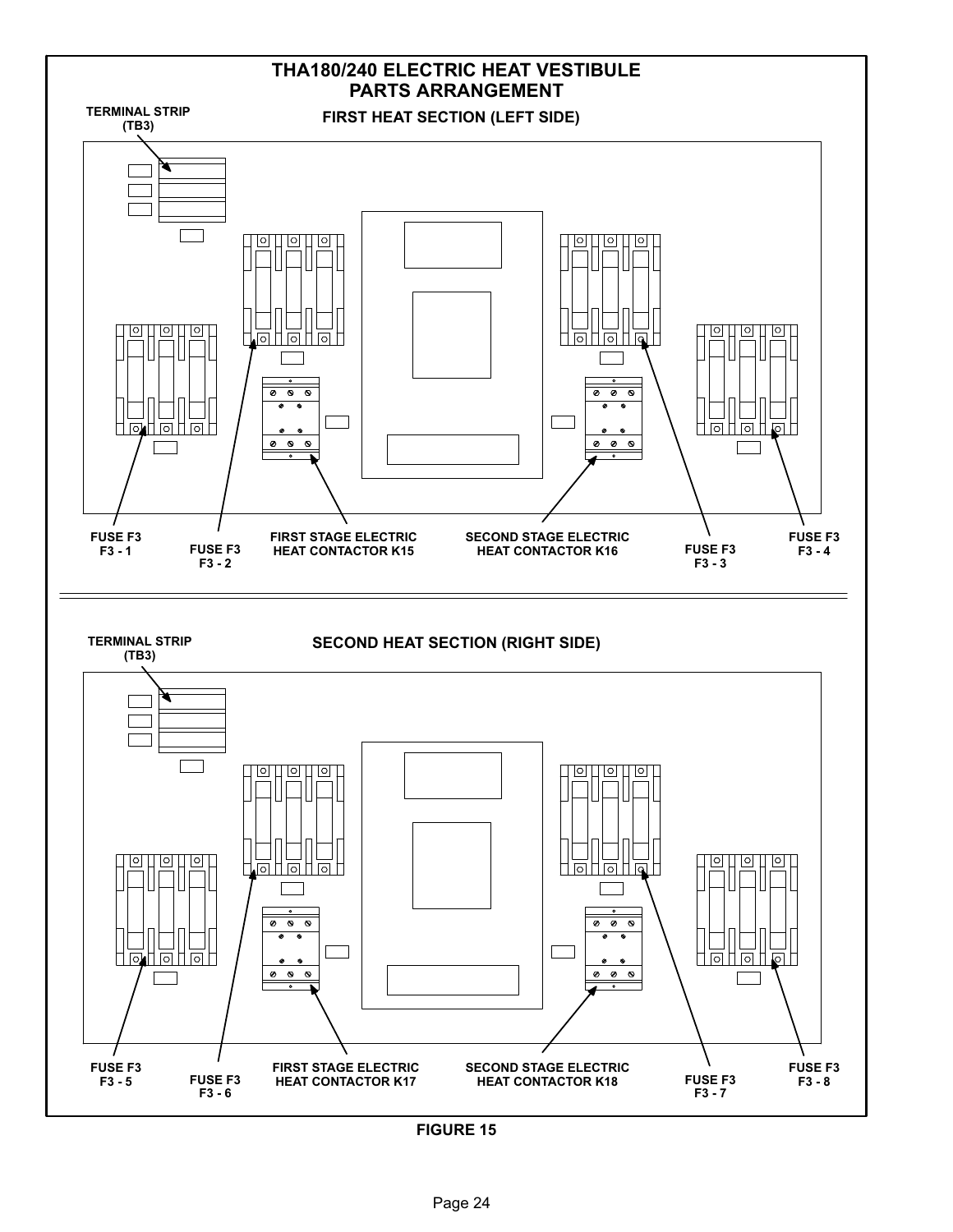# <span id="page-24-0"></span>II−PLACEMENT AND INSTALLATION

Make sure the unit is installed in accordance with the installation instructions and all applicable codes. See accessories section for conditions requiring use of the optional roof mounting frame (LARMF18/36 or LARMFH18/24).

# WARNING

Refrigerant can be harmful if it is inhaled. Refrigerant must be used and recovered responsibly.

Failure to follow this warning may result in personal injury or death.

# III−STARTUP − OPERATION

Refer to startup directions and refer closely to the unit wiring diagram when servicing. See unit nameplate for minimum circuit ampacity and maximum fuse size.

# A−Preliminary and Seasonal Checks

- 1− Make sure the unit is installed in accordance with the installation instructions and applicable codes.
- 2− Inspect all electrical wiring, both field and factory installed for loose connections. Tighten as required. Refer to unit diagram located on inside of unit control box cover.
- 3− Check to ensure that refrigerant lines are in good condition and do not rub against the cabinet or other refrigerant lines.
- 4− Check voltage at the disconnect switch. Voltage must be within the range listed on the nameplate. If not, consult the power company and have the voltage corrected before starting the unit.
- 5− Recheck voltage and amp draw with unit running. If voltage is not within range listed on unit nameplate, stop unit and consult power company. Refer to unit nameplate for maximum rated load amps.
- 6− Inspect and adjust blower belt (see section on Blower Compartment − Blower Belt Adjustment).

# B−Heating Startup

 1− Set thermostat or temperature control device to initiate a first−stage heating demand.

A first−stage heating demand (W1) will energize compressors 1 and 2. Both outdoor fans are energized with a W1 demand.

Note − L1 and L2 reversing valves are de−energized in the heating mode.

THA Units With Optional Electric Heat −

An increased heating demand (W2) will energize electric heat. Electric heat is also energized during the defrost cycle (W1) to maintain discharge air temperature.

# C−Cooling Startup

# **AIMPORTANT**

If unit is equipped with a crankcase heater. Make sure heater is energized 24 hours before unit start−up to prevent compressor damage as a result of slugging.

- 1− Remove coil covers before starting unit.
- 2− Set thermostat or temperature control device fan switch to AUTO or ON. Set thermostat or temperature control device to initiate a first−stage cooling demand.

A first−stage (Y1) cooling demand will energize compressor 1 and outdoor fans 1 & 2. An increased cooling demand (Y2) will initiate compressor 2 and outdoor fans 3 & 4. On units with an economizer, when outdoor air is acceptable, a first−stage demand will energize the economizer; a second−stage demand will energize compressor 1 and outdoor fans 1 & 2.

- 3− Refrigerant circuits are factory charged with HCFC−22 refrigerant. See unit rating plate for correct amount of charge.
- 4− Units contain two refrigerant circuits or systems. See figure 16.

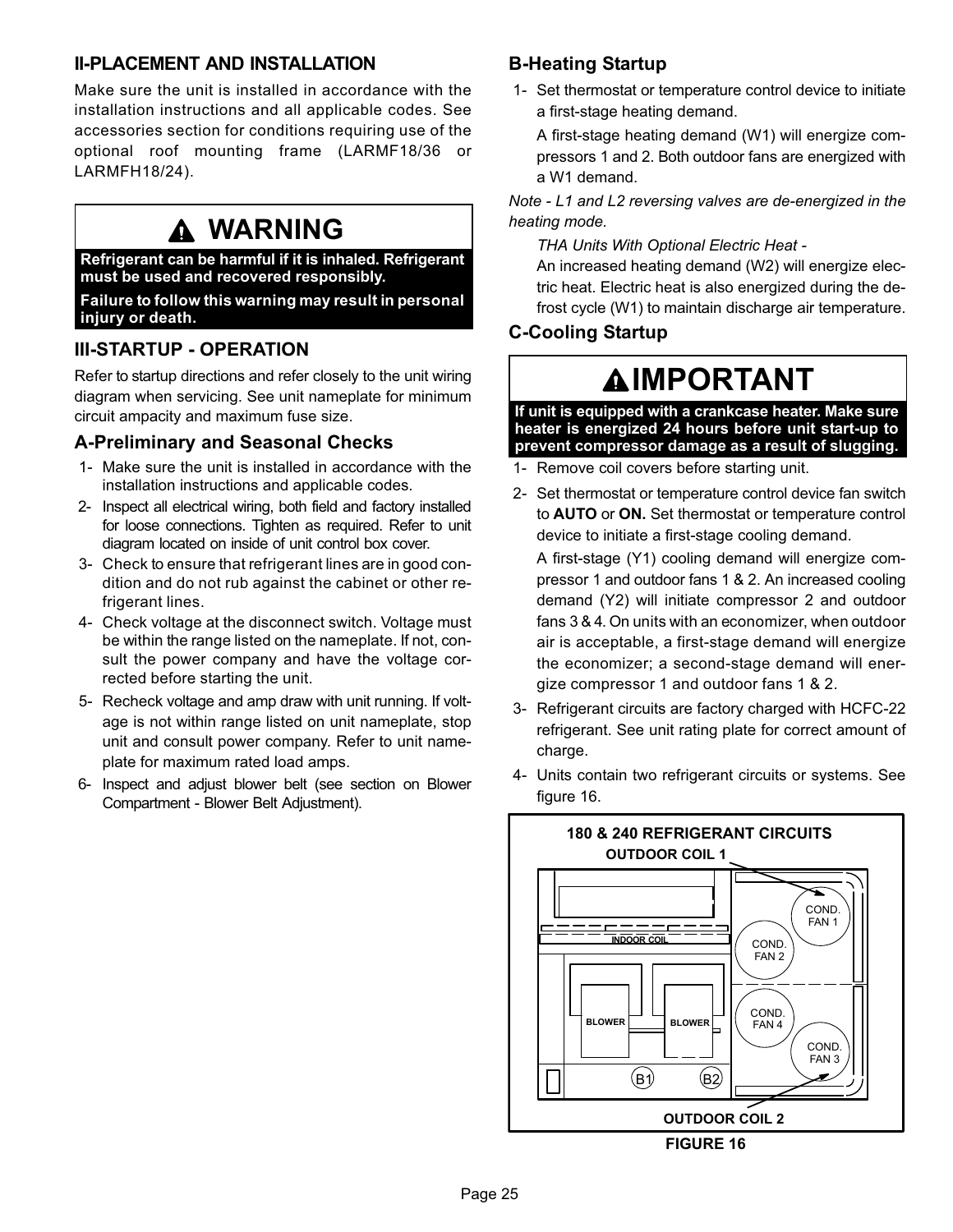# <span id="page-25-0"></span>D−Safety or Emergency Shutdown

Turn off power to the unit.

#### IV−CHARGING

#### WARNING−Do not exceed nameplate charge under any condition.

This unit is factory charged and should require no further adjustment. If the system requires charge, reclaim the charge, evacuate the system, and add required nameplate charge.

NOTE − System charging is not recommended below 60°F (15°C). In temperatures below 60°F (15°C), the charge must be weighed into the system.

If weighing facilities are not available, or to check the charge, use the following procedure:

- 1− Attach gauge manifolds and operate unit in cooling mode until system stabilizes (approximately five minutes). Make sure outdoor air dampers are closed.
- 2− Check each system separately with all stages operating.
- 3− Use a thermometer to accurately measure the outdoor ambient temperature.
- 4− Apply the outdoor temperature to tables 11 and 12 to determine normal operating pressures.
- 5− Compare the normal operating pressures to the pressures obtained from the gauges. Minor variations in these pressures may be expected due to differences in installations. Significant differences could mean that the system is not properly charged or that a problem exists with some component in the system. Correct any system problems before proceeding.
- 6− If discharge pressure is high, remove refrigerant from the system. If discharge pressure is low, add refrigerant to the system.
	- Add or remove charge in increments.
	- Allow the system to stabilize each time refrigerant is added or removed.
- 7− Use the following approach method along with the normal operating pressures to confirm readings.

| <b>TABLE 11</b>                   |  |
|-----------------------------------|--|
| THA180 NORMAL OPERATING PRESSURES |  |

| Outdoor                                    | <b>CIRCUIT 1</b> |                  | <b>CIRCUIT 2</b> |                 |
|--------------------------------------------|------------------|------------------|------------------|-----------------|
| Coil<br><b>Entering</b><br><b>Air Temp</b> | DIs. +10<br>psig | Suct. +5<br>psig | Dis. +10<br>psig | Suc. +5<br>psig |
| $65^{\circ}$ F                             | 155              | 70               | 158              | 71              |
| $75^{\circ}F$                              | 182              | 71               | 187              | 73              |
| $85^{\circ}$ F                             | 212              | 71               | 216              | 74              |
| $95^{\circ}$ F                             | 242              | 72               | 247              | 75              |
| $105^\circ F$                              | 270              | 72               | 278              | 76              |
| 115°F                                      | 300              | 73               | 309              | 78              |

| <b>TABLE 12</b>                          |
|------------------------------------------|
| <b>THA240 NORMAL OPERATING PRESSURES</b> |

| <b>Outdoor</b>                             | <b>CIRCUIT 1</b> |                  | <b>CIRCUIT 2</b> |                 |
|--------------------------------------------|------------------|------------------|------------------|-----------------|
| Coil<br><b>Entering</b><br><b>Air Temp</b> | DIs. +10<br>psig | Suct. +5<br>psig | Dis. +10<br>psig | Suc. +5<br>psig |
| $65^{\circ}$ F                             | 168              | 73               | 168              | 74              |
| $75^{\circ}F$                              | 194              | 74               | 195              | 76              |
| $85^{\circ}$ F                             | 224              | 75               | 228              | 77              |
| $95^{\circ}$ F                             | 255              | 76               | 260              | 79              |
| $105^\circ F$                              | 287              | 76               | 292              | 80              |
| 115°F                                      | 319              | 77               | 322              | 82              |

#### CHARGE VERIFICATION − APPROACH METHOD

 1− Using the same thermometer, compare liquid temperature to outdoor ambient temperature.

Approach Temperature = Liquid temperature minus ambient temperature.

 2− .Approach temperatures should match those in table 13. be  $10^{\circ}$ F  $\pm$  1 (5.5 $^{\circ}$ C  $\pm$  0.5) for both circuits. An approach temperature greater than this value indicates an undercharge. An approach temperature less than this value indicates an overcharge.

TABLE 13 APPROACH TEMPERATURES

| <b>UNIT</b> | <b>CIRCUIT 1</b>                                                          | <b>CIRCUIT 2</b>                     |
|-------------|---------------------------------------------------------------------------|--------------------------------------|
| 180         | $10^{\circ}$ F $\pm$ 1 (5.5°C $\pm$ 0.5)   10°F $\pm$ 1 (5.5°C $\pm$ 0.5) |                                      |
| 240         | 11°F $\pm$ 1 (6.1°C $\pm$ 0.5)                                            | 11°F <u>+</u> 1 (6.1°C <u>+</u> 0.5) |

3− Do not use the approach method if system pressures do not match tables 11 and 12. The approach method is not valid for grossly over or undercharged systems.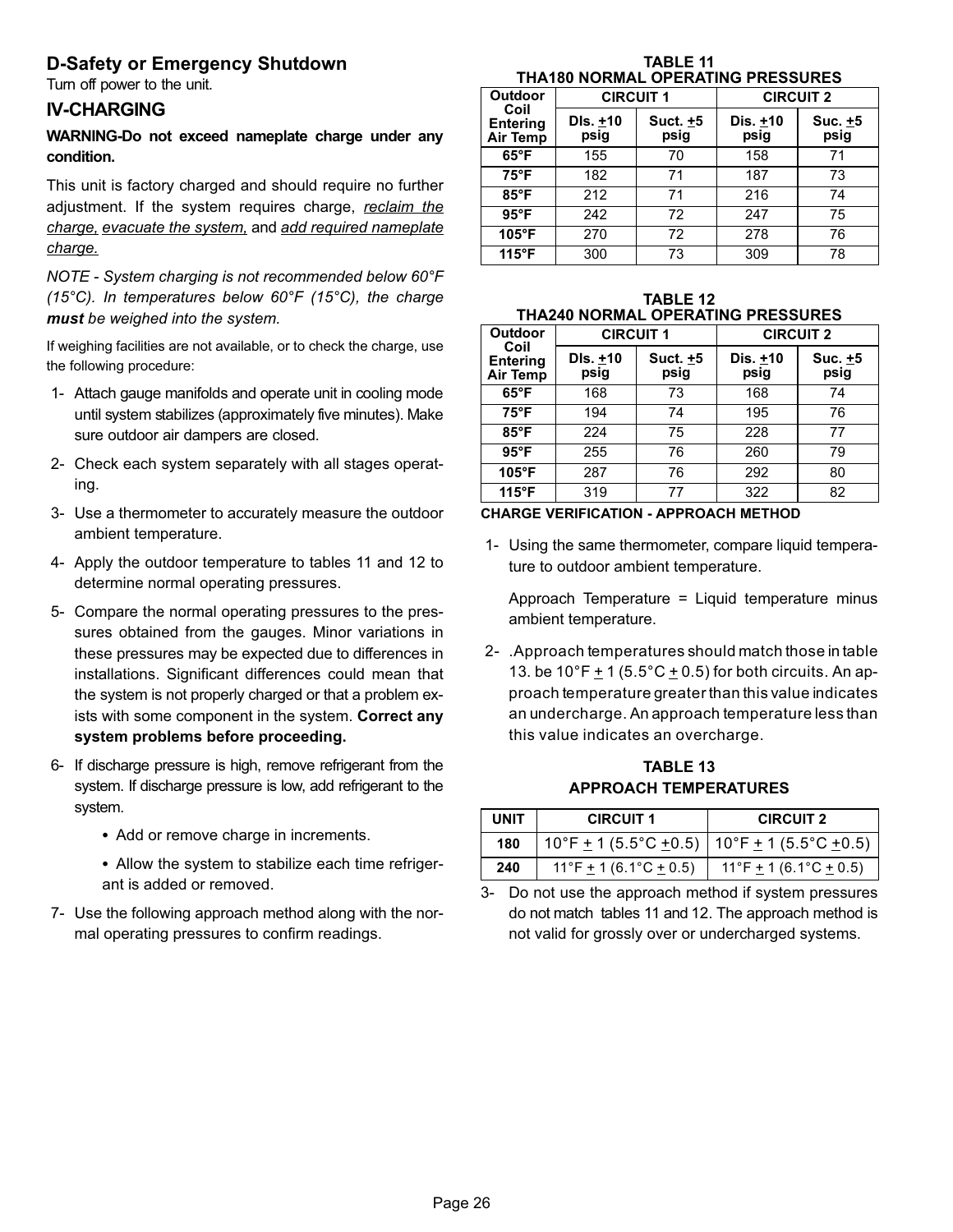# <span id="page-26-0"></span>V−MAINTENANCE

The unit should be inspected once a year by a qualified service technician.

# **A CAUTION**

Electrical shock hazard. Turn off power to unit before performing any maintenance, cleaning or service operation on the unit.

# **AWARNING**

#### Product contains fiberglass wool.

Disturbing the insulation in this product during installation, maintenance, or repair will expose you to fiberglass wool. Breathing this may cause lung cancer. (Fiberglass wool is known to the State of California to cause cancer.)

Fiberglass wool may also cause respiratory, skin, and eye irritation.

To reduce exposure to this substance or for further information, consult material safety data sheets available from address shown on unit nameplate or contact your supervisor.

#### A−Lubrication

All motors are lubricated at the factory. No further lubrication is required.

Blower shaft bearings are prelubricated. For extended bearing life, relubricate at least once every two years with a lithium base grease, such as Alvania 3 (Shell Oil), Chevron BRB2 (Standard Oil) or Regal AFB2 (Texas Oil). Use a hand grease gun for relubrication. Add only enough grease to purge through the bearings so that a bead of grease appears at the seal lip contacts.

# B−Supply Air Blower Wheel

Annually inspect supply air blower wheel for accumulated dirt or dust. Turn off power before attempting to remove access panel or to clean blower wheel.

# C−Filters

Units are equipped with six 24  $\times$  24  $\times$  2" filters. Filters should be checked and replaced when necessary with filters of like kind and size. Take note of air flow direction marking on filter frame when reinstalling filters. See figure 17.

NOTE−Filters must be U.L.C. certified or equivalent for use in Canada.



FIGURE 17

#### D−Indoor Coil

Inspect and clean coil at beginning of each cooling and heating season. Clean using mild detergent or commercial coil cleanser. Flush coil and condensate drain with water taking care not to get insulation, filters and return air ducts wet.

# E−Outdoor Coil

Clean outdoor coil annually with detergent or commercial coil cleaner and inspect monthly during the cooling season.

Outdoor coils are made of two formed slabs. Dirt and debris may become trapped between the slabs. To clean between slabs, carefully separate coil slabs (no more than 4 inches) and wash them thoroughly. See figure 18. Flush coils with water following cleaning.



Page 27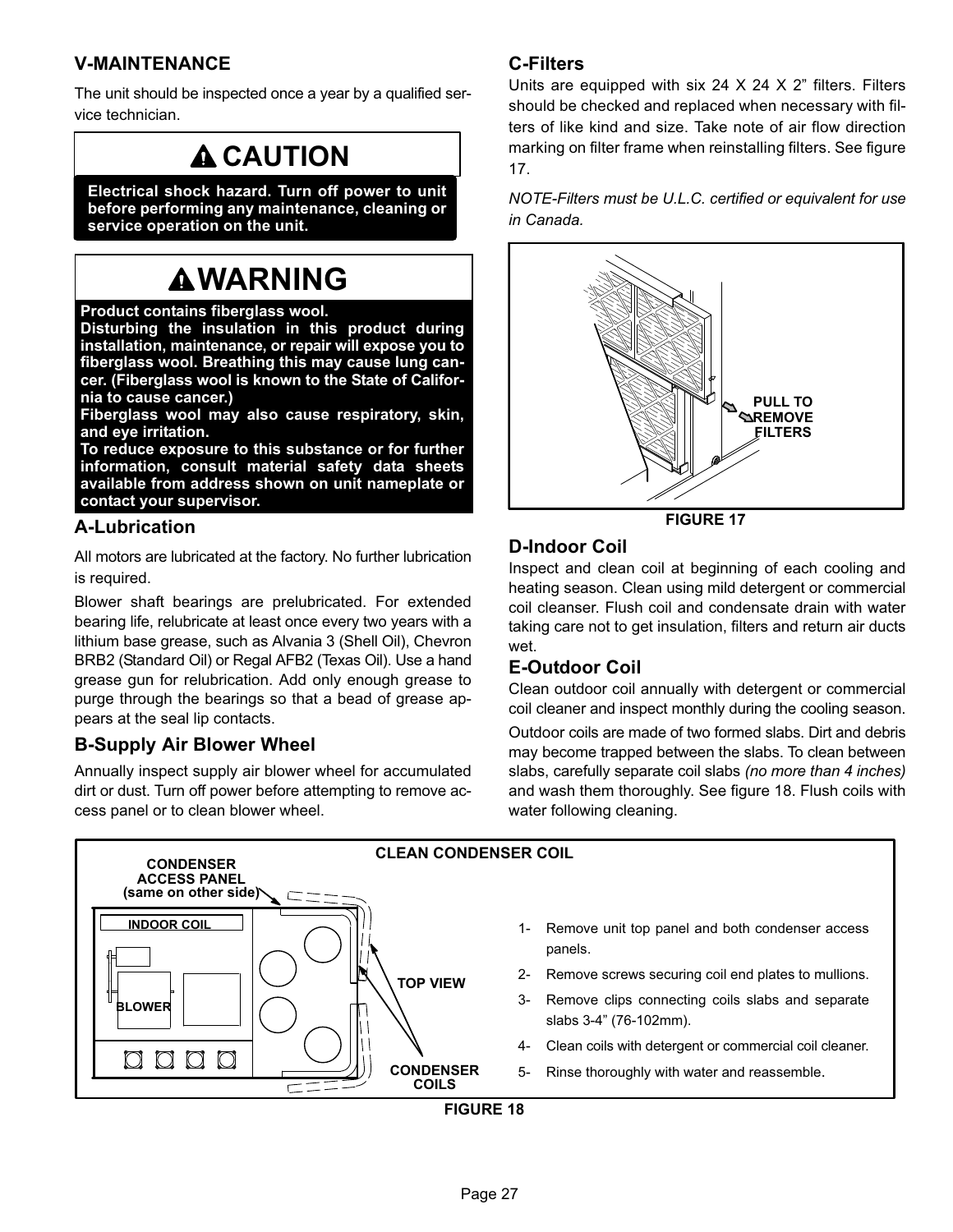# <span id="page-27-0"></span>VI−ACCESSORIES

The accessories section describes the application of most of the optional accessories which can be installed to the TGA units.

# A−LARMF and LARMFH Mounting Frames

When installing either the TCA units on a combustible surface for downflow discharge applications, the LARMF18/36 14-inch or 24-inch (356 mm or 610mm) height roof mounting frame is used. For horizontal discharge applications, use LARMFH18/24 26-inch or 37-inch (660mm or 940mm) height roof mounting frame. This frame converts unit from down-flow to horizontal air flow. The 37 inch (940mm) horizontal frame meets National Roofing Code requirements. The roof mounting frames are recommended in all other applications but not required. If the TCA units are not mounted on a flat (roof) surface, they MUST be supported under all edges and under the middle of the unit to prevent sagging. The units MUST be mounted level within 1/16" per linear foot or 5mm per meter in any direction. The assembled LARMF18/36 mounting frame is shown in figure 19. Refer to the roof mounting frame installation instructions for details of proper assembly and mounting. The roof mounting frame MUST be squared to the roof and level before mounting. Plenum system MUST be installed before the unit is set on the mounting frame. Typical roof curbing and flashing is shown in figure 20. Refer to the roof mounting frame installation instructions for proper plenum construction and attachment.



FIGURE 19



#### B−Transitions

Optional supply/return transitions LASRT18/24 are available for use with TCA series units utilizing optional LARMF18/36 roof mounting frame. Transition must be installed in the LARMF18/36 mounting frame before mounting the unit to the frame. Refer to the manufacturer's instructions included with the transition for detailed installation procedures.

# C−Supply and Return Diffusers (all units)

Optional flush mount diffuser/return FD11 and extended mount diffuser/return RTD11 are available for use with all TCA units. Refer to manufacturer's instructions included with transition for detailed installation procedures.

#### D−T1ECON

Unit may contain an optional modulating economizer equipped with an A6 enthalpy control and an A7 outdoor enthalpy sensor. The economizer modulates to use outdoor air for free cooling when temperature is suitable.

The A6 enthalpy control is located in the economizer access area. See figure [21](#page-28-0). The A7 enthalpy sensor is located on the division panel between horizontal supply and return air sections.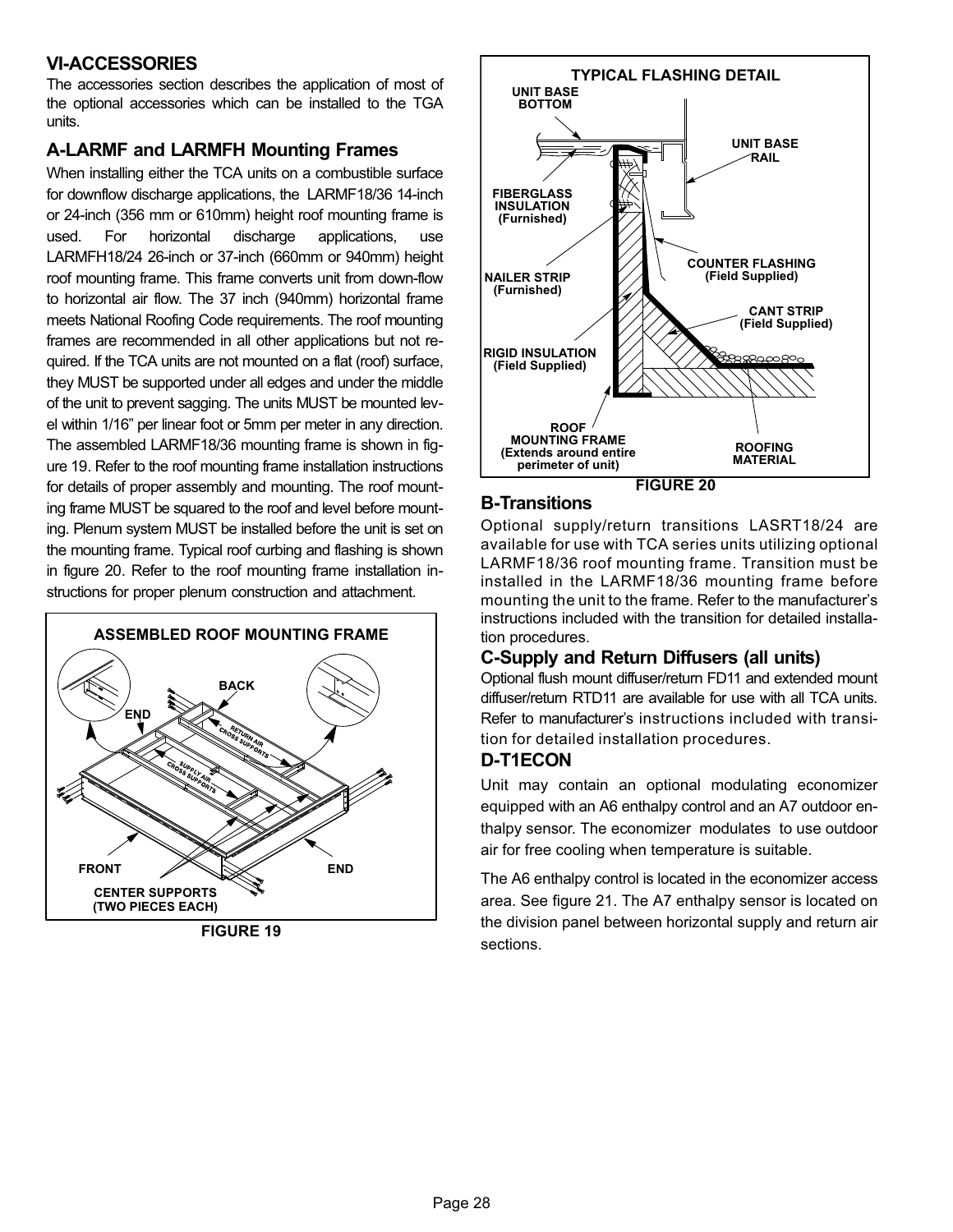#### Optional Sensors

<span id="page-28-0"></span>An optional differential sensor (A62) may be used with the A7 outdoor sensor to compare outdoor air enthalpy to return air enthalpy. When the outdoor air enthalpy is below the return air enthalpy, outdoor air is used for free cooling.

A mixed air sensor (R1) is used in modulating the dampers to 55°F (13°C) blower compartment air temperature.





An optional IAQ sensor (A63) may be used to lower operating costs by controlling outdoor air based on  $CO<sub>2</sub>$  level or room occupancy (also called demand control ventilation or DCV). Damper minimum position can be set lower than traditional minimum air requirements; dampers open to traditional ventilation requirements when  $CO<sub>2</sub>$  level reaches DCV (IAQ) setpoint.

Refer to instructions provided with sensors for installation.

#### A6 Enthalpy Control LED's

A steady green Free Cool LED indicates that outdoor air is suitable for free cooling.

When an optional IAQ sensor is installed, a steady green DCV LED indicates that the IAQ reading is higher than setpoint requiring more fresh air. See figure 22.



Free Cooling Setpoint

Outdoor air is considered suitable when temperature and humidity are less than the free cooling setpoints shown in table 14. Setting A is recommended. See figure 22. At setting A, free cooling will be energized when outdoor air is approximately 73°F (23°C) and 50% relative humidity. If indoor air is too warm or humid, lower the setpoint to B. At setting B, free cooling will be energized at 70°F (21°C) and 50% relative humidity.

When an optional A62 differential sensor is installed, turn A6 enthalpy control free cooling setpoint potentiometer completely clockwise to position "D".

TABLE 14 ENTHALPY CONTROL SETPOINTS

| <b>Control Setting</b> | Free Cooling Setpoint At 50% RH   |
|------------------------|-----------------------------------|
|                        | $73^{\circ}$ F (23 $^{\circ}$ C)  |
|                        | $70^{\circ}$ F (21 $^{\circ}$ C)  |
|                        | $67^{\circ}$ F (19 $^{\circ}$ C)  |
|                        | 63 $^{\circ}$ F (17 $^{\circ}$ C) |

#### Damper Minimum Position

NOTE − A jumper is factory−installed between TB1 A1 and A2 terminals to maintain occupied status (allowing minimum fresh air). When using an electronic thermostat or energy management system with an occupied/unoccupied feature, remove jumper.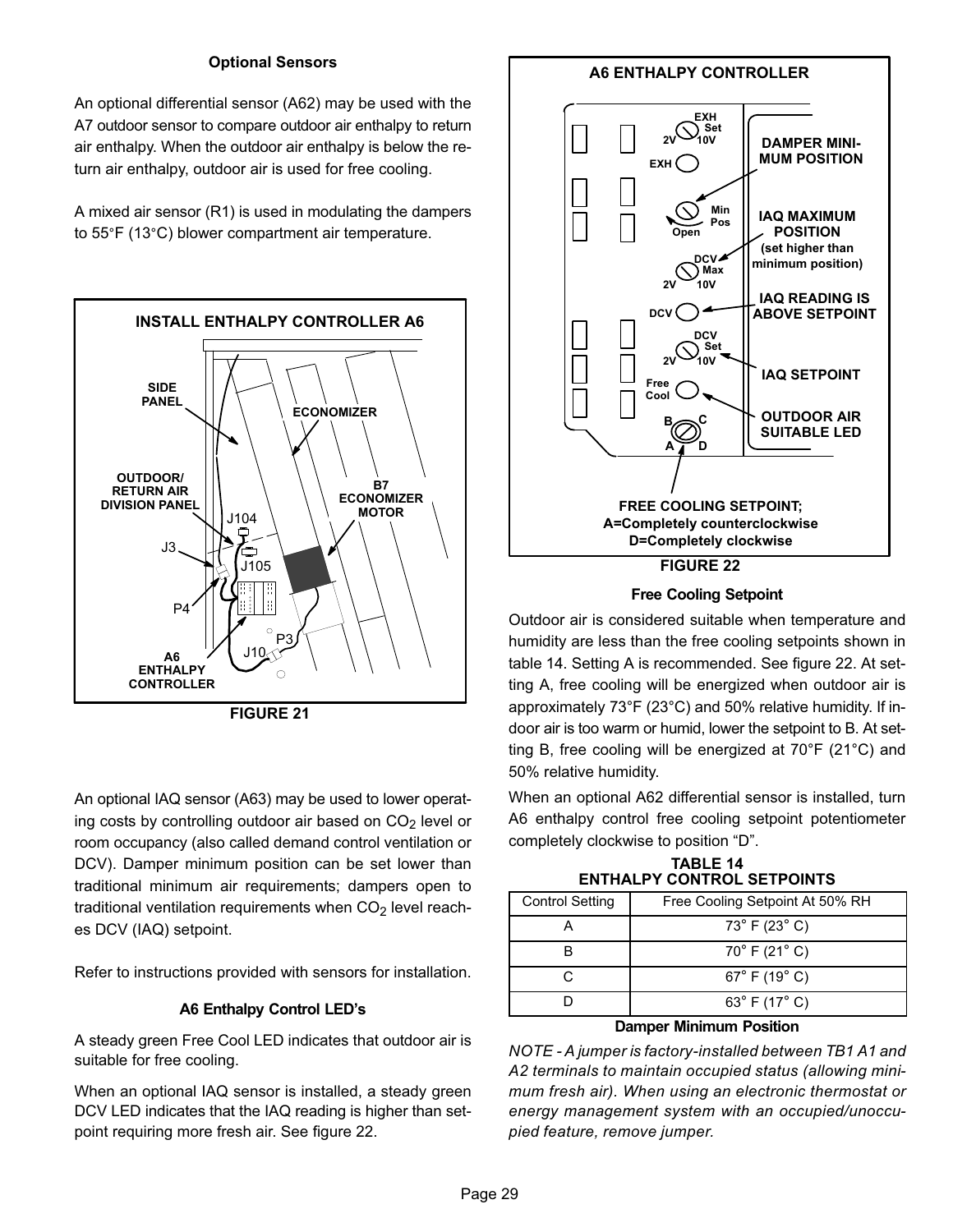- 1− Set thermostat to occupied mode if the feature is available. Make sure jumper is in place between A45 control board TB1 terminals A1 and A2 if using a thermostat which does not have the feature.
- 2− Rotate MIN POS SET potentiometer to approximate desired fresh air percentage.

Note − Damper minimum position can be set lower than traditional minimum air requirements when an IAQ sensor is specified. Dampers will open to DCV MAX setting (if CO2 is above setpoint) to meet traditional ventilation requirements.

- 3− Measure outdoor air temperature. Mark the point on the bottom line of chart 1 and label the point "A" (40 $\degree$ F, 4 $\degree$ C shown).
- 4− Measure return air temperature. Mark that point on the top line of chart 1 and label the point "B" (74 $\degree$ F, 23 $\degree$ C shown).
- 5− Measure mixed air (outdoor and return air) temperature. Mark that point on the top line of chart 1 and label point "C" (70 $\degree$ F, 21 $\degree$ C shown).
- 6− Draw a straight line between points A and B.
- 7− Draw a vertical line through point C.
- 8− Draw a horizontal line where the two lines meet. Read the percent of fresh air intake on the side.
- 9- If fresh air percentage is less than desired, adjust MIN POS SET potentiometer higher. If fresh air percentage is more than desired, adjust MIN POS SET potentiometer lower. Repeat steps 3 through 8 until calculation reads desired fresh air percentage.

#### DCV Set and Max Settings

Adjust settings when an optional IAQ sensor is installed.

The DCV SET potentiometer is factory−set at approximately 50% of the potentiometer range. Using a standard 1−2000ppm CO2 sensor, dampers will start to open when the IAQ sensor reads approximately 1000ppm. Adjust the DCV SET potentiometer to the approximate setting specified by the controls contractor. Refer to figure [22.](#page-28-0)

The DCV MAX potentiometer is factory−set at approximately 50% of the potentiometer range or 6VDC. Dampers will open approximately half way when  $CO<sub>2</sub>$  rises above setpoint. Adjust the DCV MAX potentiometer to the approximate setting specified by the controls contractor. Refer to figure [22.](#page-28-0)

Note − DCV Max must be set higher than economizer minimum position setting for proper demand control ventilation.

#### Economizer Operation

The occupied time period is determined by the thermostat or energy management system.

#### Outdoor Air Not Suitable:

During the unoccupied time period dampers are closed.

During the occupied time period a cooling demand will open dampers to minimum position and mechanical cooling functions normally. See table [15.](#page-31-0)

During the occupied time period dampers will open to DCV MAX when IAQ reading is above setpoint (regardless of thermostat demand or outdoor air suitability).

#### Outdoor Air Suitable:

See table [16](#page-31-0) for economizer operation with a standard three−stage thermostat.

During the occupied period, dampers will open to DCV MAX when IAQ reading is above setpoint (regardless of thermostat demand or outdoor air suitability). DCV MAX will NOT override damper full−open position. When an R1 mixed air sensor for modulating dampers is installed, DCV MAX may override damper free cooling position when occupancy is high and outdoor air temperatures are low. If R1 senses discharge air temperature below  $45^{\circ}F$  (7°C), dampers will move to minimum position until discharge air temperature rises to 48 $\degree$ F (9 $\degree$ C).

#### B−Outdoor Air Dampers

T1DAMP20 used on TCA units consists of a set of dampers which may be manually or motor (M) operated to allow outside air into the system (see figure [25\)](#page-30-0). Either air damper can be installed in TCA units.The motorized damper assembly opens to minimum position during the occupied time period and remains closed during the unoccupied period. Manual damper assembly is set at installation and remains in that position. See figure [23.](#page-30-0) Washable filter supplied with the outdoor air dampers can be cleaned with water and a mild detergent. It should be sprayed with Filter Handicoater when dry prior to reinstallation. Filter Handicoater is R.P. Products coating no. 418.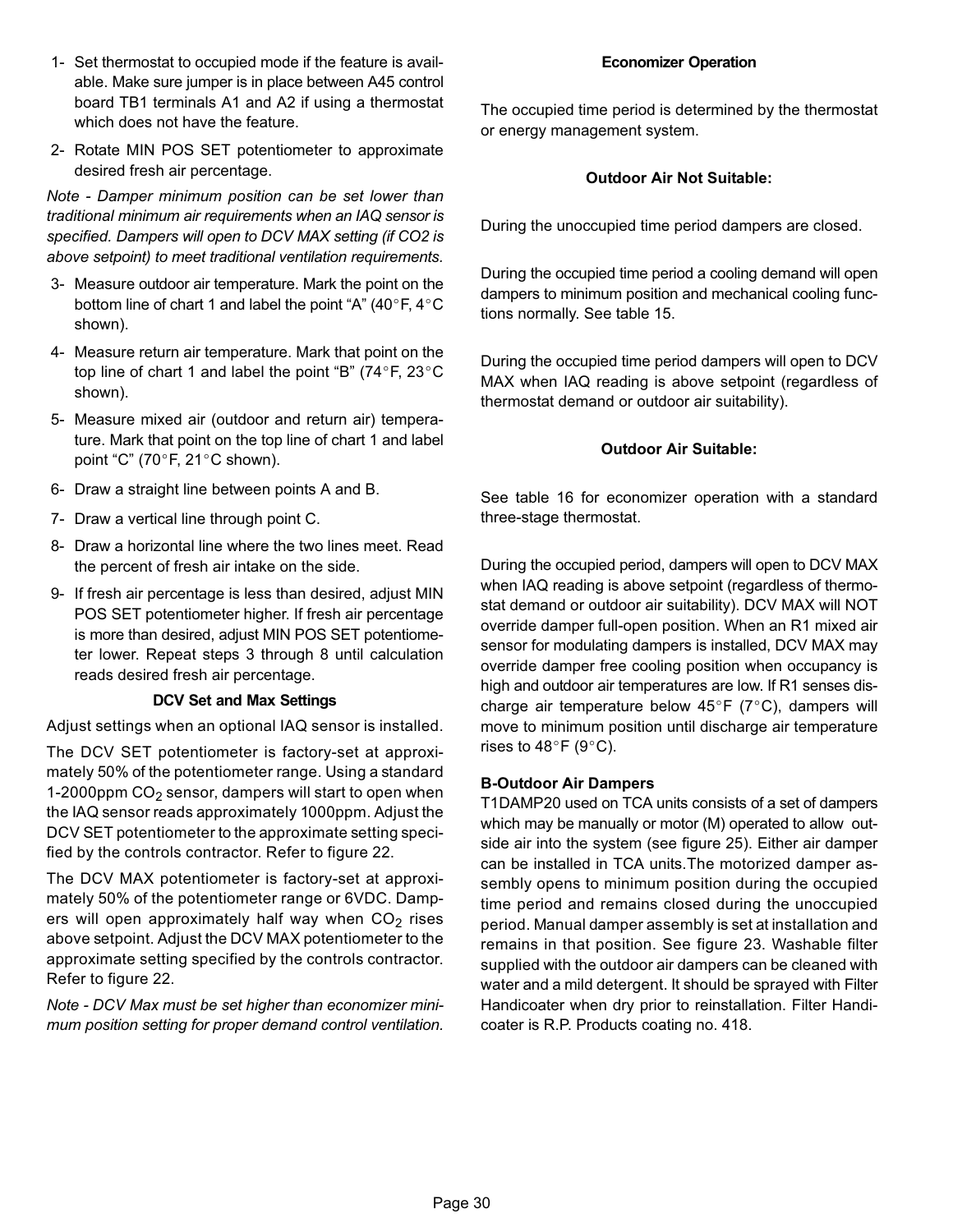<span id="page-30-0"></span>Optional manual and motorized outdoor air dampers provide fresh outdoor air.

Follow the steps to determine fresh air percentage

- 1− Measure outdoor air temperature. Mark the point on the bottom line of chart 1 and label the point "A" (40 $\degree$ F, 4 $\degree$ C shown).
- 2− Measure return air temperature. Mark that point on the top line of chart 1 and label the point "B" (74°F, 23°C shown).
- 3− Measure mixed air (outdoor and return air) temperature. Mark that point on the top line of chart 1 and label point "C" (70 $\degree$ F, 21 $\degree$ C shown).
- 4− Draw a straight line between points A and B.
- 5− Draw a vertical line through point C.
- 6− Draw a horizontal line where the two lines meet. Read the percent of fresh air intake on the side.
- 7− If fresh air percentage is less than desired, adjust thumbwheel higher. If fresh air percentage is more than desired, adjust thumbwheel lower. Repeat steps until calculation reads desired fresh air percentage. See figure 24.

Set damper minimum position in the same manner as economizer minimum position. Adjust motorized damper position using the thumbwheel on the damper motor. See figure 24. Manual damper fresh air intake percentage can be determined in the same manner.



FIGURE 23







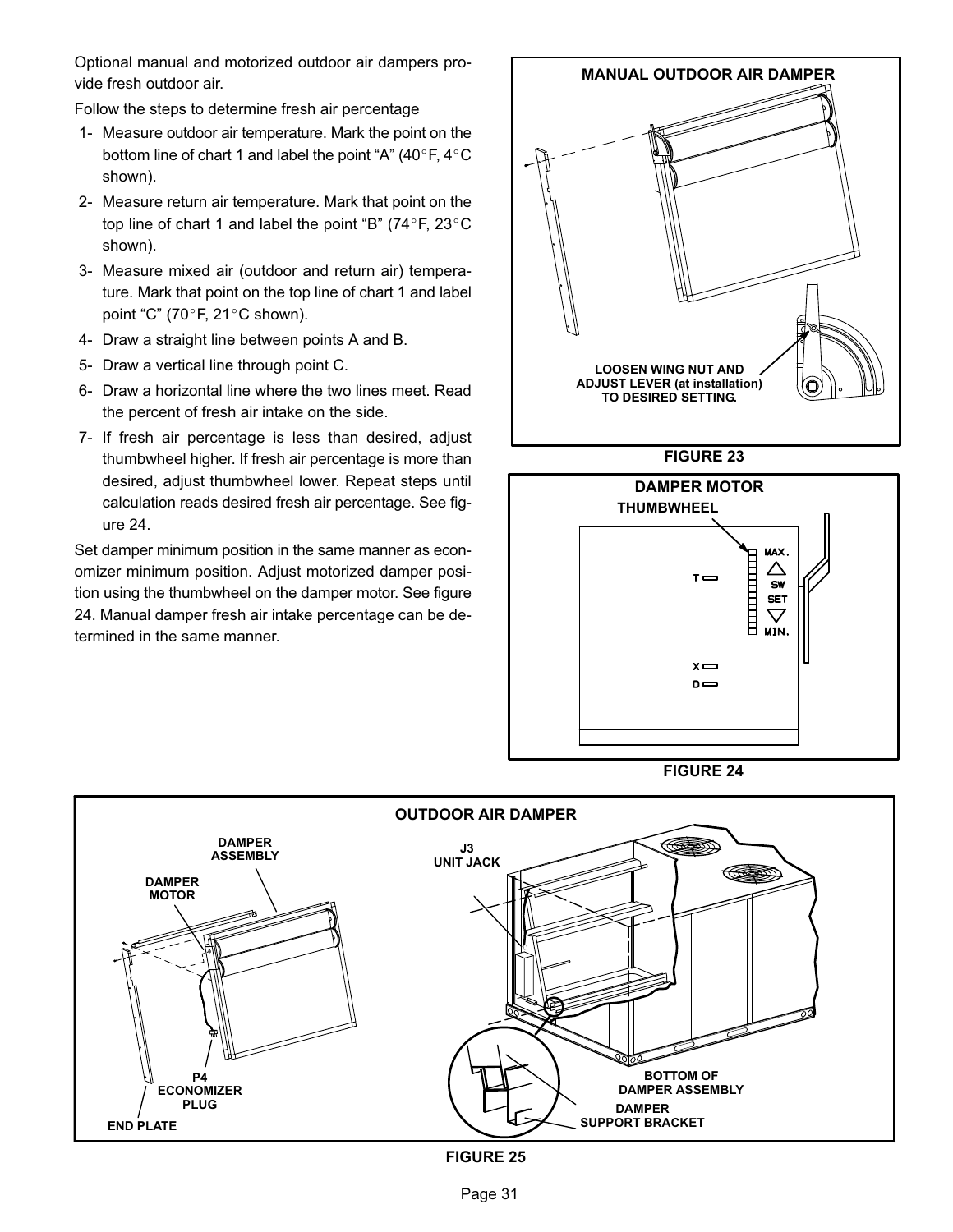<span id="page-31-0"></span>

TABLE 15

#### ECONOMIZER OPERATION-OUTDOOR AIR IS NOT SUITABLE FOR FREE COOLING -- FREE COOL LED "OFF"

| THERMOSTAT DEMAND                       |                   | DAMPER POSITION |                    |  |
|-----------------------------------------|-------------------|-----------------|--------------------|--|
|                                         | <b>UNOCCUPIED</b> | <b>OCCUPIED</b> | MECHANICAL COOLING |  |
| Off                                     | Closed            | Closed          | Νo                 |  |
|                                         | Closed            | Minimum*        | No                 |  |
| ៶៸,                                     | Closed            | Minimum*        | Stage 1            |  |
| Υ2                                      | Closed            | Minimum*        | Stage 2            |  |
| Y <sub>3</sub>                          | Closed            | Minimum*        | Stage 2            |  |
| *IAQ sensor can open damper to DCV max. |                   |                 |                    |  |

TABLE 16

#### **ECONOMIZER OPERATION-OUTDOOR AIR IS SUITABLE FOR FREE COOLING -- FREE COOL LED "ON"**

| THERMOSTAT DEMAND | DAMPER POSITION   |                 |                    |
|-------------------|-------------------|-----------------|--------------------|
|                   | <b>UNOCCUPIED</b> | <b>OCCUPIED</b> | MECHANICAL COOLING |
| Off               | Closed            | Closed          | No                 |
|                   | Closed            | Minimum         | No                 |
|                   | Modulating        | Modulating      | No                 |
| 11n               | Modulating        | Modulating      | Stage 1            |
| $\sqrt{2}$<br>ັ   | Modulating        | Modulating      | Stage 2            |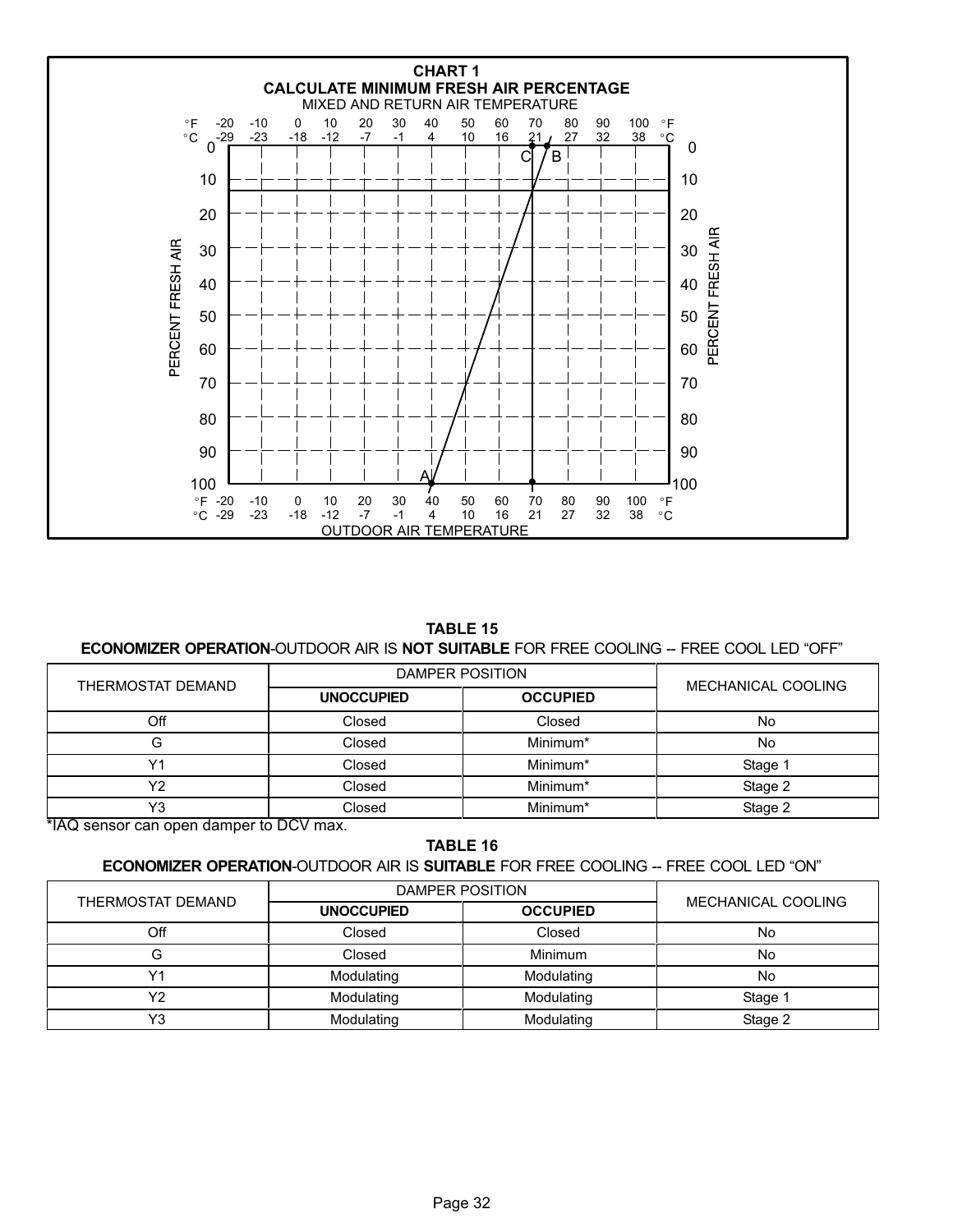### E−LAGED(H) Gravity Exhaust Dampers

LAGED18/24 dampers (figure 26) available for TCA180/300 units, are used in downflow and LAGED(H)18/24 are used in horizontal air discharge applications. LAGED(H) gravity exhaust dampers are installed in the return air plenum . The dampers must be used any time an economizer or power exhaust fans are applied to TCA series units.

Gravity exhaust dampers allow exhaust air to be discharged from the system when an economizer and/or power exhaust is operating. Gravity exhaust dampers also prevent outdoor air infiltration during unit off cycle. See installation instructions for more detail.



FIGURE 26

#### F−C1PWRE20C Power Exhaust Fans

C1PWRE20C available for TCA180/300 units are power exhaust fans used in downflow applications only. The fans require optional down-flow gravity exhaust dampers and T1ECON economizers. Power exhaust fans provide exhaust air pressure relief and also run when return air dampers are closed and supply air blowers are operating. Figure 26 shows the location of the C1PWRE. See installation instructions for more detail.

### G−Dirty Filter Switch S27

The dirty filter switch senses static pressure increase indicating a dirty filter condition. The switch is N.O. and closes at 1" W.C. (248.6 Pa) The switch is mounted on the top filter channel corner.

# H-Indoor Air Quality (CO<sub>2</sub>) Sensor A63

The indoor air quality sensor monitors  $CO<sub>2</sub>$  levels and reports the levels to the economizer control module A6. The board adjusts the economizer dampers according to the  $CO<sub>2</sub>$  levels. The sensor is mounted next to the indoor thermostat or in the return air duct. Refer to the indoor air quality sensor installation instructions for proper adjustment.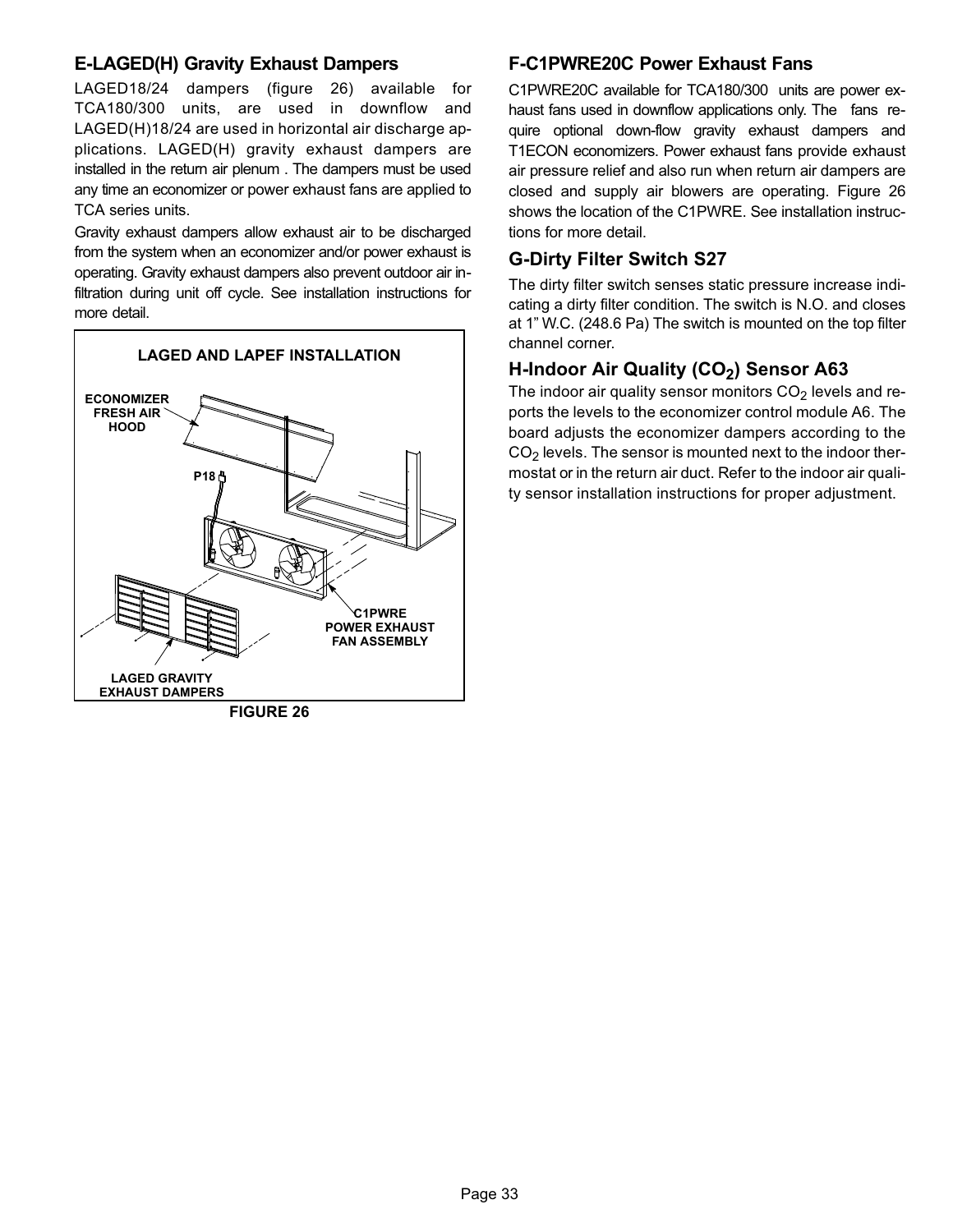# <span id="page-33-0"></span>VII−WIRING DIAGRAMS AND OPERATION SEQUENCE

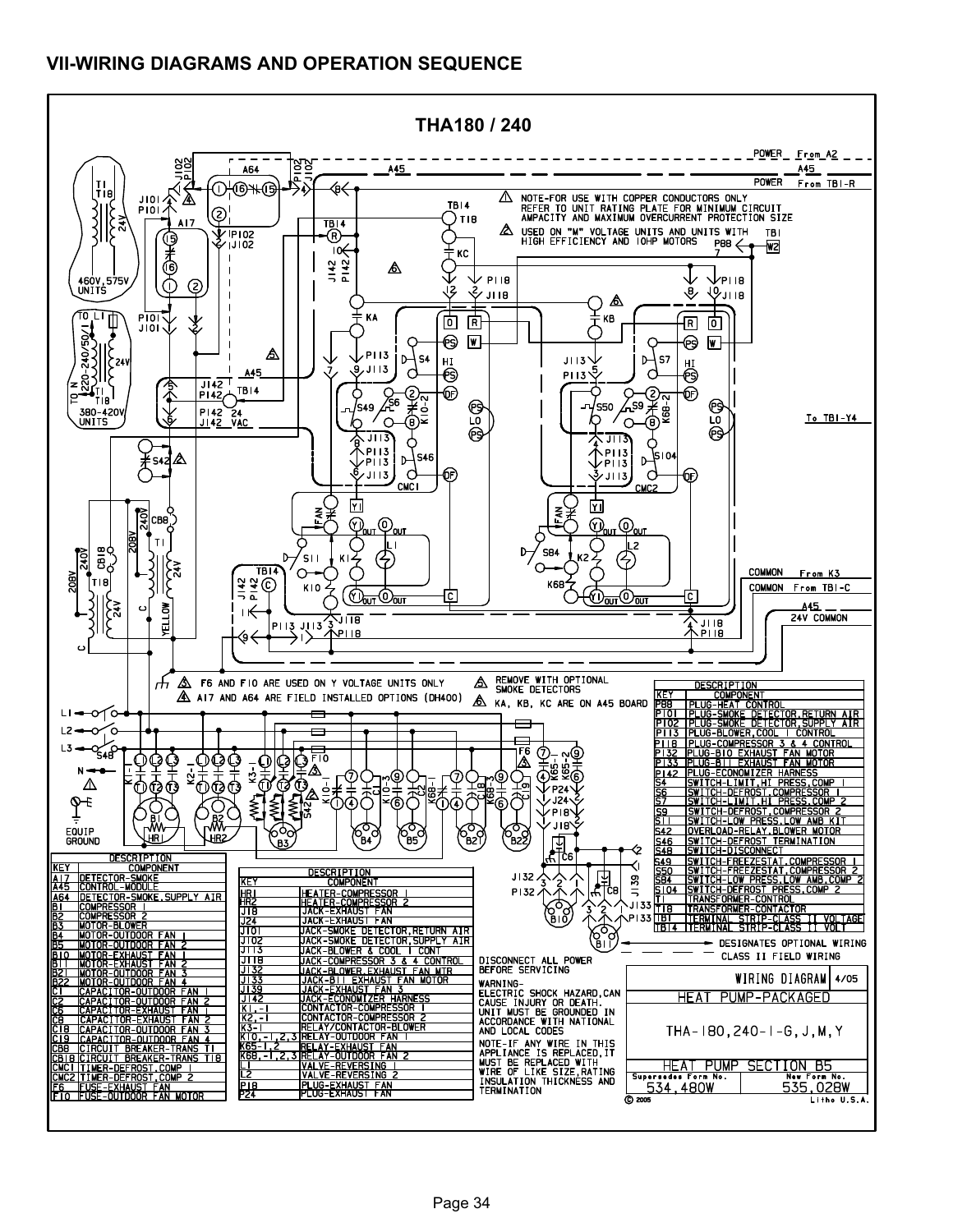#### SEQUENCE OF OPERATION THA180/240

#### Power:

1. Line voltage from unit disconnect energizes transformer T1 and T18. T1 provides 24VAC power to terminal strip TB1 found on the MCC board A45. TB1 provides 24VAC to the unit cooling, heating and blower controls and thermostat. T18 provides 24VAC to CMC1, CMC2 and reversing valves L1 and L2.

#### Blower Operation:

2. The main control module A45 receives a demand from thermostat terminal G. A45 energizes blower contactor K3 with 24VAC. K3 closes, energizing blower B3.

#### Optional Power Exhaust Operation:

- 3. The economizer control module receives a demand and energizes exhaust fan relay K65 with 24VAC at 50% outside air damper open (adjustable).
- 4. N.O. K65−1 and N.O. K65−2 both close, energizing exhaust fan motors B10 and B11.

#### First Stage Cooling Demand (compressor B1)

- 5. First stage cooling demand energizes Y1 and G in the thermostat. G energizes blower (see step 2.)
- 6. A45 energizes reversing valves L1 and L2.
- 7. 24VAC is routed from main control module A45, P113 to N.C. freezestats S49. Compressor contactor K1 is energized.
- 8. K1 closes energizing compressor B1.
- 9. 24VAC is routed through optional optional N.O. low ambient pressure switch S11 (now closed) to energize outdoor fan contactor K10.
- 10. N.O. K10−1 and K10−2 close energizing outdoor fan B4 and B5. .

#### Second Stage Cooling Demand (compressor B2)

11.Second stage cooling demand energizes Y2.

- 12. 24VAC is routed from main control module A45, P113 to N.C. freezestats S50. Compressor contactor K2 is energized.
- 13.K2 closes energizing compressor B2.
- 14.24VAC is routed through N.O. low ambient pressure switch S84 (now closed) to energize outdoor fan contactor K68.
- 15.N.O. K68−1 and K68−2 close energizing outdoor fan B21 and B22.

#### First Stage Heat (compressors B1 and B2)

NOTE: On first heating demand after unit has been in cooling mode, module A45 will de−energize reversing valve L1 and L2.

- 16.Heating demand energizes W1 in the thermostat.
- 17.Main control module A45 proves N.C.high pressure switches S4 and S7 and N.C. freezestats S49 and S50 compressor contactors K1 and K2 are energized.
- 18. K1 and K2 close energizing compressor B1 and B2.
- 19. 24VAC is routed from main control module A45, P113 to N.C. freezestats S49 and S50. Compressor contactors K1 and K2 are energized.
- 20.24VAC is routed through optional N.C. low ambient switches S11 and S84 to energize outdoor fan relays K10 and K68.
- 21.K10 and K68 close energizing outdoor fans B4, B5, B21 and B22.

#### Second Stage Heat (electric heat):

- 22.Second stage heat demand energizes W2 in the thermostat.
- 23.See sequence of operation for electric heat.

#### Defrost Mode

- 24. During heating operation, when outdoor coil drops to  $35 \pm 4^{\circ}$ the defrost thermostat S6 or S9 closes initiating defrost (after minimum run time of 30, 60 or 90 minutes).
- 25.When defrost begins, the reversing valve L1 or L2 is energized. Supplemental electric heat (W2) is energized.
- 26.When L1 energizes, outdoor fan relay K10 and outdoor fans B4 and B5 are de−energized. When L2 energizes, outdoor fan relay K68 and outdoor fans B21 and B22 are de−energized.
- 27.Defrost terminates when the pressure switch for the circuit S46 or S104 opens, or when 15 minutes has elapsed.The defrost cycle is **not** terminated when thermostat demand ends.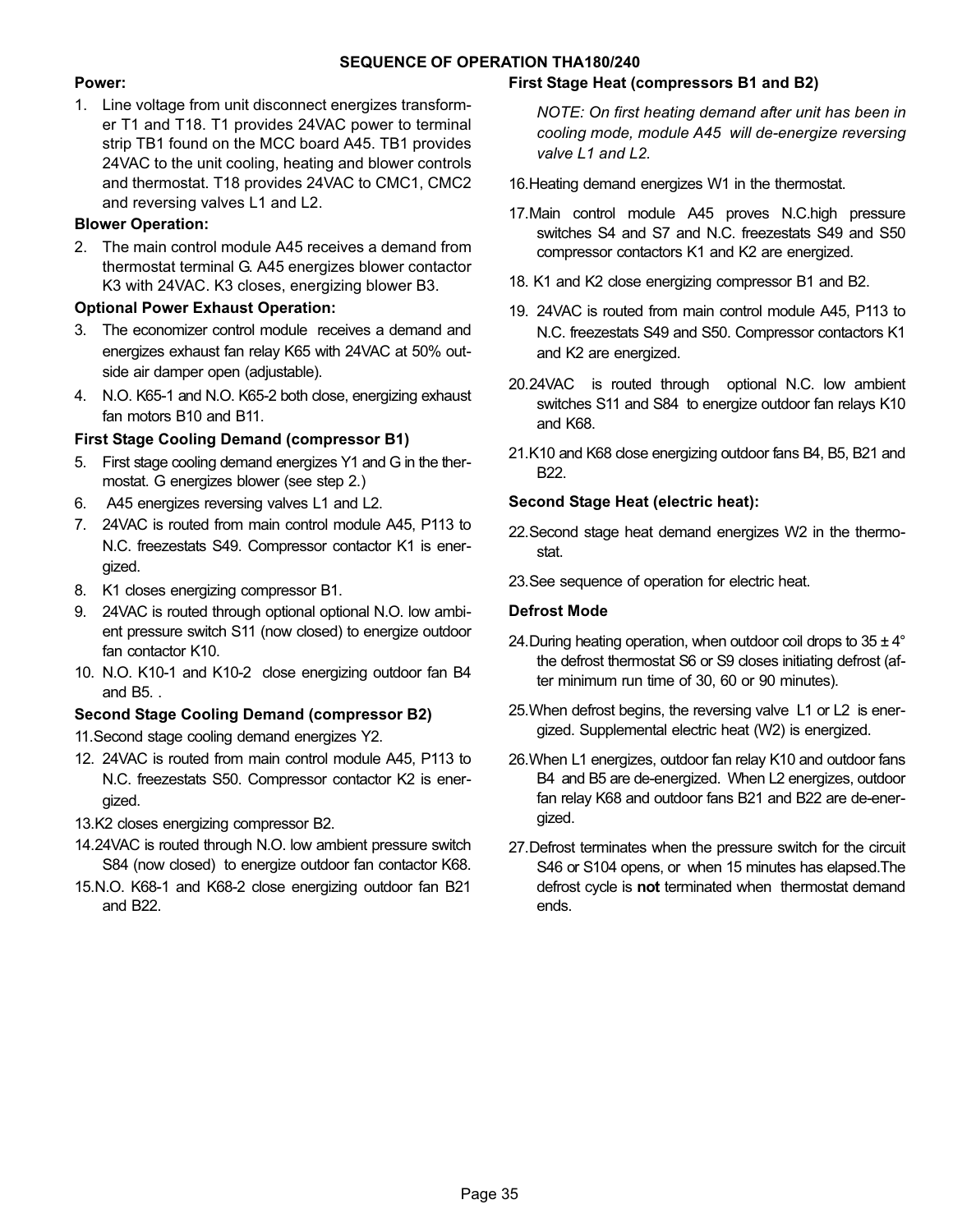# ELECTRONIC OR ELECTROMECHANICAL THERMOSTAT



OPERATION:

2. The main control module A45 receives data from the electronic thermostat A2 (Y1, Y2, Y3, W1, W2, G, OCP) A45 energizes the appropriate components for heat or cool demand.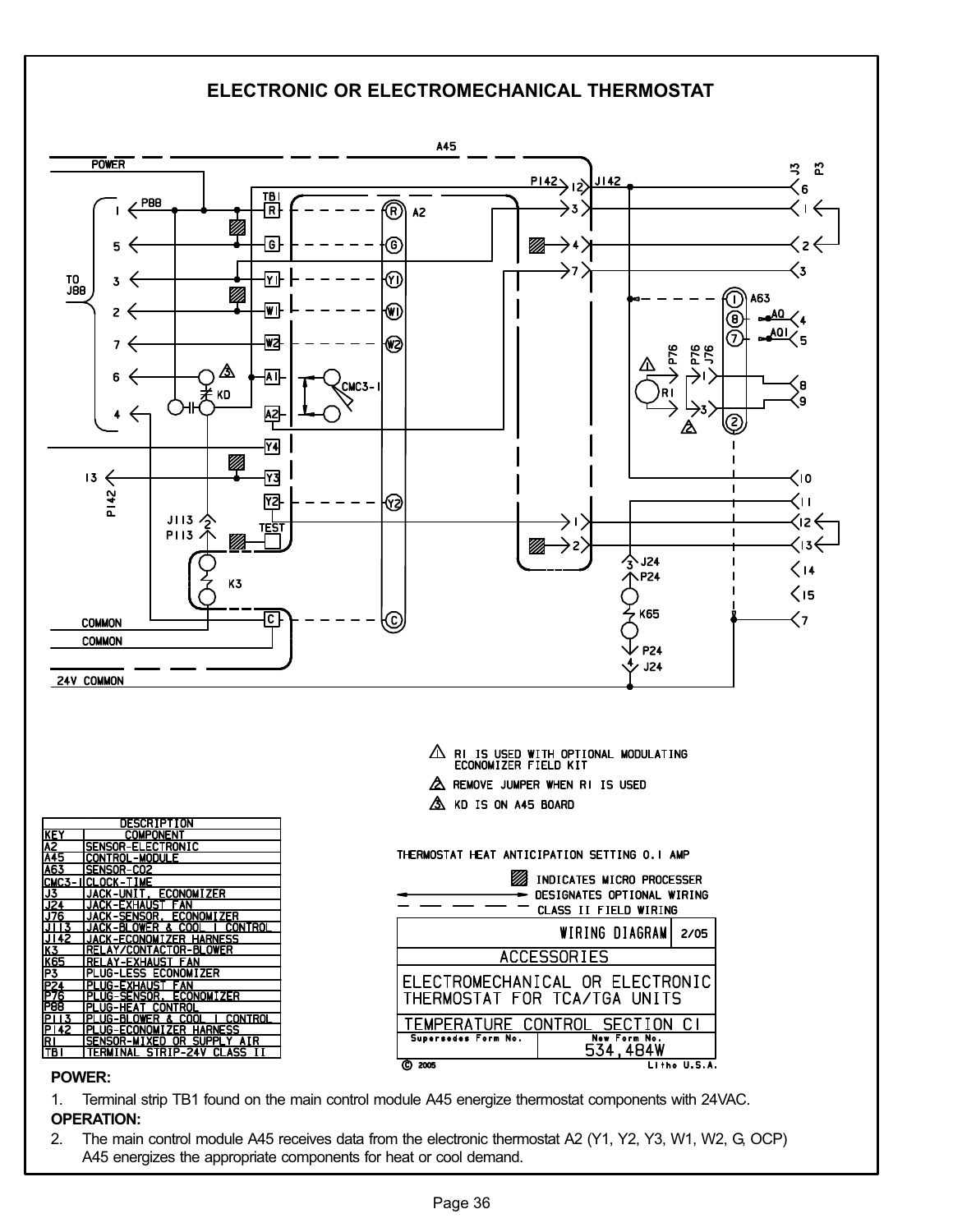#### -T" SERIES ECONOMIZER



# SEQUENCE OF OPERATION

#### POWER:

1. Economizer control module A6 is energized through main module A45, P142 when contactor K3 is energized.

#### OPERATION:

- 2. Enthalpy sensor A7 and A62 (if differential enthalpy is used) communicates to the economizer control module A6 when to power the damper motor B7.
- 3. Economizer control module A6 supplies B7 with 0 − 10 VDC to control the positioning of economizer.
- 4. The damper actuator provides 2 to 10 VDC position feedback.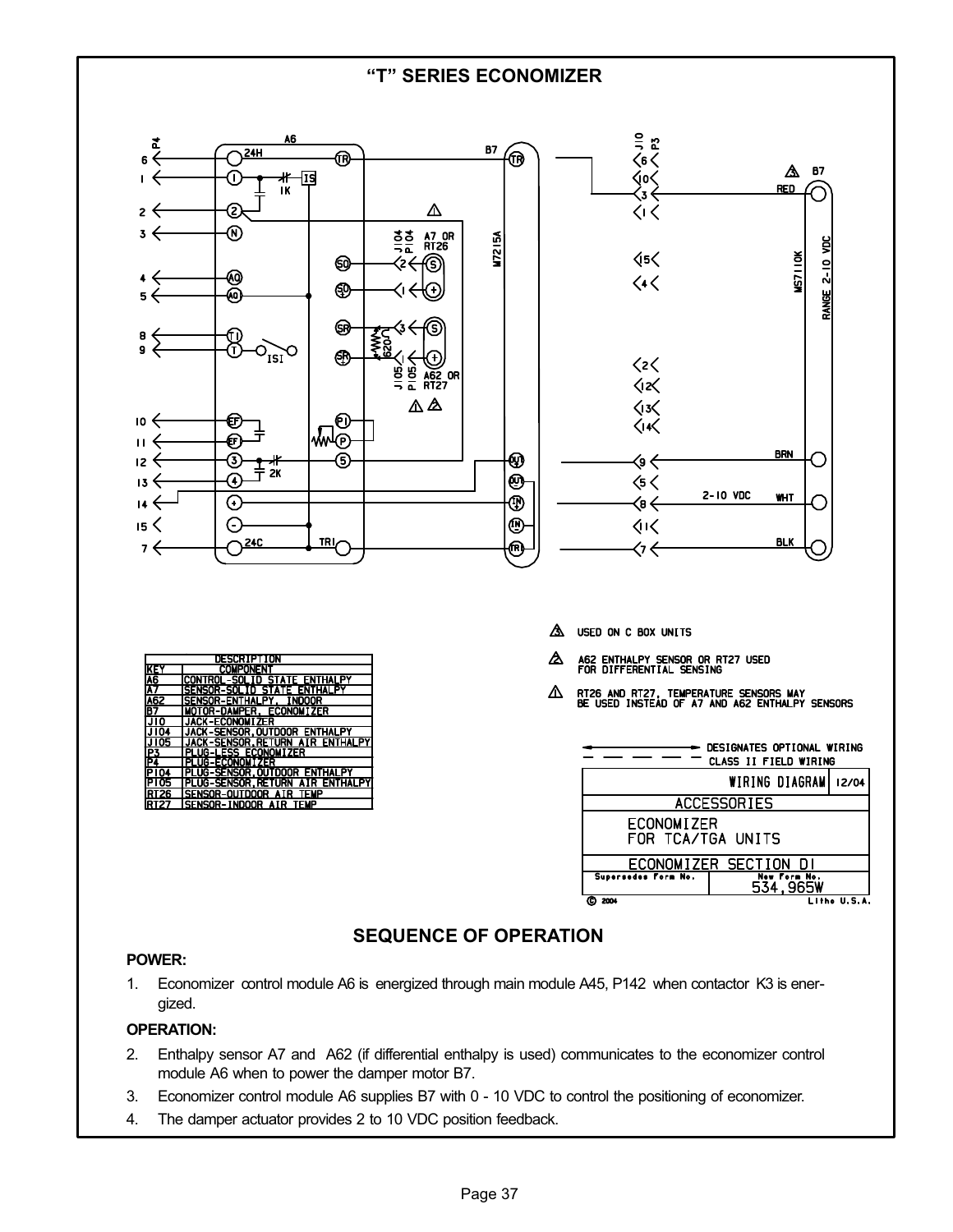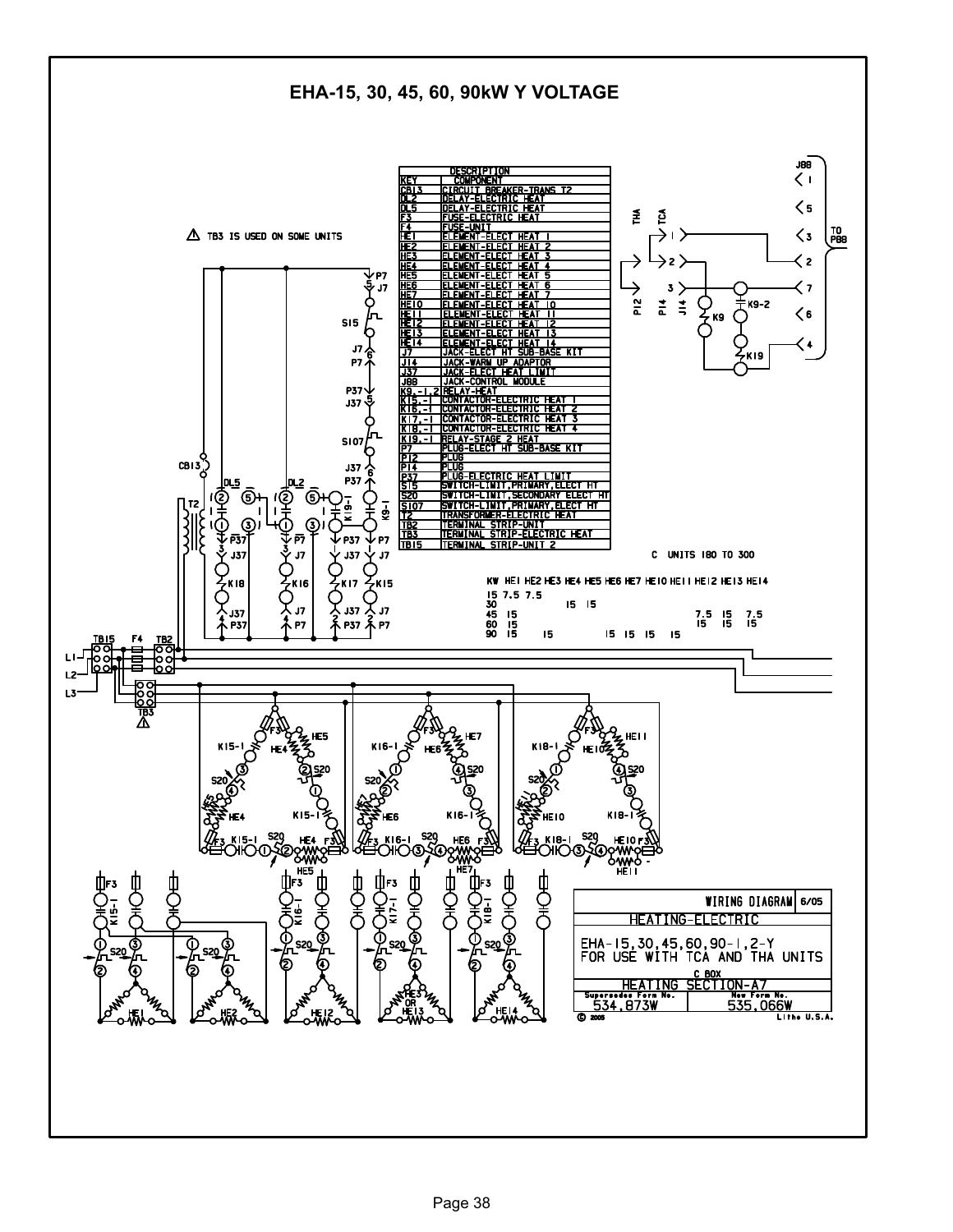